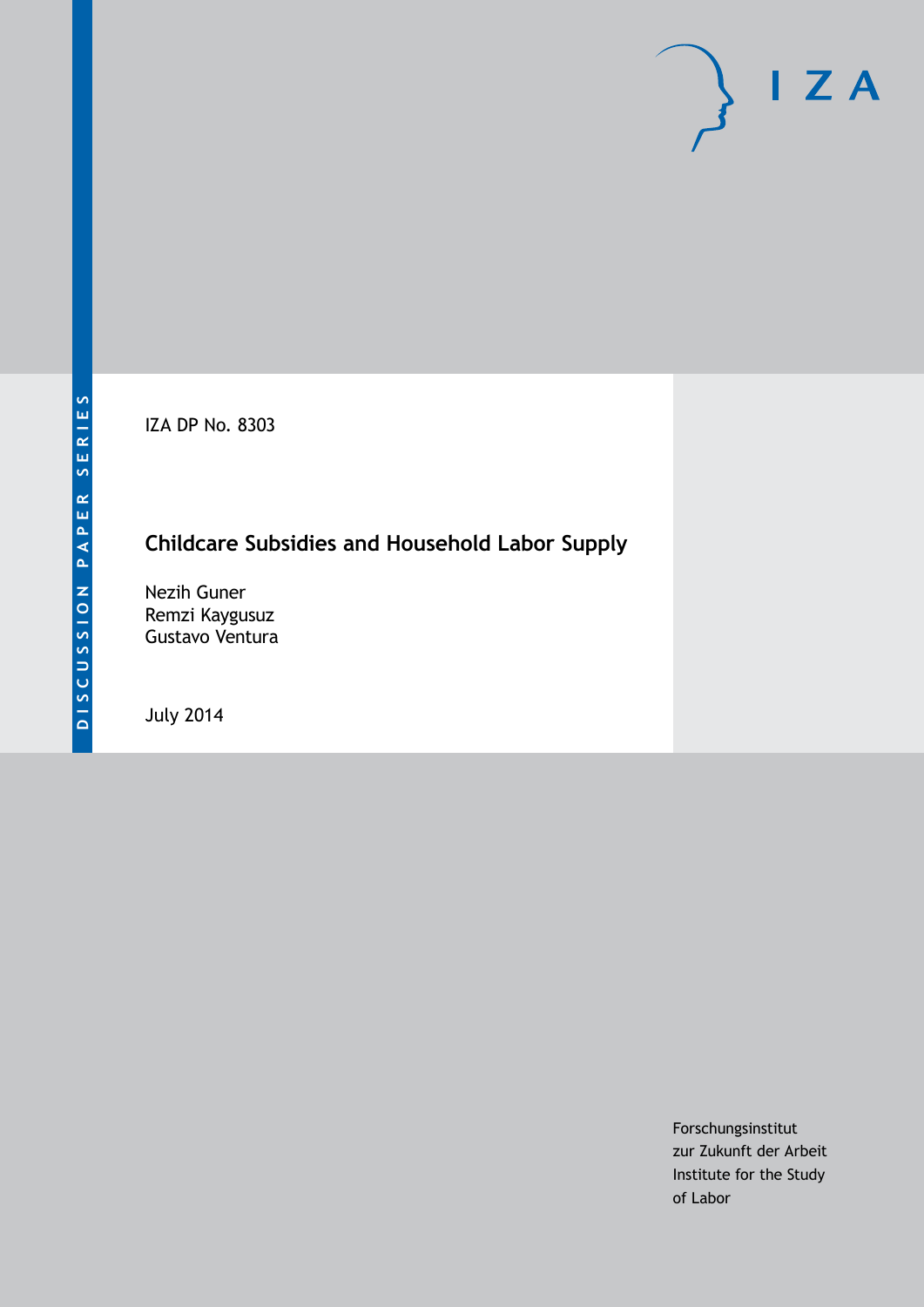# **Childcare Subsidies and Household Labor Supply**

# **Nezih Guner**

*ICREA-MOVE, Universitat Autonoma de Barcelona, Barcelona GSE and IZA*

# **Remzi Kaygusuz**

*Sabanci University*

### **Gustavo Ventura**

*Arizona State University*

Discussion Paper No. 8303 July 2014

IZA

P.O. Box 7240 53072 Bonn Germany

Phone: +49-228-3894-0 Fax: +49-228-3894-180 E-mail: [iza@iza.org](mailto:iza@iza.org)

Any opinions expressed here are those of the author(s) and not those of IZA. Research published in this series may include views on policy, but the institute itself takes no institutional policy positions. The IZA research network is committed to the IZA Guiding Principles of Research Integrity.

The Institute for the Study of Labor (IZA) in Bonn is a local and virtual international research center and a place of communication between science, politics and business. IZA is an independent nonprofit organization supported by Deutsche Post Foundation. The center is associated with the University of Bonn and offers a stimulating research environment through its international network, workshops and conferences, data service, project support, research visits and doctoral program. IZA engages in (i) original and internationally competitive research in all fields of labor economics, (ii) development of policy concepts, and (iii) dissemination of research results and concepts to the interested public.

<span id="page-1-0"></span>IZA Discussion Papers often represent preliminary work and are circulated to encourage discussion. Citation of such a paper should account for its provisional character. A revised version may be available directly from the author.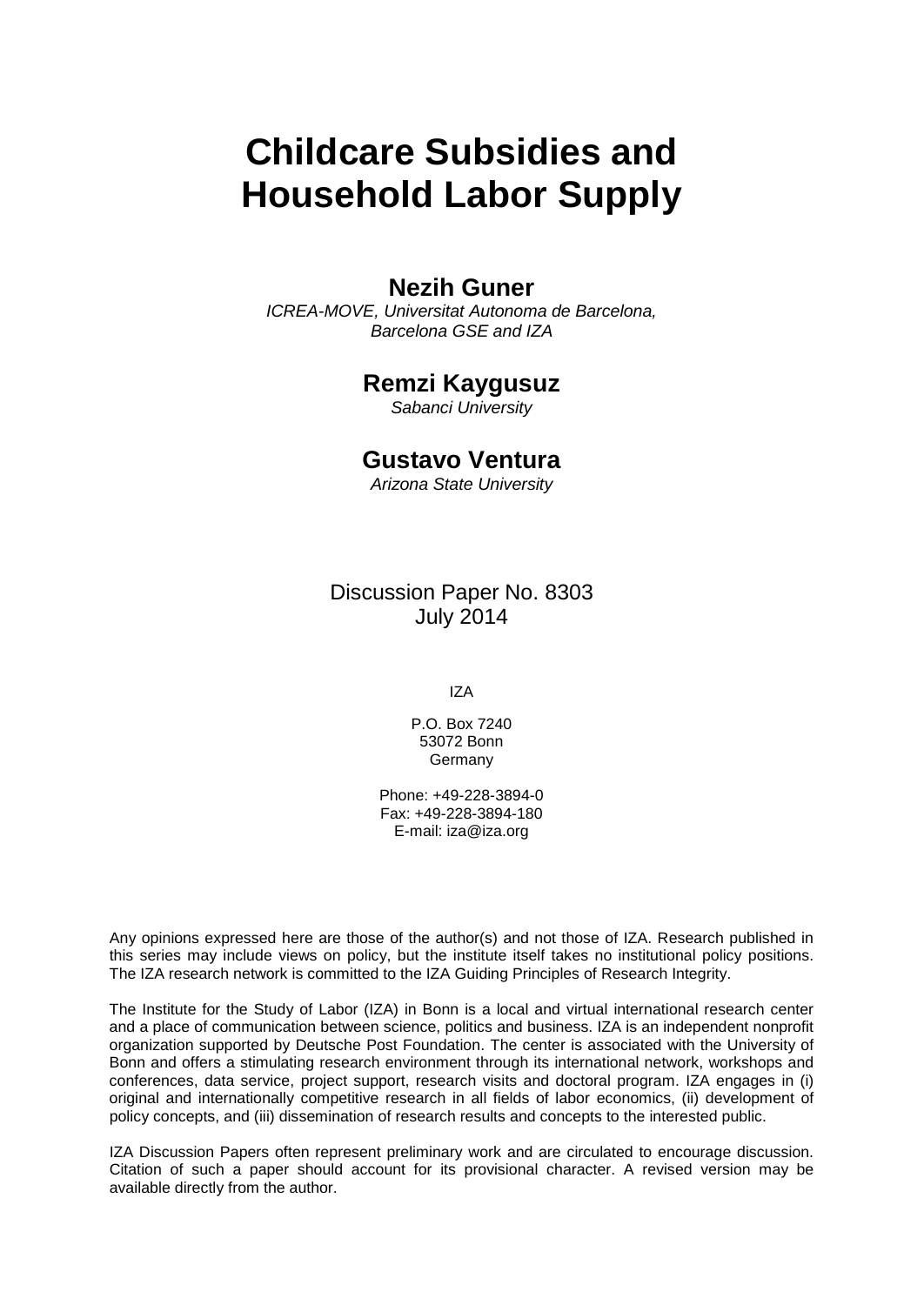IZA Discussion Paper No. 8303 July 2014

# **ABSTRACT**

# **Childcare Subsidies and Household Labor Supply[\\*](#page-1-0)**

What would be the aggregate effects of adopting a more generous and universal childcare subsidy program in the U.S.? We answer this question in a life-cycle equilibrium model with joint labor-supply decisions of married households along extensive and intensive margins, heterogeneity in terms of the presence of children across households and skill losses of females associated to non-participation. We find that subsidies have substantial effects on female labor supply, which are largest at the bottom of the skill distribution. Fully subsidized childcare available to all households leads to long-run increases in the participation of married females and total hours worked by about 10.1% and 1.0%, respectively. There are large differences across households in welfare gains, as a small number of households – poorer households with children – gain significantly while others lose. Welfare gains of newborn households amount to 1.9%. Our findings are robust to differences among households in fertility and childcare expenditures.

JEL Classification: E62, H24, H31

Keywords: childcare, household labor supply

Corresponding author:

Nezih Guner MOVE (Markets, Organizations and Votes in Economics) Facultat d'Economia, Universitat Autònoma de Barcelona Edifici B – Campus de Bellaterra 08193 Bellaterra Cerdanyola del Vallès (Spain) E-mail: [nezih.guner@movebarcelona.eu](mailto:nezih.guner@movebarcelona.eu)

Guner acknowledges support from European Research Council (ERC) Grant 263600 and RecerCaixa. We thank our discussant at ASSA Meetings, Nicola Fuchs-Schündeln, and seminar and workshop participants at ASSA Meetings, SED, Econometric Society at Los Angeles, the CEAR-FINet-MOVE Workshop on Family Economics in Barcelona, EEA-ESEM 2013, LAEF Dynamic Policy Design with Human Capital Conference, Michigan Retirement Research Center, NBER Summer Institute Group on Macro Public Finance, Public Policy from School to Retirement Conference (ASU), University of Washington-Seattle and University of Würzburg for comments. The usual disclaimer applies.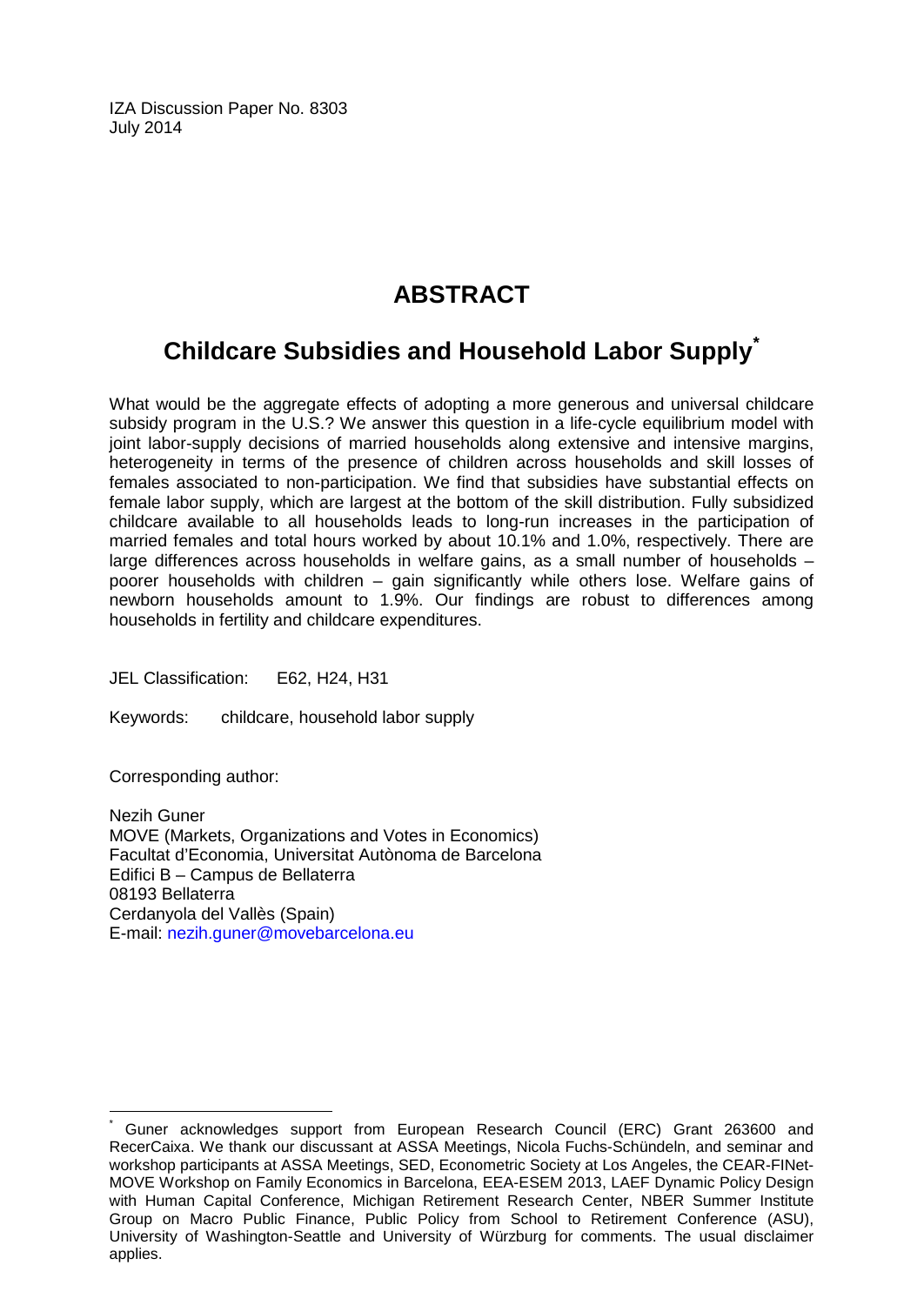### 1 Introduction

This paper is about the aggregate implications of childcare subsidies. We focus in detail on the evaluation of a hypothetical large-scale program of childcare subsidies for the U.S. economy. We ask: quantitatively, what are the effects of a large expansion of current childcare subsidy programs on labor supply and output? What are the resulting consequences on female skills and the wage gender gap? What are the resulting welfare effects?

Two major reasons motivate our work. First, the findings from the literature on the determinants of labor supply suggest that the availability and cost of childcare is a central determinant of female labor supply. From this perspective and given the underlying large elasticities of female labor supply, subsidizing the provision of childcare services would lead to significant increases in female labor force participation and hours. Moreover, childcare subsidies are expected to have their largest effects on less-skilled females (i.e. those who participate less). Hence, they constitute a-priori an appealing form of transfers without the typical perverse consequences on work incentives. There is, however, a natural trade-off. Expansions of current programs can be concomitant with reductions in the labor supply of males and have to be financed with distortionary taxes. There can be welfare losses as a result.

Second, several high-income countries subsidize the provision of childcare in substantial ways. Sweden for instance, devotes nearly 0.9% of aggregate output to this form of public assistance, while annual public expenditures per child in formal childcare amount to about US\$ 6,000 (PPP) in 2008. Several authors, e.g. Rogerson (2007), have attributed the high levels of female labor supply in Scandinavia to the scope and magnitude of childcare subsidies there. In contrast, childcare subsidies in the United States are much smaller. The main childcare subsidy program in the United States, the Child Care Development Fund (CCDF), is minuscule in comparison.<sup>1</sup> Overall, the United States spends less than  $0.1\%$  of output in childcare subsidies, and subsidies per child in formal childcare amount to less than US\$ 900 in 2008.<sup>2</sup> Despite discussions in policy circles that routinely point out to this policy difference between the U.S. and other rich countries, the consequences for the U.S. economy of an expansion of current childcare subsidies to the aforementioned levels elsewhere are

<sup>&</sup>lt;sup>1</sup>See section 2 for a detailed description.

<sup>2</sup>Source: OECD Family Database.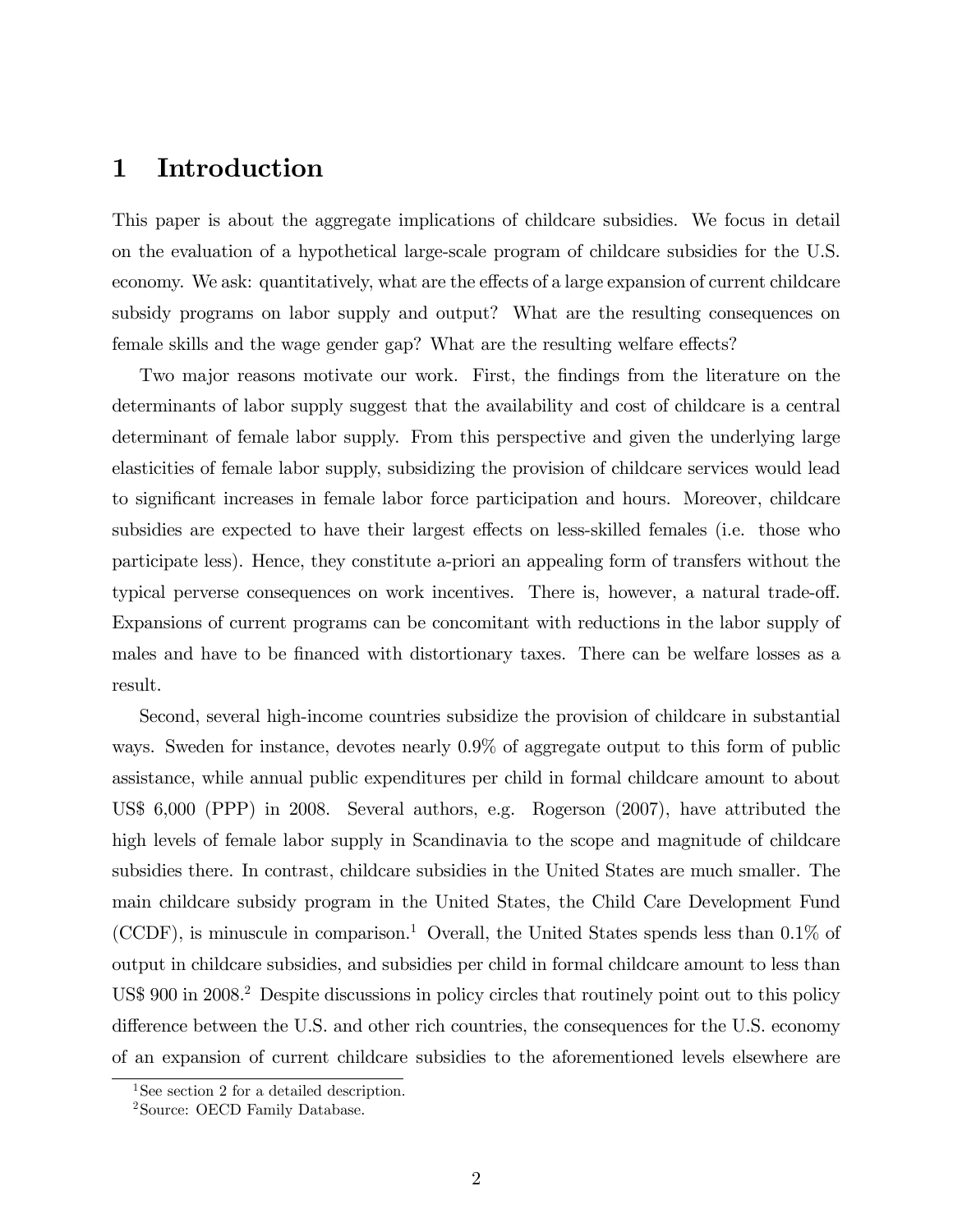largely unexplored. We fill this void in this paper.

We build a life-cycle model populated by heterogeneous single and married individuals. Married households and single females may have children attached to them or not; if children are present, they arrive *early* or *late* in their life cycle. Individuals differ in terms of their labor endowments, which differ both initially and how they evolve over the life cycle. In particular, the labor market productivities of females are endogenous and depend on their labor market histories: not working is costly for females since if they do not work their skills depreciate. If a female with children works, married or single, the household has to purchase childcare services. Childcare services depend on the age of the child, and its provision requires only labor services. Married households decide if both or only one member should work, and if so how much, in the presence or absence of (costly) children and available childcare subsidies.

Three key features, which we model together in a unified framework, distinguish our work from related papers. First, as in Guner, Kaygusuz and Ventura (2012-a, 2012-b), we allow for jointly determined labor-supply decisions of spouses at the extensive and intensive margins. In particular, we provide a detailed modeling of the labor force participation of married females across heterogenous couples. This matters as a large expansion of current subsidy arrangements would affect married households, and changes in both extensive and intensive margins within married households are possibly substantial for generous subsidies. Second, in line with data, we account for the presence of children across married and single households and the associated childcare costs. Specifically, we model the means-tested nature of current subsidy programs, which naturally permits a clean policy analysis of their expansion. Finally, we model the dynamic costs and benefits of participation decisions by allowing the labor market skills of females to depreciate due to childbearing disruptions. Hence, the expansions of subsidy arrangements that we consider capture potential increases in female skills, and corresponding effects on gender wage gaps.

We parameterize our model in line with U.S. data. Childcare subsidies in our model mimic the main U.S. subsidy program (CCDF). Childcare services are subsidized at a given rate, and are means-tested. Hence, two parameters govern subsidization; one of them control the level of subsidies given eligibility, and the other controls the eligibility into the program. In the benchmark economy, households with children whose incomes are less than one-fifth of the mean household income receive a 75% subsidy. Besides a host of aggregate and cross-sectional facts that we use to discipline our quantitative exercise, our framework is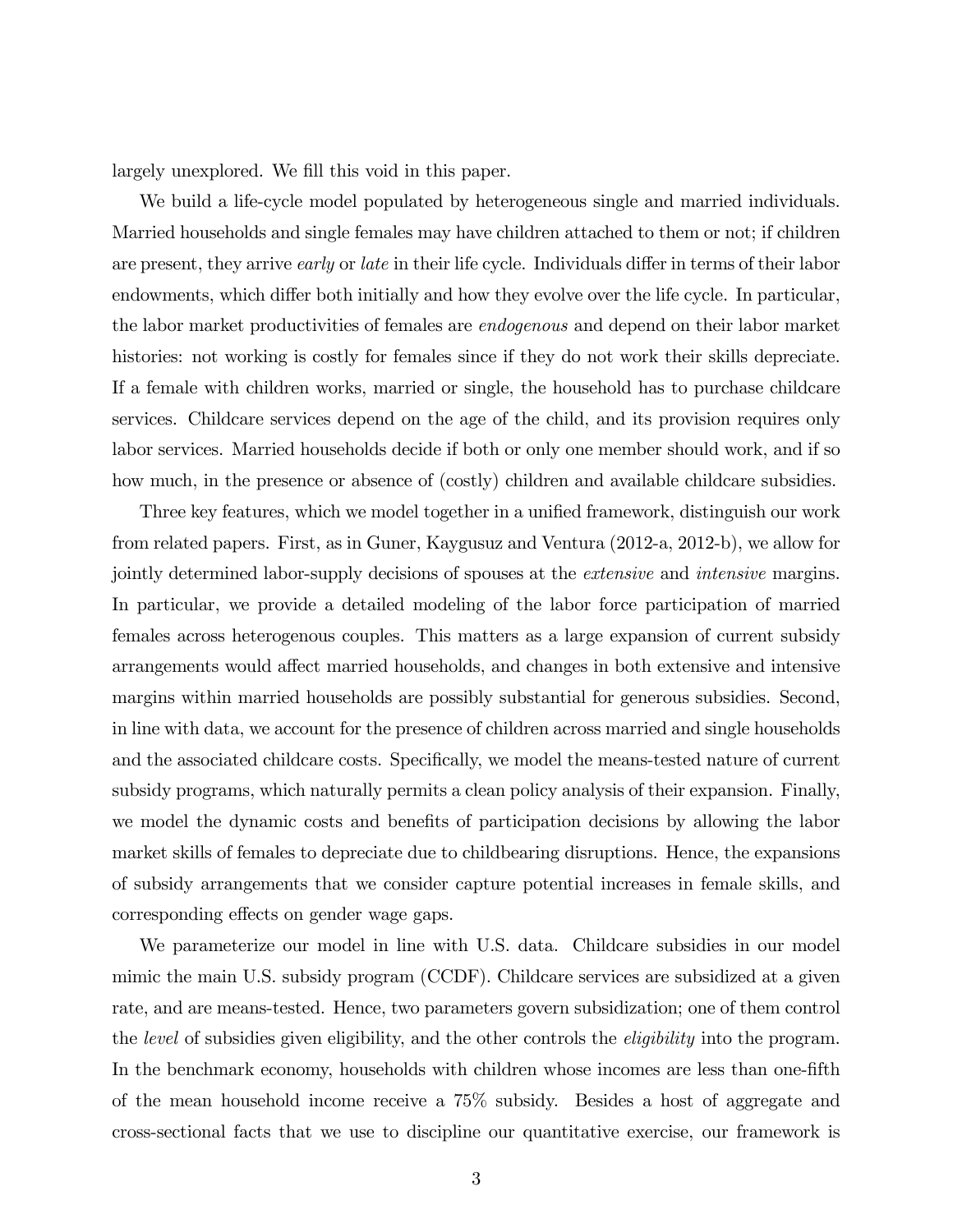also consistent with the rise in female labor-force participation by skill and the wage-gender gap by age (which we do not explicitly target). Most importantly, we find that the model endogenously implies a value for the elasticity of female labor-force participation with respect to the cost of childcare that falls within the range of available estimates.

Our policy exercises involve changes in each of these parameters at a time, and in both of them simultaneously. To achieve revenue neutrality, subsidies beyond current levels are financed via an additional, proportional income tax on all households. In this context, changes in the structure of childcare subsidies lead in equilibrium to changes in participation rates, aggregate labor supply and the aggregate tax burden. We find that an expansion of current subsidy arrangements have rather substantial effects on labor force participation rates and hours worked across steady state equilibria. When childcare subsidies are *universal* (i.e. all households with children qualify for subsidies), subsidizing childcare services at a 50% rate leads to an increase in the participation rate of married females of about 5.8%, and to an increase in aggregate hours of about 0.9%. If subsidies are universal and childcare is fully subsidized, participation rates increase by  $10.1\%$  and aggregate hours by about  $1\%$ across steady states. The effects on married female labor force participation are much higher for less educated females. A universal 100% subsidy on child care increases the labor force participation of married females with less than high school (high school) education by 32.3% (17.6%). As married females, especially ones with less education, work more, the gender gap declines. A universal 100% subsidy generates a 6.3% lower gender wage gap by age 55 for women with high school education.

Our results indicate that differences in fertility and childcare expenditures by skill do not matter much for the aforementioned results on aggregate labor supply. However, these differences matter for the responses across groups. Fertility differences magnify the asymmetries in participation responses as less-skilled households have higher fertility. In contrast, as more skilled households spend more on childcare in practice, differential childcare expenditures reduce the asymmetries in responses relative to the baseline experiments.

We find that expansions of subsidy arrangements generate diverse welfare effects. Such expansions lead to large welfare gains for households who are born into an economy with more generous subsidies. When all households are eligible for a subsidy and childcare is fully subsidized, welfare gains amount to  $1.9\%$  of consumption for newborns – households who are 25-29 years old. Moreover, a majority  $(52.9\%)$  of newborn individuals benefits from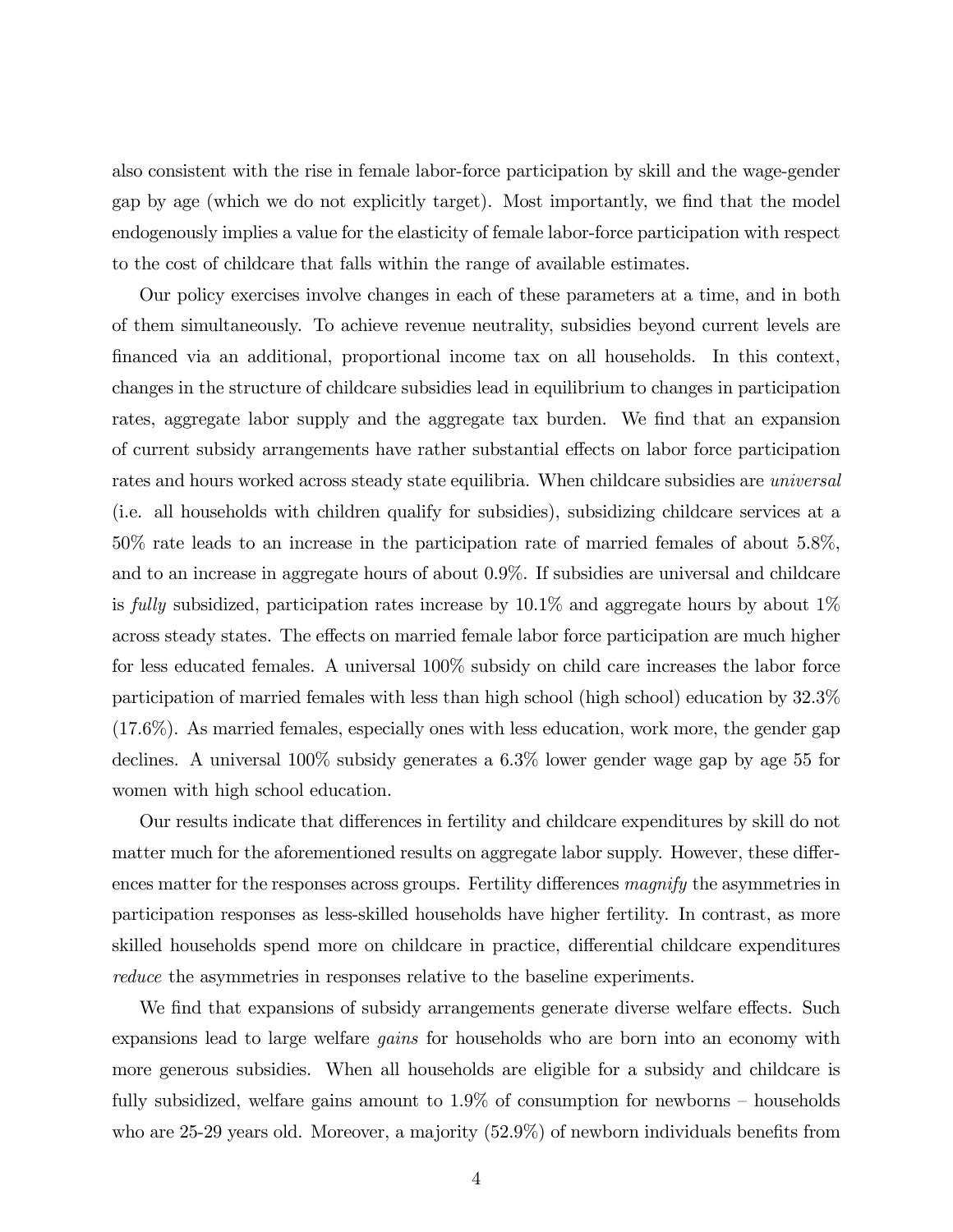the expansion of the subsidy scheme. The welfare gain for a newborn married households with children early (late) in the life cycle amounts to  $4.9\%$   $(2.2\%)$ , while the welfare cost for married households without children is of about 4.8% of consumption. The welfare gains for single mothers with children early (late) in the life cycle are even greater: 10.1% (7.6%). The gains are particularly large for less educated households as child care expenditures constitute a large burden in those cases. Welfare gains for newborns with less than high school education amount to 6.3% while it is only 1.8% for those with more than college education. Interestingly, the highest welfare gains are enjoyed by those with some college education  $(6.6\%)$ , as they are more likely to work and use childcare subsidies than less educated households.

Not surprisingly, households who are older at the time of the policy change experience welfare losses, as they do not benefit from more generous subsidies but have to incur the additional taxes that are needed to finance the expansion of the program. When childcare subsidies are universal and subsidized at 100%, the aggregate welfare cost for all households that are alive at the time of the reform amounts to about  $1.0\%$ . Key for these findings is the simple fact that childcare subsidies benefit relatively few households, and that their costs (i.e. additional taxes) have to be paid by all.

Related Literature This paper is related to several strands of literature. First, it is naturally related to the empirical literature, going back to Heckman (1974), that studies the effects on female labor supply of childcare costs in general, e.g. Hotz and Miller (1988), and childcare subsidies in particular. Blau and Hagy (1998), Tekin (2007) and Baker, Gruber and Milligan (2008) are examples of papers in this group; all find positive and large effects of childcare subsidies on female employment. It is also naturally related to the growing literature that studies macroeconomic models with heterogeneity in two-earner households. Examples of these papers are Chade and Ventura (2002), Greenwood, Guner and Knowles (2003), Olivetti (2006), Kaygusuz (2006, 2010), Hong and Rios-Rull (2007), Heathcote, Violante, Storesletten (2010), Erosa, Fuster and Restuccia (2010), Guner, Kaygusuz and Ventura  $(2012-a, 2012-b)$ , Bick and Fuchs-Schündeln  $(2012)$ , among others.

Finally, our paper is closely related to recent work in macroeconomics that studies the aggregate and cross-sectional effects of childcare costs and subsidies. Attanasio, Low and Sanchez-Marcos (2008), who model female labor supply decisions in a life-cycle model with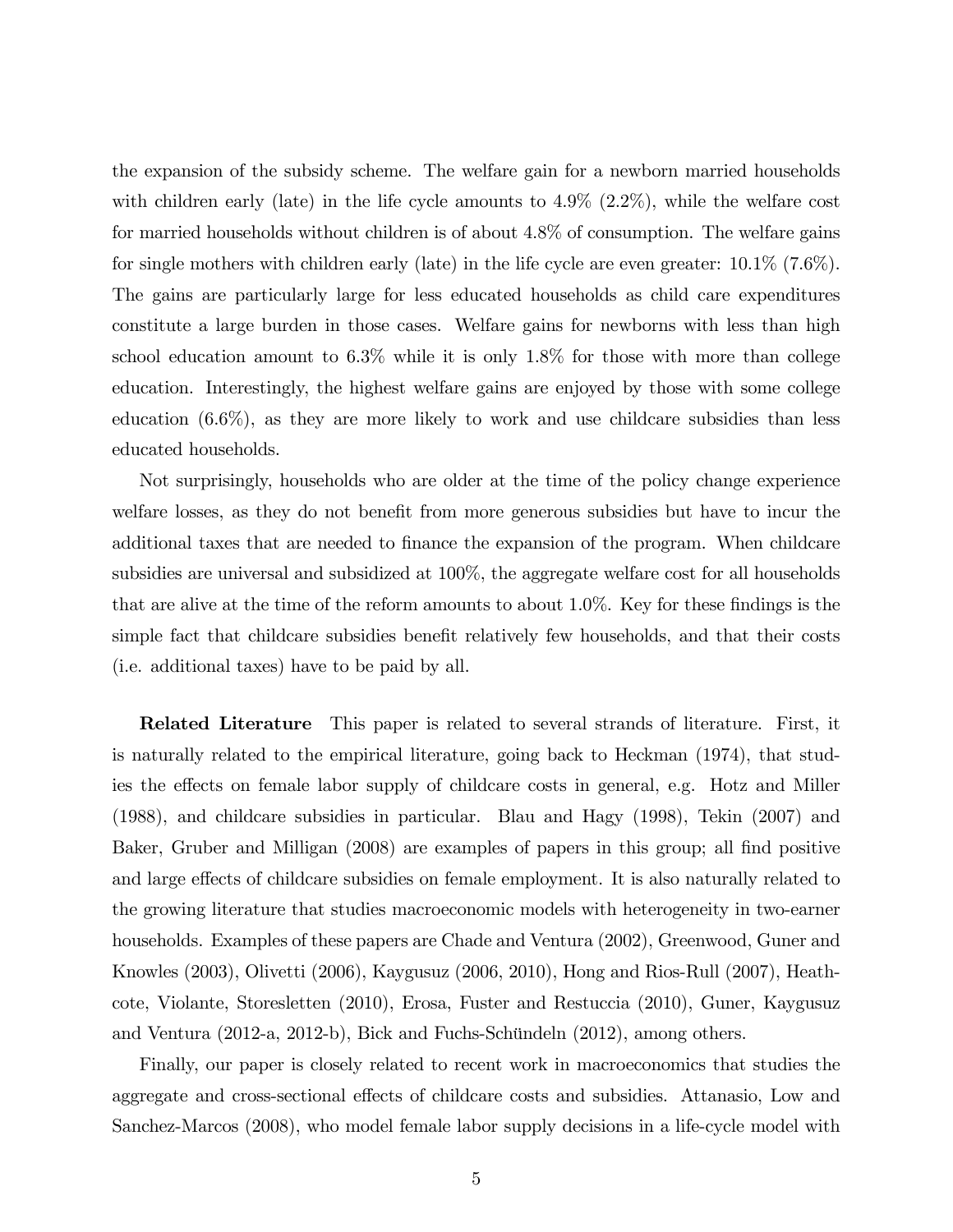endogenous human capital accumulation for females, show that the observed declining cost of childcare had a large, positive effect on married female labor supply during recent decades in the United States. Bick (2012) builds a life-cycle model of female labor supply and fertility and shows that an expansion of subsidized childcare in Germany would lead to a positive effect on female labor supply. In his model, universally available child care increases the labor force participation of mothers with young (0-2 years old) children by 14%. Domeij and Klein (2012) approach childcare subsidies from a Ramsey optimal-taxation perspective. They argue that in economy with distortionary taxes on labor supply, tax deductibility of childcare costs can be optimal. In an application of their model to Germany, they find childcare subsidy rates that are welfare improving. However, welfare-maximizing subsidy rates are not supported by a majority of households.<sup>3</sup>

Our paper is organized as follows. Section 2 outlines facts about the Child Care Development Fund program in the United States. Section 3 presents the model environment we study. In section 4, we discuss the parameterization of our model and choice of parameter values. In section 5, we discuss the performance of our model in light of data. Section 6 and 8 present the main Öndings of the paper for aggregates and welfare. Section 7 discusses key aspects of our results. Finally, section 9 concludes.

# 2 The Child Care Development Fund

The Child Care Development Fund was created as part of the welfare reform (the Personal Responsibility and Work Opportunity Reconciliation Act (PRWORA) of 1996), and consolidated an array of programs into one.<sup>4</sup> CCDF currently is administered at the Federal level by the Child Care Bureau (CCB), Office of Family Assistance in the Administration for Children and Families (ACF). States, Territories, and Tribes receive grants from the program, and they are responsible for ensuring that these are administered in compliance with Federal statutory and regulatory requirements. As a block grant, States have significant discretion

<sup>&</sup>lt;sup>3</sup>Rendall (2013), following Rogerson (2007), studies an economy with two sectors (final goods and services) with two-earner households. She shows that higher taxes can have positive welfare affects if they are used to Önance government transfers of service sector goods that are tied to female work, e.g. child care subsidies. Garcia-Moran (2012) compares the effects of childcare subsidies versus direct cash transfers in an overlapping generations model of marriage, divorce and investment in children. She shows that childcare subsides are more effective than direct cash transfer for improving the well-being of children in poverty.

<sup>4</sup>An excellent overview of the history of childcare subsidy programs in the U.S. as well as the current system can be found in Blau (2003).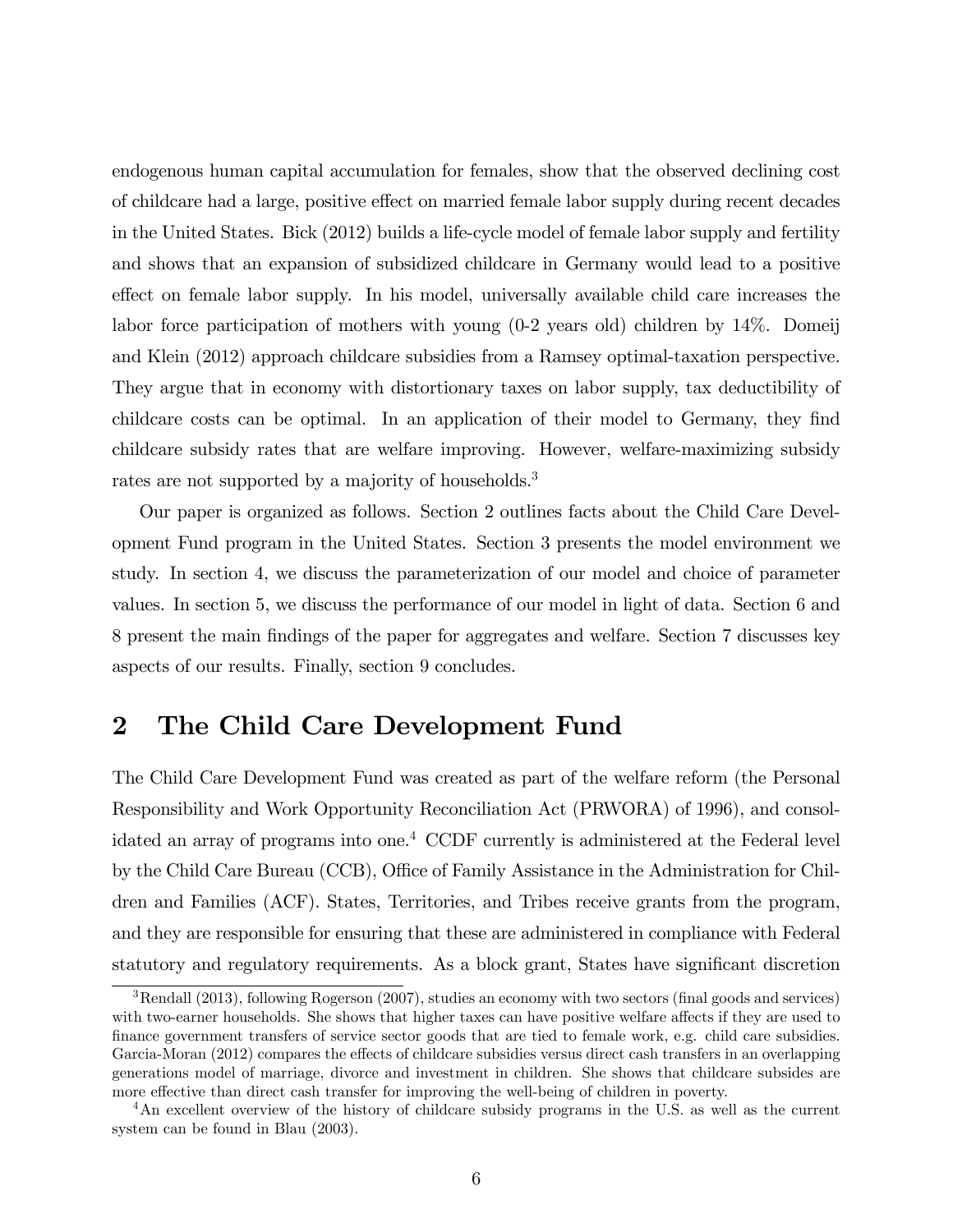in implementing the program and in determining how funds are used to achieve the overall goals of CCDF.

The program assists families to obtain childcare so they can work, or participate in training or education. It explicitly targets low-income households. Hence, to qualify for a subsidy, parents must be employed, in training, or in school. States use CCDF funds to assist families with incomes up to 85 percent of state median income (SMI), but can set a lower income eligibility criterion. As of 2011, state income eligibility limits varied from 37% to 83% of SMI; see Lynch (2001). In 1999, the population-weighted average of the income threshold was \$25,637 (calculations based on Blau (2000), Table 3, and population estimates from the Census Bureau), which represents 61% of U.S. median household income in 1999. However, only a small fraction of families who qualify actually get the subsidy. According to Administration for Children and Families, for the years 1999 and 2000, it is estimated that the CCDF served 12-15% of eligible children (Blau and Tekin (2007)). In 2010, about 1.7 children (ages 0-13) were served by the CCDF, which is about 5.5% of all children (ages  $(0-13)$  in the US.<sup>5</sup>

In general, families that receive the program subsidies are poor, single mothers. In 2010, about half of families had a household income that was less than about \$18,000, and only 13% of them had incomes above \$27,000. Average income of those receiving subsidy were about \$19,000 (about  $27\%$  of mean household income in 2010).<sup>6</sup> About 80% of children who receive a childcare subsidy live in a single-mother family. In about 73% of households receiving a subsidy the parents worked, while in about 20% of households, they were in training or education.<sup>7</sup>

Families receiving childcare subsidy from CCDF must make a co-payment. These copayments increase with parental income. Both the level of co-payments and the benefit reduction rate differ greatly across states. On average co-payments were about  $6\%$  of total family income.<sup>8</sup> Given an average income of \$19,000 for recipients, this amounts to a copayment of about \$1,140 dollars per year. In 2010, CCDF paid a monthly amount of about

 $5$ Source: http://www.acf.hhs.gov/programs/occ/resource/fy-2010-data-tables-final

 $6A$ bout 49% of families had incomes that were less than \$18310, about 27% has incomes between \$18,310 and \$27,465, and 13% had incomes that were greater than \$27,465. Source: http://archive.acf.hhs.gov/programs/occ/data/ccdf\_data/data\_fact\_sheet.pdf

<sup>7</sup>Source: http://archive.acf.hhs.gov/programs/occ/data/ccdf\_data/data\_fact\_sheet.pdf

<sup>8</sup>Source: http://archive.acf.hhs.gov/programs/occ/data/ccdf\_data/data\_fact\_sheet.pdf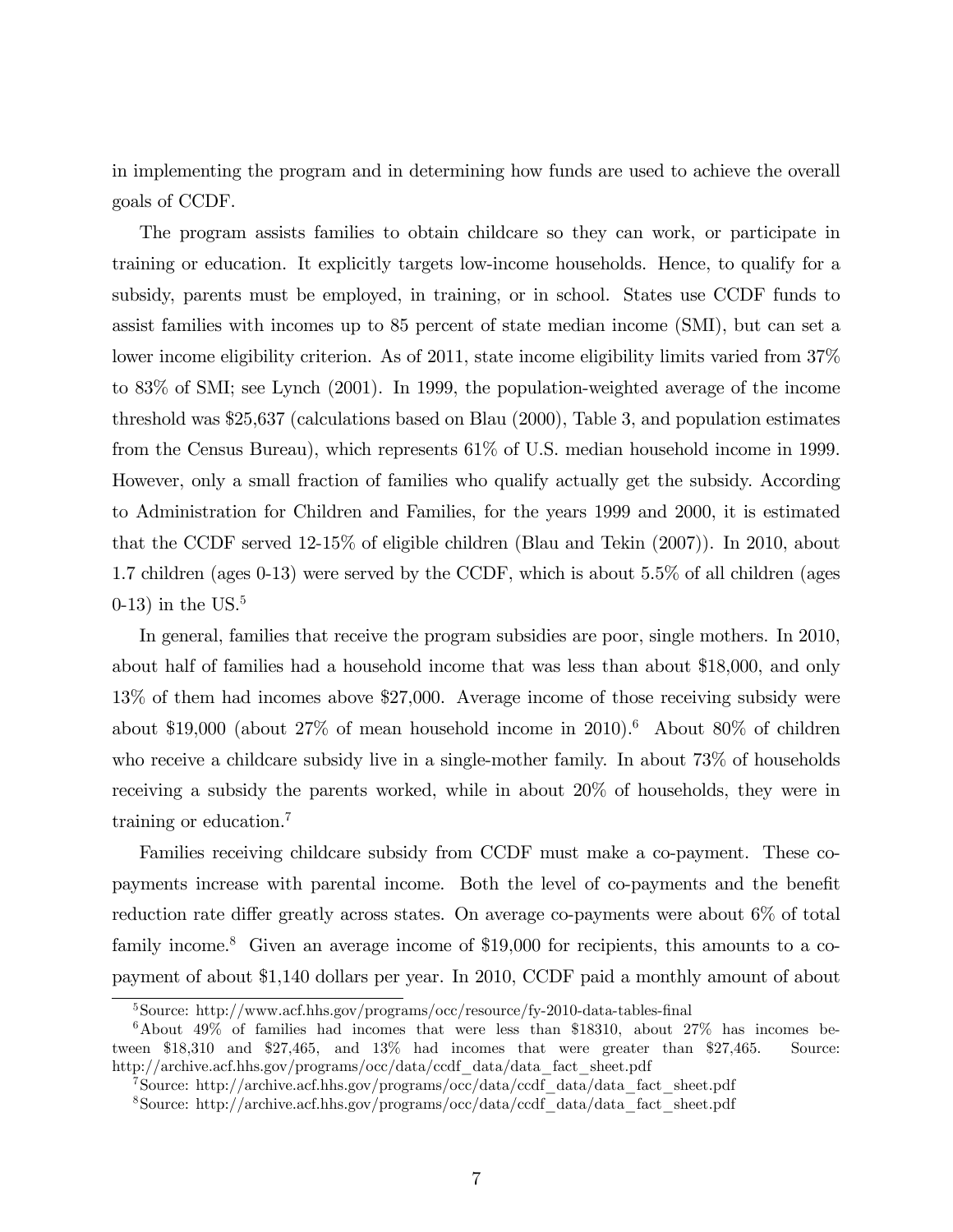\$400 per family, or \$4800 per year, to care providers (including the co-payment).<sup>9</sup> Hence about 24% of childcare costs (\$1,120 out of \$4,800) were paid by the families, while the remaining 76% constituted the subsidy.

# 3 The Economic Environment

We study a stationary overlapping generations economy populated by a continuum of males (*m*) and a continuum of females (*f*). Let  $j \in \{1, 2, ..., J\}$  denote the age of each individual. Population grows at rate  $n$ . For tractability, individuals differ in terms of their marital status: they are born as either single or married, and their marital status does not change over time.

Married households and single females also differ in terms of the number of children attached to them. They can be childless or endowed with two children. These children appear either early or late in the life-cycle exogenously. Children affect the resources available to households for three periods, and this is mitigated partially or fully by childcare subsidies. Children do not provide any utility.

The life-cycle of agents is split into two parts. Each agent starts life as a worker and at age  $J_R$ , individuals retire and collect pension benefits until they die at age J. We assume that married households are comprised by individuals who are of the same age. As a result, members of a married household experience identical life-cycle dynamics.

Each period, working households (married or single) make labor supply, consumption and savings decisions. Children imply a fixed time cost for females. If a female with children, married or single, works, then the household also has to pay childcare costs. Households below an income threshold receive childcare subsidies from the government. Not working for a female is *costly*; if she does not work, she experiences losses of labor efficiency units for next period. Furthermore, if the *female* member of a married household supplies positive amounts of market work, then the household incurs a utility cost.

Heterogeneity and Demographics Individuals differ in terms of their labor efficiency units in two respects. First, at the start of life, each male is endowed with an exogenous type z that remains constant over his life cycle. Let  $z \in Z$  and  $Z \subset R_{++}$  be a finite set. We refer to this type of heterogeneity as the *education* type. Second, within

 $\frac{9}{9}$ Source: http://www.acf.hhs.gov/programs/occ/resource/fy-2010-data-tables-final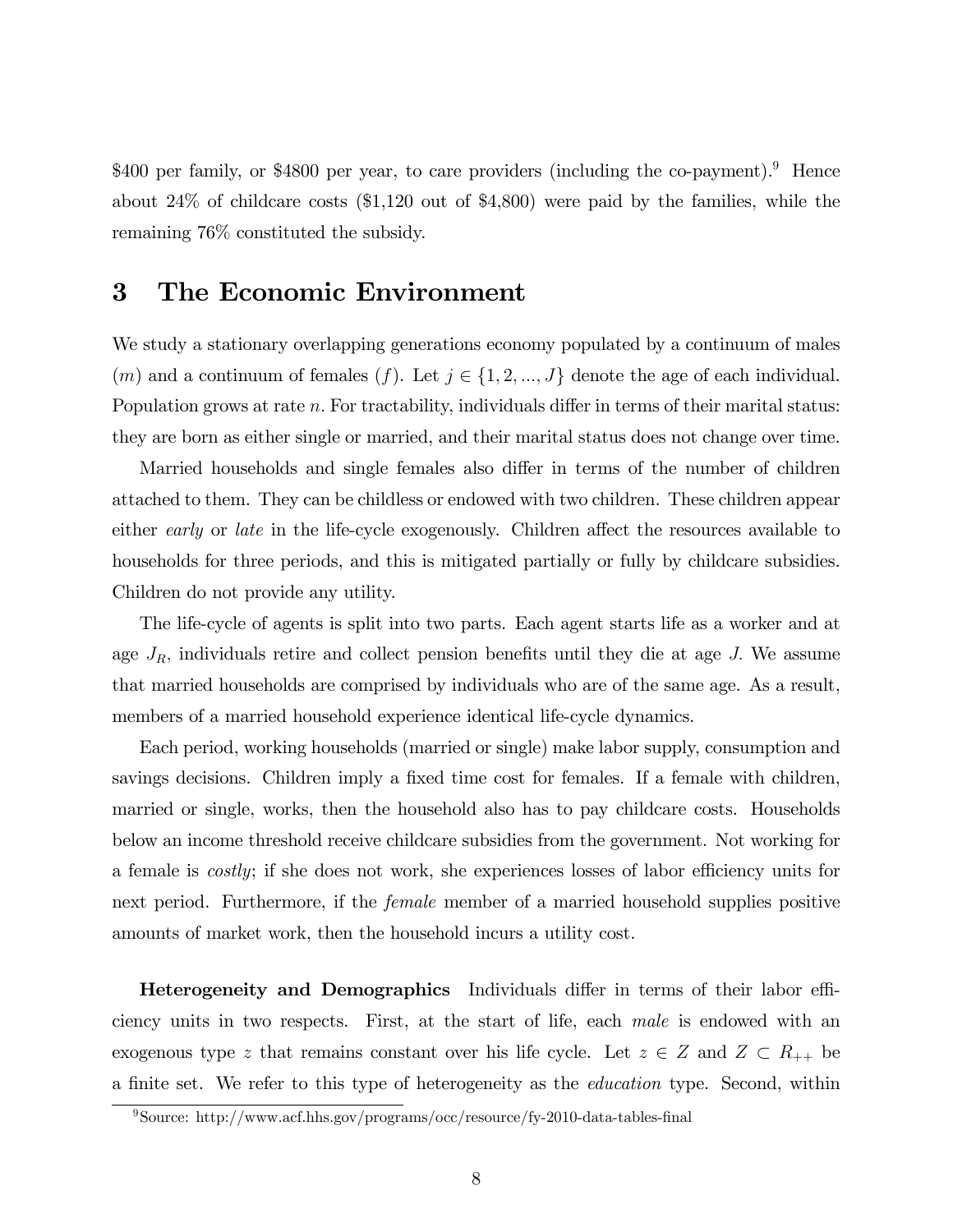each education type, there is further heterogeneity; some agents with the same education are more productive than others. This additional level of heterogeneity is denoted by  $\varepsilon_z$ . Let  $\varepsilon_z \in E_z$  and  $E_z \subset R$  be a finite set. Like z,  $\varepsilon_z$  is drawn at the start of an agent's life and remains constant over his life cycle.

Average productivity of age-j, type-z agents are denoted by the function  $\varpi_m(z, j)$ , while the productivity of a age-j, type-z agent with  $\varepsilon_z$  is given by  $\varpi_m(z, j)\varepsilon_z$ . Let  $\Omega_j(z)$  denote the fraction of age-j, type-z males in male population, with  $\sum_{z\in Z} \Omega_j(z) = 1$ . We assume that  $\varepsilon_z$ is distributed symmetrically around 1, and let  $\Xi_z(\varepsilon_z)$  be the fraction of type  $\varepsilon_z$  agents such that  $\sum_{\varepsilon_z \in E_z} \Xi(\varepsilon_z) \varepsilon_z = 1$ . Hence, while some type-z agents have productivity levels above the mean along their life-cycle, others have productivity levels below the mean.

As males, each female starts her working life with a particular education type, which is denoted by  $x \in X$ , where  $X \subset R_{++}$  is a finite set. Let  $\Phi_j(x)$  denote the fractions of age-j, type-x females in female population, with  $\sum_{x \in X} \Phi_j(x) = 1$ . Again as males, each female is also assigned a particular  $\varepsilon_x$  value at the start her life. Let  $\varepsilon_x \in E_x$  and  $E_x \subset R$  be a finite set with  $\sum_{\varepsilon_x \in E_x} \Xi(\varepsilon_x) \varepsilon_x = 1.$ 

As women enter and leave the labor market, their labor market productivity levels evolve endogenously. Each female starts life with an initial productivity level that depends on her education level, denoted by  $h_1 = \eta(x) \in H$ . After age-1, the next period's productivity level  $(h')$  depends on the female's education x, her age, the current level of h and current labor supply (*l*). We assume that for  $j \geq 1$ ,

$$
h' = \mathcal{H}(x, h, l, j).
$$

The function  $\mathcal H$  is increasing in h and x, and non-decreasing in l. It captures the combined effects of a female's education, age and labor supply decisions on her labor market productivity growth. We specify this function in detail in section (4). The labor market productivity for a female with human capital level h, and a productivity realization  $\varepsilon_x$ , is given by  $h\varepsilon_x$ .

Let  $M_j(x, z)$  denote the fraction of marriages between an age-j, type-x female and an age-j type-z male, and let  $\omega_j(z)$  and  $\phi_j(x)$  be the fraction of single type-z males and the fraction of single type- $x$  females, respectively. We assume that given their education types, agents are matched randomly according to their  $\varepsilon$  values. Hence, among  $M_j(x, z)$  couples, a fraction  $\Xi_z(\varepsilon_z)\Xi_x(\varepsilon_x)$  is formed by  $(\varepsilon_x, \varepsilon_z)$ -couples.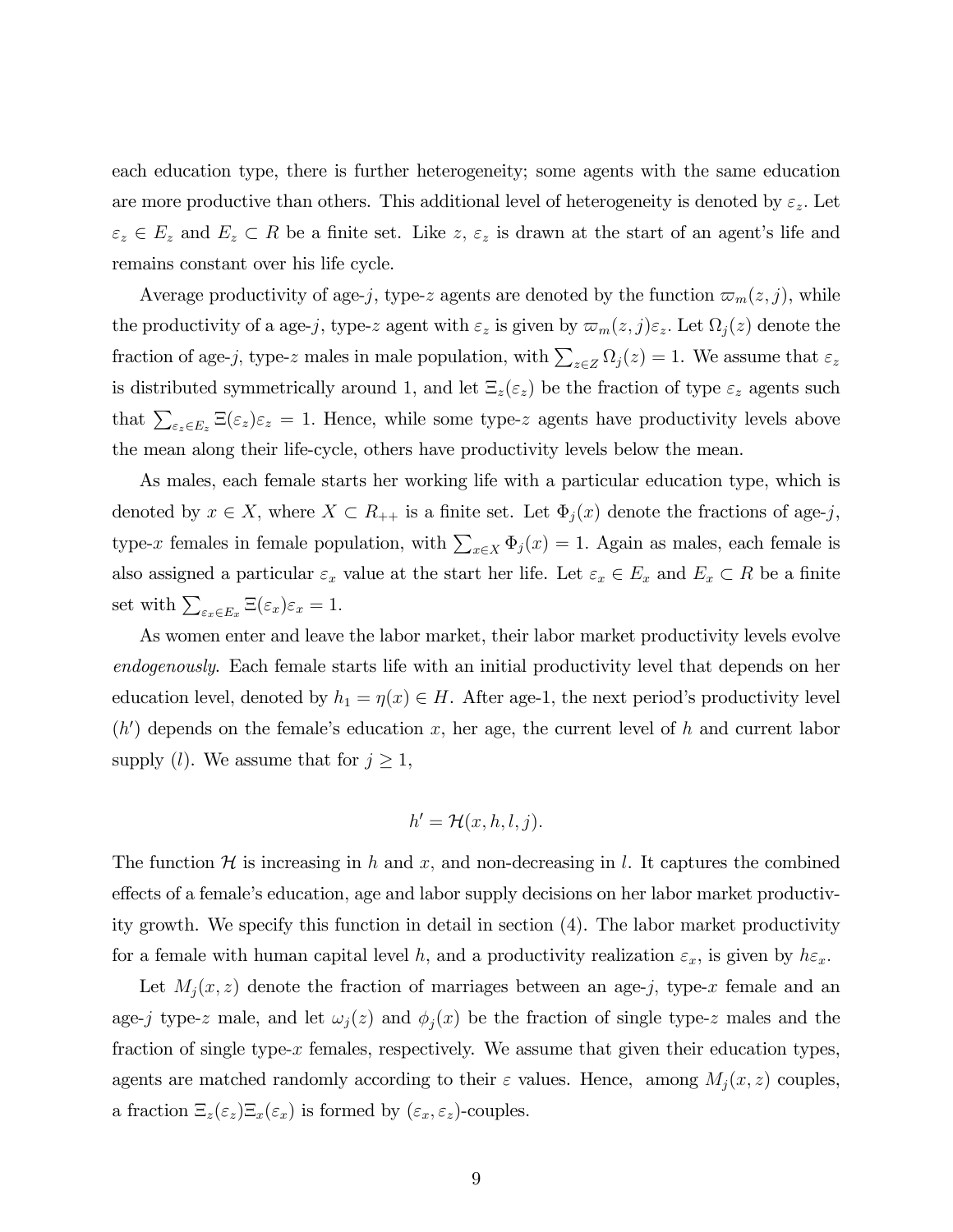Then, the following accounting identity must hold

$$
\Omega_j(z) = \sum_{x \in X} M_j(x, z) + \omega_j(z). \tag{1}
$$

Furthermore, since the marital status does not change,  $M_j(x, z) = M(x, z)$  and  $\omega_j(z) = \omega(z)$ for all j, which implies  $\Omega_j(z) = \Omega(z)$ . Similarly, for age-j females, we have

$$
\Phi_j(x) = \sum_{z \in Z} M_j(x, z) + \phi_j(x). \tag{2}
$$

Since marital status does not change  $\phi_j(x) = \phi(x)$  and  $\Phi_j(x) = \Phi(x)$  for all j

We assume that each cohort is  $1 + n$  bigger than the previous one. These demographic patterns are stationary so that age j agents are a fraction  $\mu_j$  of the population at any point in time. The weights are normalized to add up to one, and obey the recursion,  $\mu_{j+1} = \mu_j/(1+n)$ .

Children Children are assigned exogenously to married couples and single females at the start of life, depending on the education of parents. Each married couple and single female can be of three types: *early* child bearers, *late* child bearers, and those *without* any children. Early and late child bearers have two children for three periods. Early child bearers have these children in ages  $j = 1, 2, 3$  while late child bearers have children attached to them in ages  $j = 2, 3, 4$ . We assume that childbearing status of married couples and singles females differs only with respect to their education types.

Childcare Costs We assume that if a female with children works, married or single, then the household has to pay for childcare costs. Childcare costs depend on the age of the child (s). For a female with children of age  $s \in \{1, 2, 3\}$ , the household needs to purchase  $d(s)$  units of (childcare) labor services for their two children. Since the competitive price of childcare services is the wage rate  $w$ , the total cost of childcare services for two children equals  $wd(s)$ .

Utility Cost of Joint Work We assume that at the start of their lives married households draw a  $q \in Q$ , where  $Q \subset R_{++}$  is a finite set. These values of q represent the *utility* costs of joint market work for married couples. For a given household, the initial draw of utility cost depends on the education of the husband. Let  $\zeta(q|z)$  denote the probability that the cost of joint work is q, with  $\sum_{q \in Q} \zeta(q|z) = 1$ .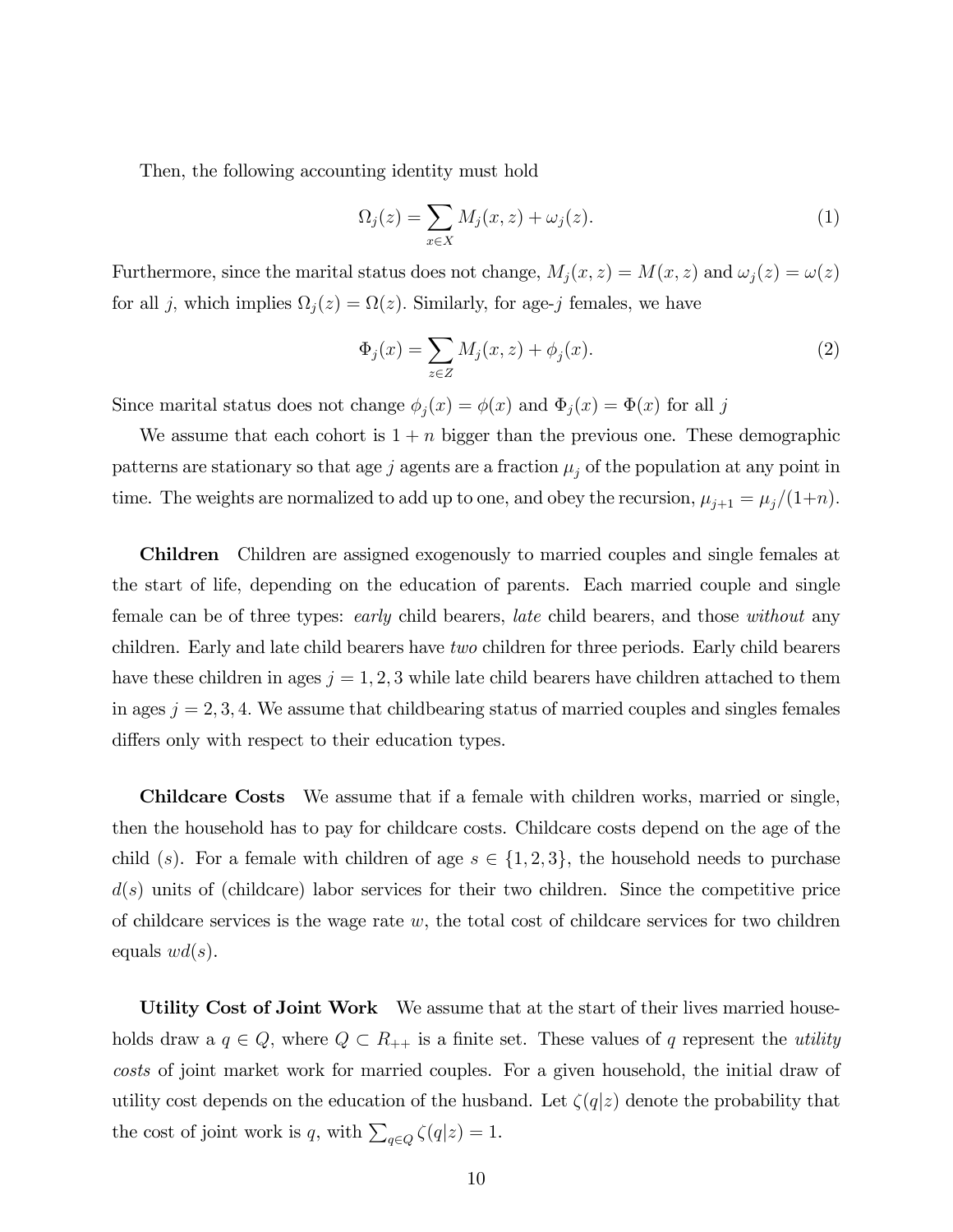Preferences The momentary utility function for a single female is given by

$$
U_f^S(c, l, k_y) = \log(c) - \varphi(l + k_y \varkappa)^{1 + \frac{1}{\gamma}},
$$

where c is consumption, l is time devoted to market work,  $\varphi$  is the parameter for the disutility of leisure,  $\times$  is fixed time cost having two age-1 (young) children for a female, and  $\gamma$  is the intertemporal elasticity of labor supply. Here  $k_y = 0$  stands for the absence of age-1 (young) children in the household, whereas  $k_y = 1$  stands for young children being present. Since a single male does not have any children, his utility function is simply given by

$$
U_m^S(c,l) = \log(c) - \varphi(l)^{1+\frac{1}{\gamma}}.
$$

Married households maximize the sum of their members utilities. We assume that when the female member of a married household works, the household incurs a utility cost  $q$ . Then, the utility function for a married female is given by

$$
U_f^M(c, l_f, q, k_y) = \log(c) - \varphi (l_f + k_y \varkappa)^{1 + \frac{1}{\gamma}} - \frac{1}{2} \chi \{l_f\} q,
$$

while the one for a married male reads as

$$
U_m^M(c, l_m, l_f, q) = \log(c) - \varphi l_m^{1 + \frac{1}{\gamma}} - \frac{1}{2} \chi \{l_f\} q,
$$

where  $\chi$ { $\cdot$ } denote the indicator function. Note that consumption is a public good within the household. Note also that the parameter  $\gamma > 0$ , the intertemporal elasticity of labor supply, and  $\varphi$ , the weight on disutility of work, are independent of gender and marital status.

**Production and Markets** There is an aggregate firm that operates a constant returns to scale technology. The firm rents capital and labor services from households at the rate  $R$ and w, respectively. Using K units of capital and  $L_g$  units of labor, firms produce  $F(K, L_g)$  =  $K^{\alpha}L_g^{1-\alpha}$  units of consumption (investment) goods. We assume that capital depreciates at rate  $\delta_k$ . Households save in the form of a risk-free asset that pays the competitive rate of return  $r = R - \delta_k$ .

#### 3.1 Government

The government taxes labor and capital income, and uses these tax collections to pay for government consumption and childcare subsidies. It also collects payroll taxes and pays for social security transfers.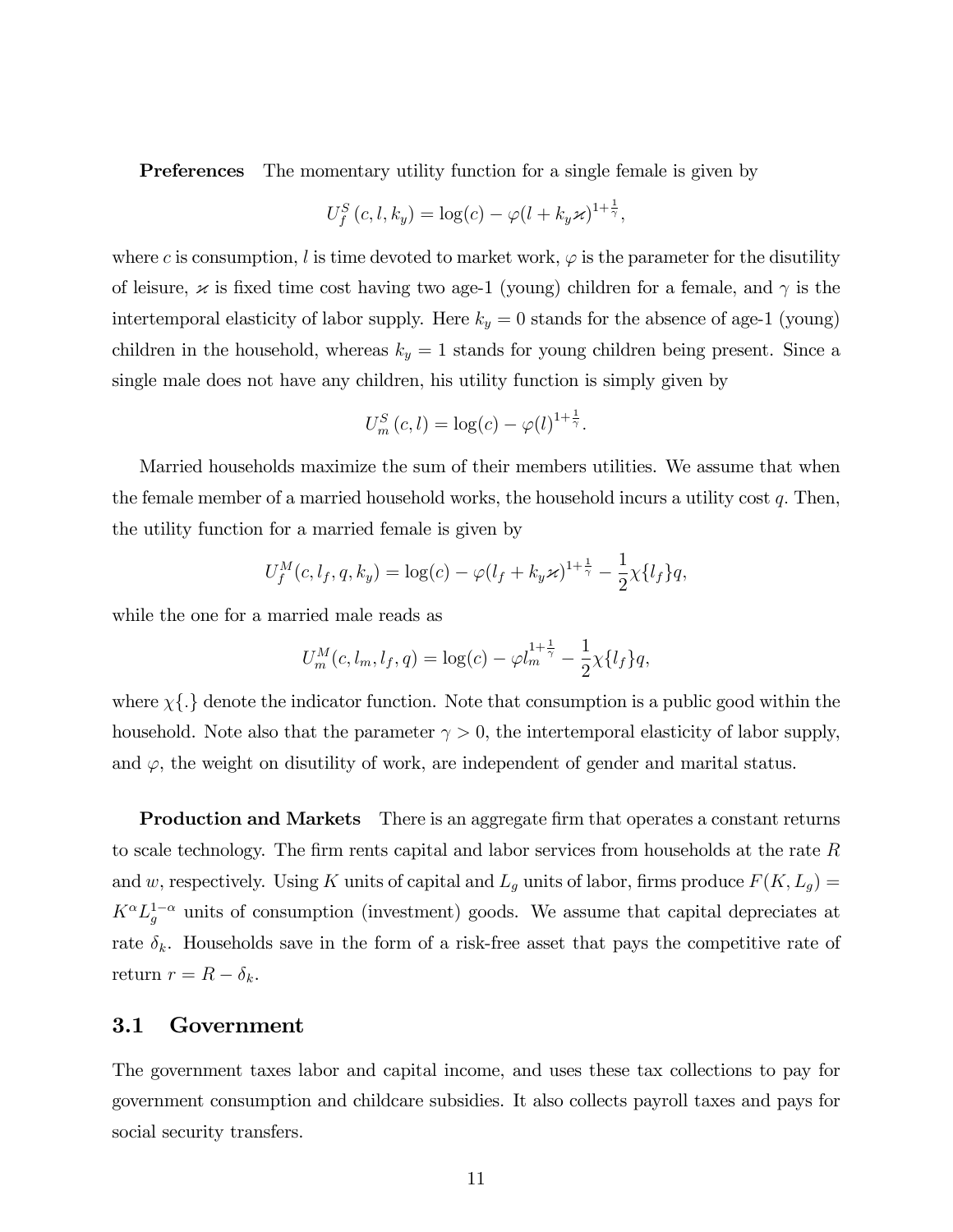Childcare Subsidies Each household, married or single, with total income level below  $\tilde{I}$  and with a working mother receives a subsidy of  $\theta$  percent for childcare payments. As a result, effective childcare expenditures for a household with two children of age  $s$  is given by  $wd(s)(1 - \theta)$ , if the household qualifies, and  $wd(s)$  otherwise.

**Incomes, Taxation and Social Security** Income for tax purposes,  $I$ , is defined as total labor and capital income. Let  $a$  stand for household's assets. Then, for a single male worker, taxable income equals  $I = ra + w \varpi_m(z, j) \varepsilon_z l_m$ , while for a single female worker, it reads as  $I = ra + wh \epsilon_x l_f$ . For a married working household, taxable income equals  $I = ra + w\varpi_m(z, j)1 + \varepsilon_z l_m + wh\varepsilon_x l_f$ . We assume that social security benefits are not taxed, so income for tax purposes is simply given by ra for retired households. The total income tax liabilities of married and single households are affected by the presence of children in the household, and are represented by tax functions  $T^{M}(I, k)$  and  $T^{S}(I, k)$ , respectively, where  $k = 0$  stands for the absence of children in the household, whereas  $k = 1$  stands for children of any age being present. These functions are continuous in  $I$ , increasing and convex. This representation captures the actual variation in tax liabilities associated to the presence of children in households.

There is a (flat) payroll tax that taxes individual labor incomes, represented by  $\tau_p$ , to fund social-security transfers. Moreover, each household pays an additional flat capital income tax for the returns from his/her asset holdings, denoted by  $\tau_k$ . We assume that the social security system has to balance its budget every period.

Retired households have access to social security benefits. We assume that social security benefits depend on agents' education types, i.e. initially more productive agents receive larger social security benefits. This allows us to capture in a parsimonious way the positive relation between lifetime earnings and social security transfers, as well as the intra-cohort redistribution built into the system. Let  $p_f^S(x)$ ,  $p_m^S(z)$ , and  $p^M(x, z)$  indicate the level of social security benefits for a single female of type  $x$ , a single male of type  $z$  and a married retired household of type  $(x, z)$ , respectively. Hence, retired households pre-tax resources are simply  $a + ra + p_f^S(x)$  and  $a + ra + p_m^S(z)$  for singles, and  $a + ra + p^M(x, z)$  for married ones.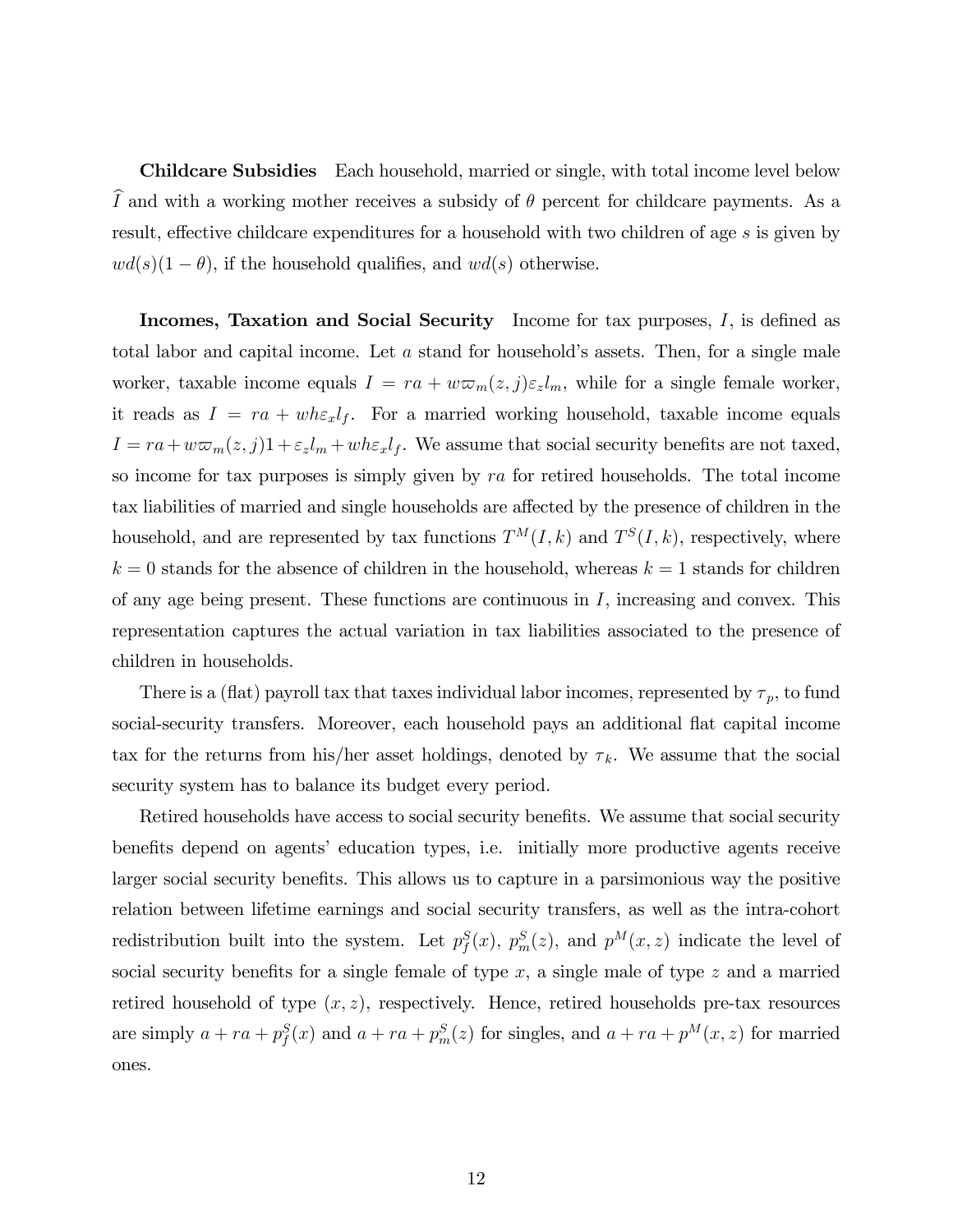#### 3.2 Decision Problem

We now present the decision problem for different types of agents in the recursive language. For single males, the individual state is  $(a, z, \varepsilon_z, j)$ . For single females, the individual state is given by  $(a, h, x, \varepsilon_x, b, j)$ . For married couples, the state is given by  $(a, h, x, z, \varepsilon_x, \varepsilon_z, q, b, j)$ . Note that the dependency of taxes on the presence of children in the household  $(k)$  is summarized by age (j) and childbearing status (b): (i)  $k = 1$  if  $b = \{1, 2\}$  and  $j = \{b, b+1, b+2\}$ , and (ii)  $k = 0$  if  $b = 2$  and  $j = 1$ , or  $b = \{1, 2\}$  for all  $j > b + 2$ , or  $b = 0$  for all j. Similarly, the presence of age-1 (young) children  $(k_y)$  depends on b and j.

The Problem of a Single Male Household Consider now the problem of a single male worker of type  $(a, z, \varepsilon_z, j)$ . A single worker of type- $(a, z, \varepsilon_z, j)$  decides how much to work and how much to save. His problem is given by

$$
V_m^S(a, z, \varepsilon_z, j) = \max_{a',l} \{ U_m^S(c, l) + \beta V_m^S(a', z, \varepsilon_z, j+1) \}
$$
(3)

;

subject to

$$
c + a' = \begin{cases} a(1 + r(1 - \tau_k)) + w\varpi_m(z, j)\varepsilon_z l(1 - \tau_p) \\ -T^S(I, 0) & \text{if } j < J_R \\ a(1 + r(1 - \tau_k)) + p_m^S(z) - T^S(ra), \text{ otherwise} \end{cases}
$$

and

$$
l \geq 0, a' \geq 0
$$
 (with strict equality if  $j = J$ ),

where

$$
I = w\varpi_m(z, j)\varepsilon_z l + ra
$$

The Problem of a Single Female Household In contrast to a single male, a single female's decisions also depends on her current human capital  $h$  and her child bearing status b. Hence, given her current state,  $(a, x, \varepsilon_x, h, b, j)$ , the problem of a single female is

$$
V_f^S(a, h, x, \varepsilon_x, b, j) = \max_{a',l} \{ U_f^S(c, l, k_y) + \beta V_f^S(a', h', x, \varepsilon_x, b, j + 1) \},\,
$$

subject to

(i) With kids: if  $b = \{1, 2\}, j \in \{b, b + 1, b + 2\},\$  then  $k = 1$ , and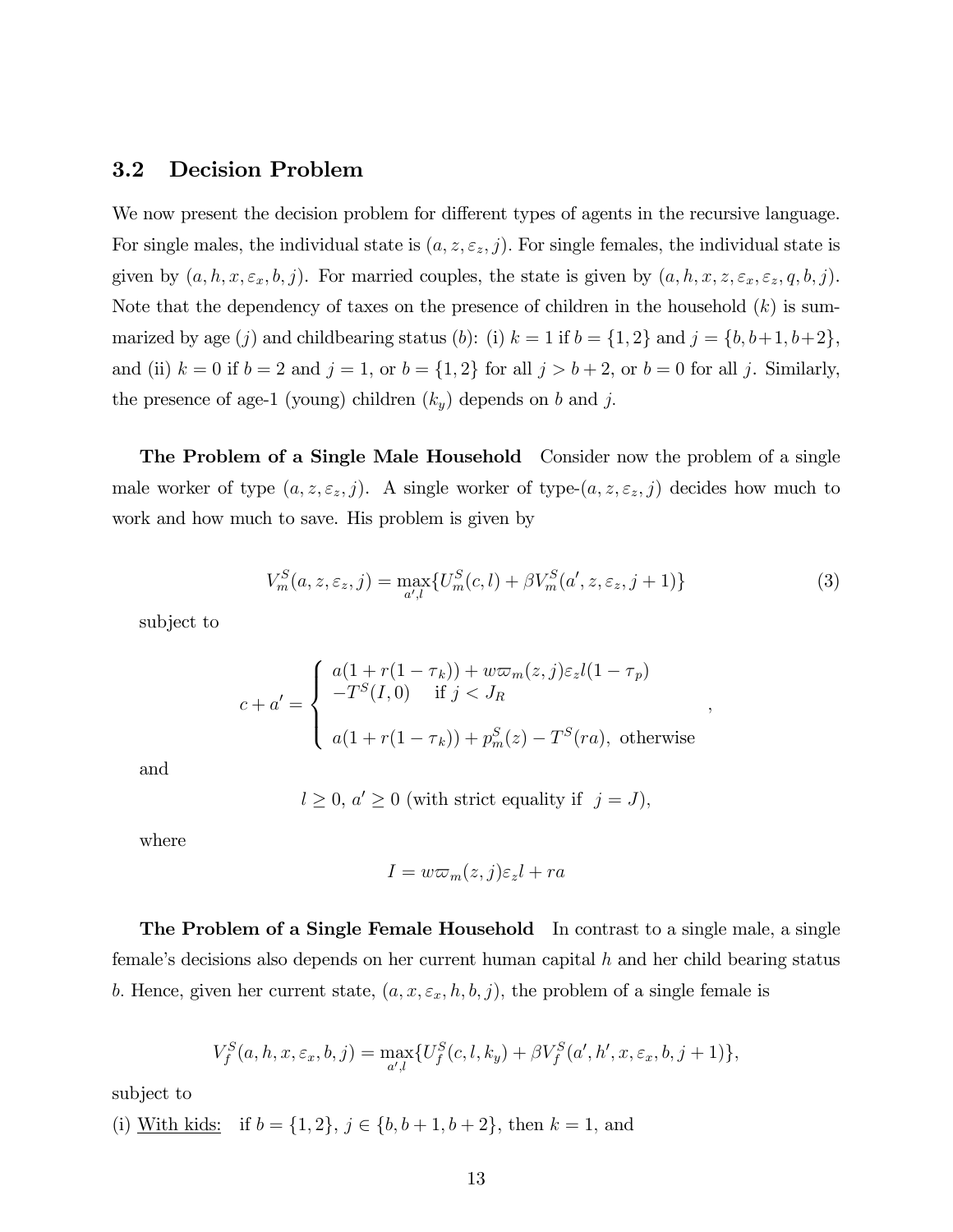$$
c + a' = \begin{cases} a(1 + r(1 - \tau_k)) + wh\varepsilon_x l(1 - \tau_p) - T^S(T, 1) \\ -wd(j + 1 - b)(1 - \theta)\chi(l) & \text{if } I \leq \hat{I} \\ a(1 + r(1 - \tau_k)) + wh\varepsilon_x l(1 - \tau_p) - T^S(I, 1) \\ -wd(j + 1 - b)\chi(l), \text{otherwise} \end{cases}
$$

;

where  $I = wh \varepsilon_x l + ra$ . Furthermore, if  $b = j$ , then  $k_y = 1$ . (ii) Without kids but not retired: if  $b = 0$ , or  $b = \{1, 2\}$  and  $b + 2 < j < J_R$ , or  $b = 2$  and  $j = 1$ , then  $k = 0$  and

$$
c + a' = a(1 + r(1 - \tau_k)) + wh\varepsilon_x l(1 - \tau_p) - T^S(wh\varepsilon_x l + ra, 0)
$$

(ii) <u>Retired:</u> if  $j \geq J_R$ ,  $k = 0$  and

$$
c + a' = a(1 + r(1 - \tau_k)) + p_f^S(x) - T^S(re, 0).
$$

In addition,

$$
h' = \mathcal{H}(x, h, l, j),
$$

$$
l \geq 0, a' \geq 0
$$
 (with strict equality if  $j = J$ )

Note how the cost of children depends on the age of children. Consider a single female whose income is low enough to qualify for the subsidy. If  $b = 1$ , the household has children at ages 1, 2 and 3, then  $wd(j + 1 - b)(1 - \theta)$  denote cost for ages 1, 2 and 3 with  $j = \{1, 2, 3\}$  if she receives the subsidy  $\theta$ . If  $b = 2$ , the household has children at ages 2, 3 and 4, then  $wd(j + 1 - b)(1 - \theta)$  denotes the cost for children of ages 1, 2 and 3 with  $j = \{2, 3, 4\}$  again assuming that she receives the subsidy  $\theta$ . A female only incurs the time cost of children if her kids are 1 year old, and this happens if  $b = j = 1$  or  $b = j = 2$ .

The Problem of Married Households Like singles, married couples decide how much to consume, how much to save, and how much to work. They also decide whether the female member of the household should work. Their problem is given by

$$
V^M(a, h, x, z, \varepsilon_x, \varepsilon_z, q, b, j) = \max_{a', l_f, l_m} \{ [U_f^M(c, l_f, q, k_y) + U_m^M(c, l_m, l_f, q)] + \beta V^M(a', h', x, z, \varepsilon_x, \varepsilon_z, q, b, j + 1) \},\
$$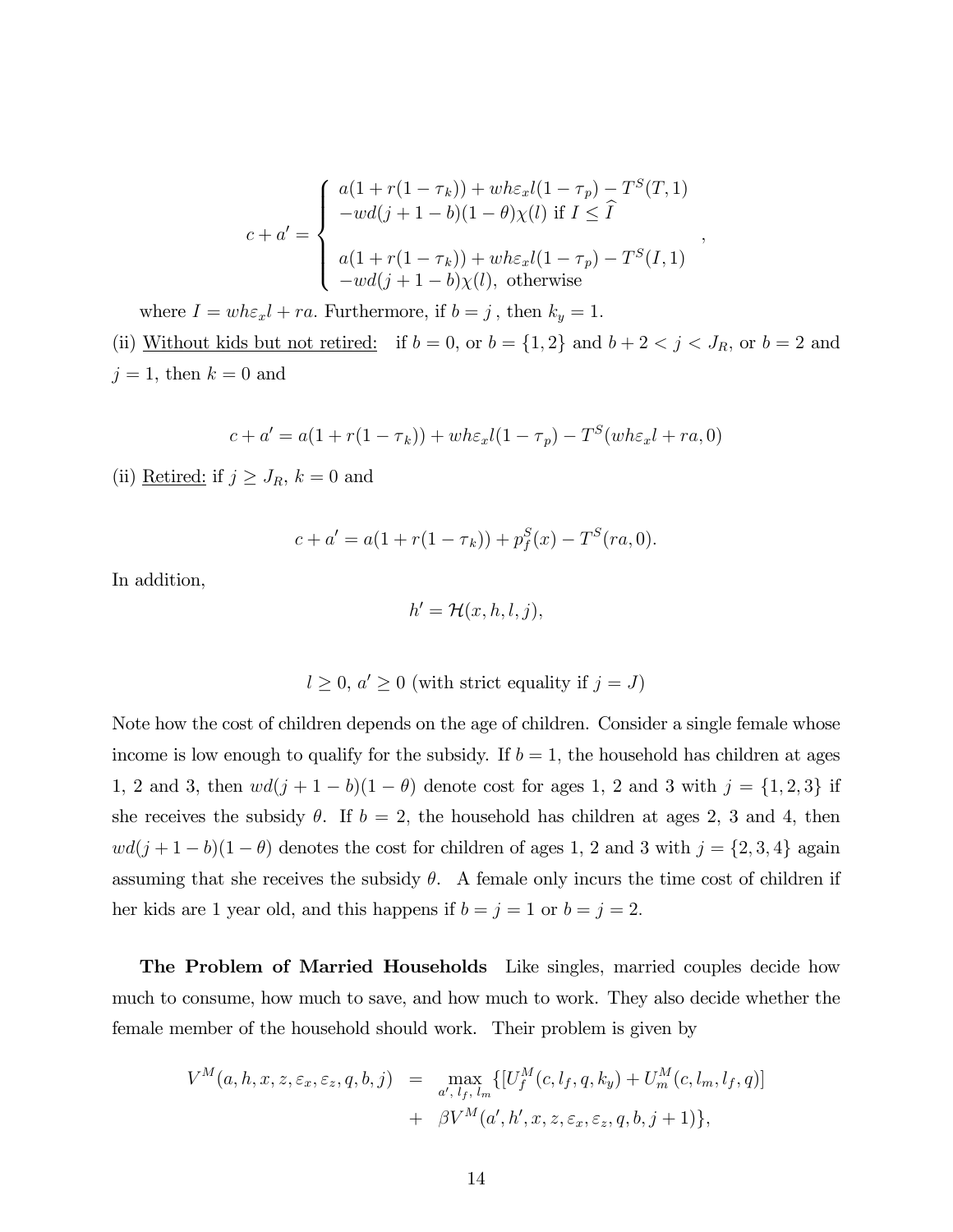subject to

(i) With kids: if  $b = \{1, 2\}, j \in \{b, b + 1, b + 2\},\$  then  $k = 1$  and  $c + a' =$  $\sqrt{ }$  $\Big\}$  $\left\lfloor \right\rfloor$  $a(1 + r(1 - \tau_k)) + w(\varpi_m(z, j)\varepsilon_z l_m + h\varepsilon_x l_f)(1 - \tau_p)$  $-T^{M}(I, 1) - wd(j + 1 - b)(1 - \theta)\chi(l_f)$  if  $I \leq \tilde{I}$  $a(1 + r(1 - \tau_k)) + w(\varpi_m(z, j)\varepsilon_z l_m + h\varepsilon_x l_f)(1 - \tau_p)$  $-T^M(I, 1) - wd(j + 1 - b)\chi(l_f)$ , otherwise ;

where  $I = w \varpi_m(z, j) \varepsilon_z l_m + w h \varepsilon_x l_f + ra$ . Furthermore, if  $b = j$ , then  $k_y = 1$ . (ii) Without kids but not retired: if  $b = 0$ , or  $b = \{1, 2\}$  and  $b + 2 < j < J_R$ , or  $b = 2$ ,  $j = 1$ , then  $k = 0$  and

$$
c + a' = a(1 + r(1 - \tau_k)) + w(\varpi_m(z, j)\varepsilon_z l_m + h\varepsilon_x l_f)(1 - \tau_p)
$$

$$
- T^M(w\varpi_m(z, j)\varepsilon_z l_m + wh\varepsilon_x l_f + ra, 0)
$$

(ii) <u>Retired:</u> if  $j \geq J_R$ , then  $k = 0$  and

$$
c + a' = a(1 + r(1 - \tau_k)) + p^M(x, z) - T^M(ra, 0).
$$

In addition,

$$
h' = \mathcal{H}(x, h, l_f, j)
$$

 $l_m \geq 0, l_f \geq 0, a' \geq 0$  (with strict equality if  $j = J$ )

### 3.3 Stationary Equilibrium

The aggregate state of this economy consists of distribution of households over their types, asset and human capital levels. In particular, let the function  $\psi_i^M$  $j^M_{j}(a,h,x,z,\varepsilon_x,\varepsilon_z,q,b) \text{ denote }$ the number of married individuals of age  $j$  with assets  $a$ , female human capital  $h$ , when the female is of type  $(x, \varepsilon_x)$ , the male is of type  $(z, \varepsilon_z)$ , the household faces a utility cost q of joint work, and is of child bearing type b. The function  $\psi_{f,j}^S(a, h, x, \varepsilon_x, h, b)$ , for single females, is defined similarly. Finally, the function  $\psi^S_{m,j}(a,z,\epsilon_z)$ , for single males, is defined over asset levels and the male type. As we mentioned earlier, we restrict  $x, z$ , and q to take values from finite sets and b is finite by construction. In contrast, household assets,  $a$ , and female human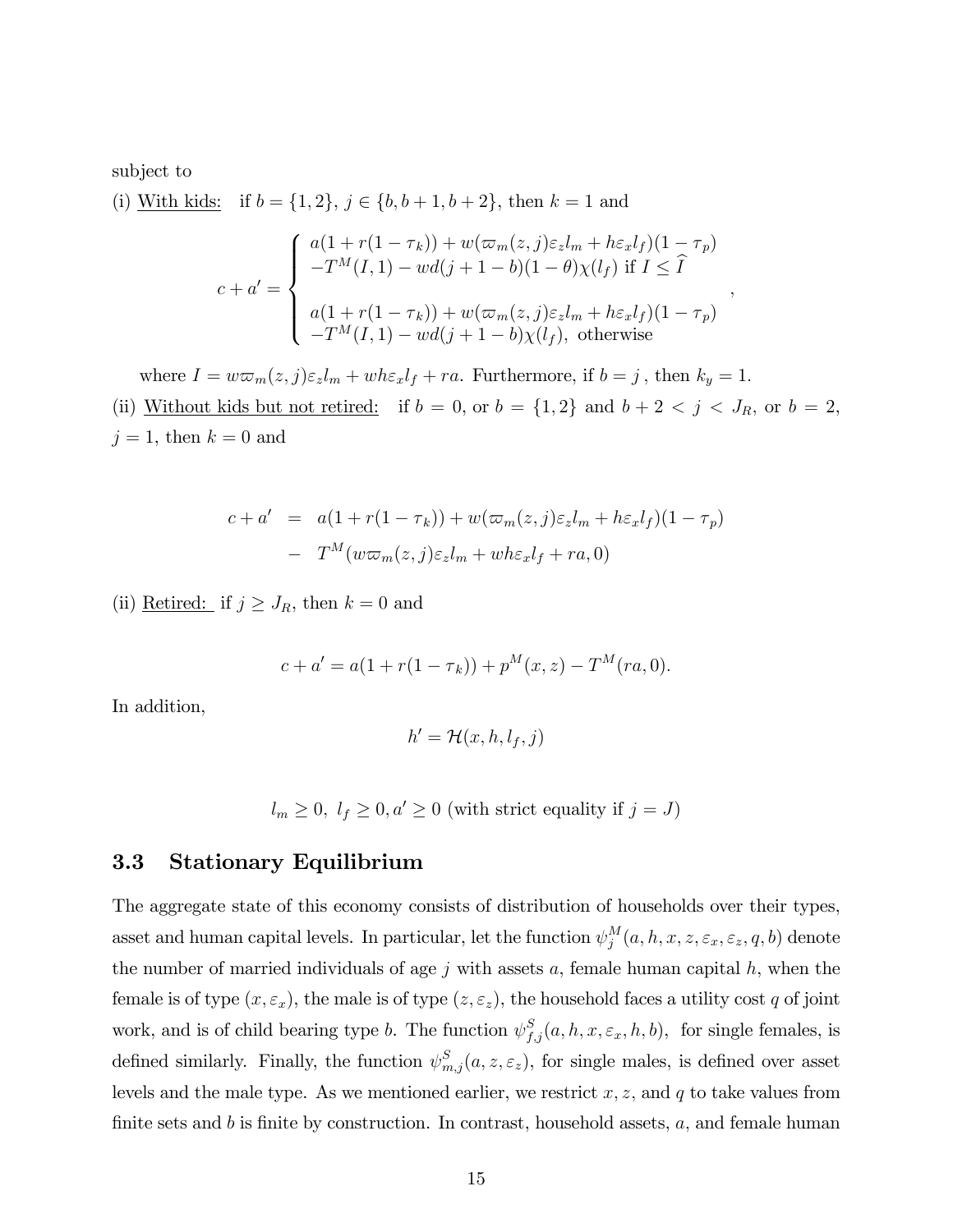capital levels, h, are continuous decisions. We denote by  $A = [0, \overline{a}]$  and  $H = [0, \overline{h}]$  the sets of possible assets and female human capital levels.

By construction,  $M(x, z)$ , the number married households of type  $(x, z)$ , must satisfy for all ages

$$
M(x, z) = \sum_{q, b, \varepsilon_x, \varepsilon_z} \int_{A \times H} \psi_j^M(a, h, x, z, \varepsilon_x, \varepsilon_z, q, b) dh da.
$$

Similarly, the fraction of single females and males must be consistent with the corresponding measures  $\psi_{f,j}^S$  and  $\psi_{m,j}^S$ . For all ages,

$$
\phi(x) = \sum_{b,\varepsilon_x} \int_{A \times H} \psi_{f,j}^S(a,h,x,\varepsilon_x,b) dh da,
$$

and

$$
\omega(z) = \sum_{\varepsilon_z} \int_A \psi_{m,j}^S(a, z, \varepsilon_z) da.
$$

We now sketch the elements of a stationary equilibrium for our economy. In equilibrium, factor markets clear. Aggregate capital  $(K)$  and aggregate labor  $(L)$  are given by

$$
K = \sum_{j} \mu_{j} \Big[ \sum_{x,z,q,b,\varepsilon_{x},\varepsilon_{z}} \int_{A\times H} a \psi_{j}^{M}(a,h,x,z,\varepsilon_{x},\varepsilon_{z},q,b) dh da + \sum_{z,\varepsilon_{z}} \int_{A} a \psi_{m,j}^{S}(a,z,\varepsilon_{z}) da (4) + \sum_{x,b,\varepsilon_{x}} \int_{A\times H} a \psi_{f,j}^{S}(a,h,x,\varepsilon_{x},b) dh da \Big]
$$

and

$$
L = \sum_{j} \mu_{j} \Big[ \sum_{x,z,q,b,\varepsilon_{x},\varepsilon_{z}} \int_{A\times H} (h\varepsilon_{x} l_{f}^{M}(a,h,x,z,\varepsilon_{x},\varepsilon_{z},q,b,j) + \varpi_{m}(z,j)) \varepsilon_{z} l_{m}^{M}(a,h,x,z,\varepsilon_{x},\varepsilon_{z},q,b,j) \Big) \psi_{j}^{M}(a,h,x,z,\varepsilon_{x},\varepsilon_{z},q,b) dhda \tag{5}
$$

$$
+ \sum_{z,\varepsilon_z} \int_A \varpi_m(z,j) \varepsilon_z l_m^S(a,z,\varepsilon_z,j) \psi_m^S(a,z,\varepsilon_z) da \tag{6}
$$

$$
+\sum_{x,b,\varepsilon_x} \int_{A\times H} h\varepsilon_x l_f^S(a,h,x,b,j) \psi_{f,j}^S(a,x,b) dhda] \tag{7}
$$

Furthermore, labor used in the production of goods,  $L_g$ , equals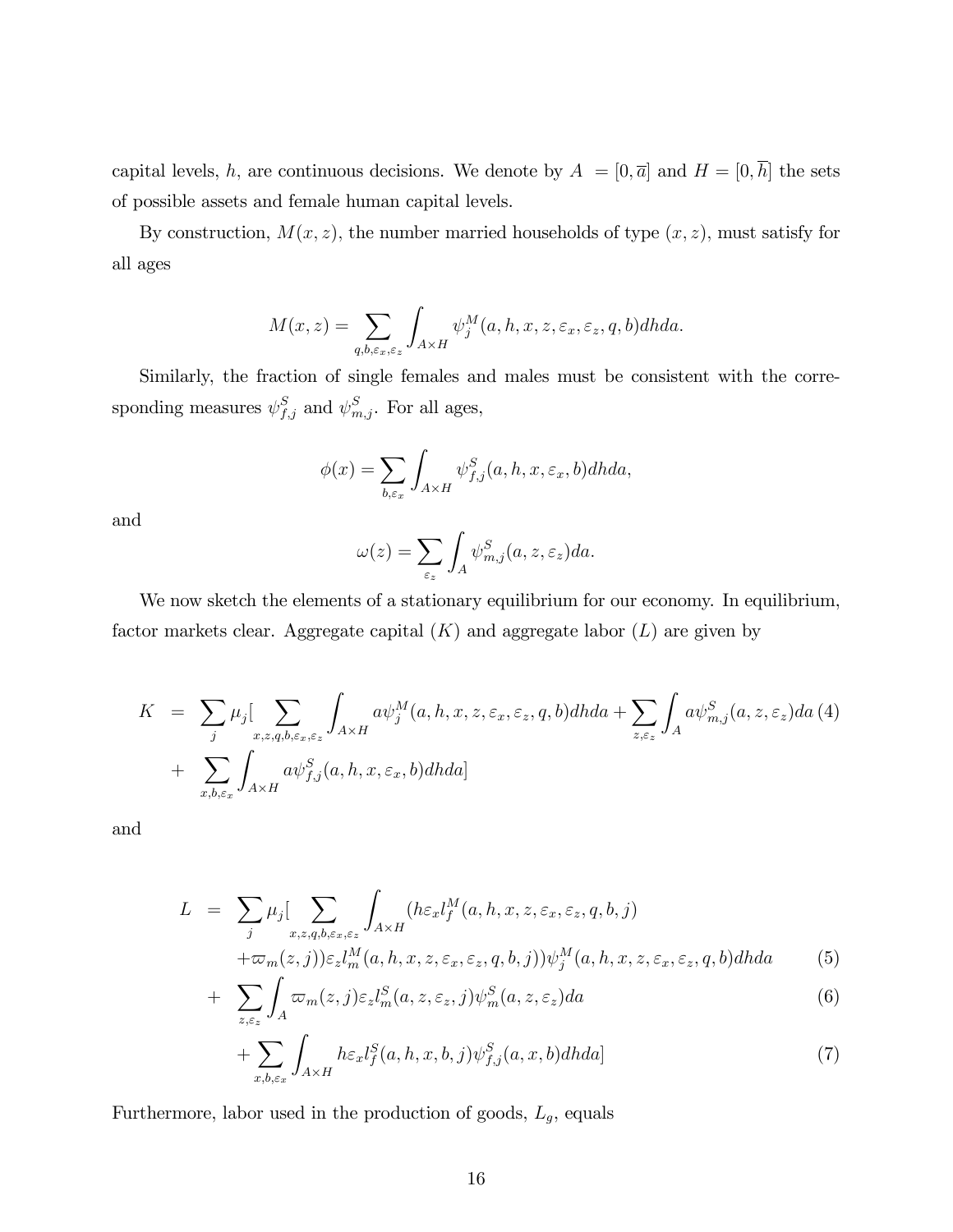$$
L_g = L - \left[ \sum_{x,z,q,\varepsilon_x,\varepsilon_z} \sum_{b=1,2} \sum_{j=b,b+2} \mu_j \int_{A \times H} \chi \{ l_f^M \} d(j+1-b) \psi_j^M(a,h,x,z,\varepsilon_x,\varepsilon_z,q,b) dh da + \sum_{x,\varepsilon_x} \sum_{b=1,2} \sum_{j=b,b+2} \mu_j \int_{A \times H} \chi \{ l_f^S \} d(j+1-b) \psi_{f,j}^S(a,h,x,\varepsilon_x,b) dh da \right],
$$
 (8)

where the term in brackets is the quantity of labor used in childcare services.

Factor prices are competitive so  $w = F_2(K, L_g)$ ,  $R = F_1(K, L_g)$ , and  $r = R - \delta_k$ .

Finally, total taxes must cover government expenditures G and the total government spending on child care subsidy program  $C$ ; i.e.

$$
G + C = \sum_{j} \mu_{j} \Big[ \sum_{x,z,\varepsilon_{x},\varepsilon_{z},q,b} \int_{A\times H} T^{M}(.) \psi_{j}^{M}(a,b,x,z,\varepsilon_{x},\varepsilon_{z},q,b) dh da + \sum_{z} \int_{A} T^{S}(.) \psi_{m,j}^{S}(a,z,\varepsilon_{z}) da + \sum_{x,b} \int_{A\times H} T^{S}(.) \psi_{f,j}^{S}(a,b,x,\varepsilon_{x},b) dh da] + \tau_{k} r K,
$$
\n(9)

where the total government expenditure on child care subsidies is given by

$$
C = \theta \sum_{x,z,q,\varepsilon_x,\varepsilon_z} \sum_{b=1,2} \sum_{j=b,b+2} \mu_j \int_{A\times H} \chi(I \leq \widehat{I}) \chi \{l_f^M\} d(j+1-b) \psi_j^M(a,h,x,z,\varepsilon_x,\varepsilon_z,q,b) dh da
$$
  
+ 
$$
\theta \sum_{x,\varepsilon_x} \sum_{b=1,2} \sum_{j=b,b+2} \mu_j \int_{A\times H} \chi(I \leq \widehat{I}) \chi \{l_f^S\} d(j+1-b) \psi_{f,j}^S(a,h,x,\varepsilon_x,b) dh da],
$$
 (10)

where  $\chi(I \leq \hat{I})$  indicates whether a household qualifies for a subsidy.

# 4 Parameter Values

We now proceed to assign parameter values to the endowment, preference, and technology parameters of our benchmark economy. To this end, we use aggregate as well as crosssectional and demographic data from multiple sources. As a first step in this process, we start by defining the length of a period to be 5 years.<sup>10</sup>

Endowments Agents start their life at age 25 as workers and work for forty years, corresponding to ages 25 to 64. The first model period  $(j = 1)$  corresponds to ages 25-29, while the first model period of retirement  $(j = J_R)$  corresponds to ages 65-69. After working

<sup>10</sup>Details of the mapping of model to data for taxation and social security are relegated to the Data Appendix.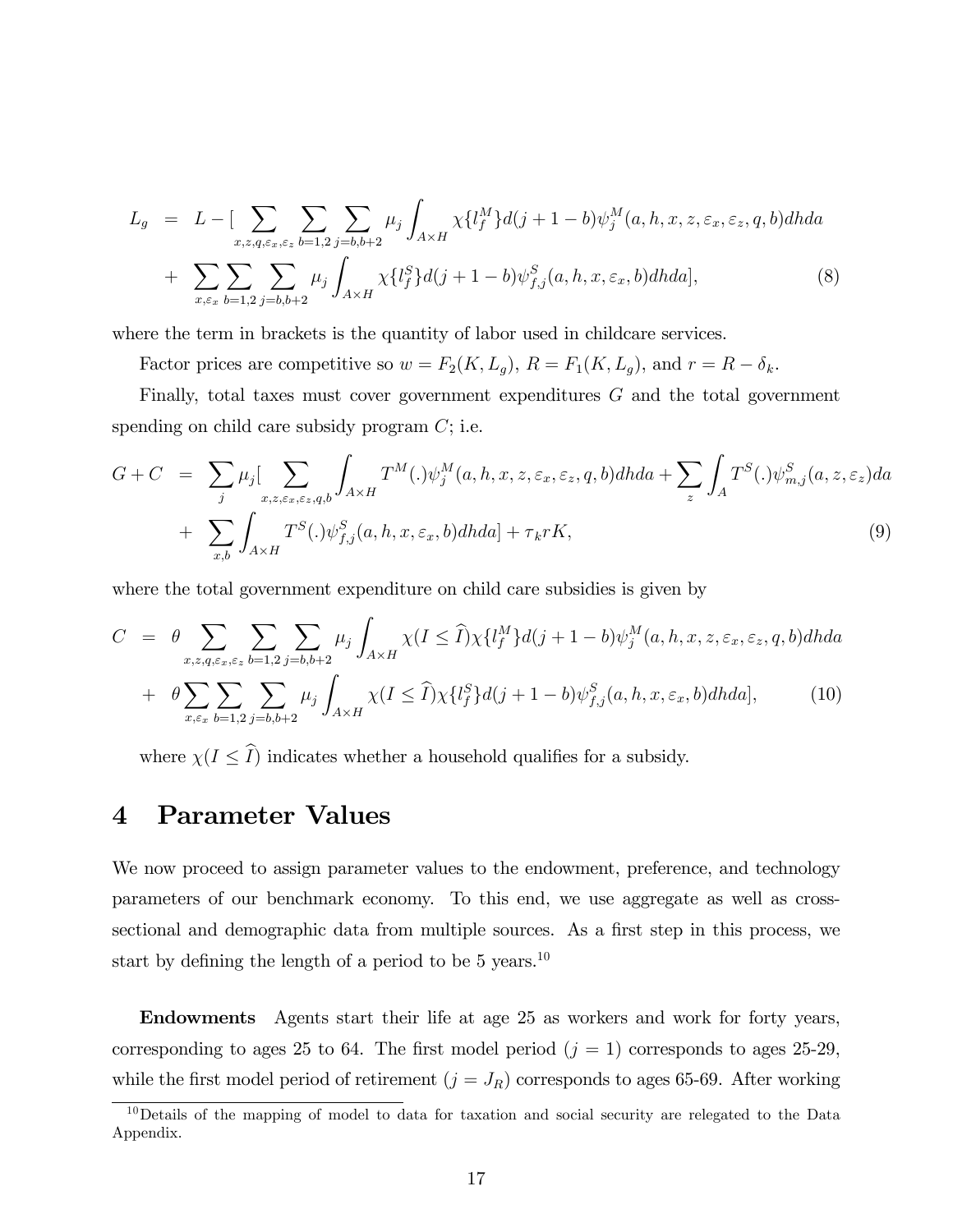8 periods, agents retire at age 65 and live until age 80 ( $J = 11$ ). The population grows at the annual rate of 1.1%, the average values for the U.S. economy between 1960-2000.

There are 5 education types of males. Each type corresponds to an educational attainment level: less than high school (hs-), high school (hs), some college (sc), college (col) and post-college (col+) education. We use data from the 2008 CPS March Supplement to calculate age-efficiency profiles for each male type. Within an education group, efficiency levels correspond to mean weekly wage rates, which we construct using annual wage and salary income and weeks worked. We normalize wages by the mean weekly wages for all males and females between ages 25 and  $64<sup>11</sup>$  Figure A1 in the data appendix shows the second degree polynomials that we Öt to the raw wage data. In our quantitative exercises, we calibrate the male efficiency units,  $\varpi_m(z, j)$ , using these fitted values.

There are also 5 education types for females. Table A1 in data appendix reports the initial (ages  $25-29$ ) efficiency levels for females together with the initial male efficiency levels and the corresponding gender wage gap. We use the initial efficiency levels for females to calibrate their initial human capital levels,  $h_1 = \eta(x)$ . After ages 25-29, the human capital level of females evolves endogenously according to

$$
h' = \mathcal{H}(x, h, l, j) = \exp\left[\ln h + \alpha_j^x \chi(l) - \delta(1 - \chi(l))\right].\tag{11}
$$

We calibrate the values for  $\alpha_j^x$  and  $\delta$  as follows: First, we choose  $\delta$  such that annual wage loss associated to non-participation is  $2\%$ , a figure calculated by Mincer and Ofek (1982). Then, we select  $\alpha_j^x$  so that if a female of a particular type works in every period, her wage profile has exactly the same shape as a male of the same type. This procedure takes the initial gender differences as given, and assumes that the wage growth rate for a female who works full time will be the same as for a male worker; hence, it sets  $\alpha_j^x$  values equal to the growth rates of male wages at each age. Table A2 shows the calibrated values for  $\alpha_j^x$ .

We assume that the variables capturing residual heterogeneity within educational types,  $\varepsilon_x$  and  $\varepsilon_z$ , take two values:  $\varepsilon_z \in E_z = \{\varepsilon, -\varepsilon\}$  and  $\varepsilon_x \in E_x = \{\varepsilon, -\varepsilon\}$ . Furthermore, we set  $\Xi_z(\varepsilon) = \Xi_x(-\varepsilon) = \Xi_z(\varepsilon) = \Xi_x(-\varepsilon) = 0.5$ . This leaves us with one parameter  $(\varepsilon)$  to calibrate. We set this parameter so that, in conjunction with heterogeneity in education types, the

<sup>&</sup>lt;sup>11</sup>We include in the sample the civilian adult population who worked as full time workers last year, and exclude those who are self-employed or unpaid workers or make less than half of the minimum wage. Our sample restrictions are standard in the literature and follow Katz and Murphy (1992).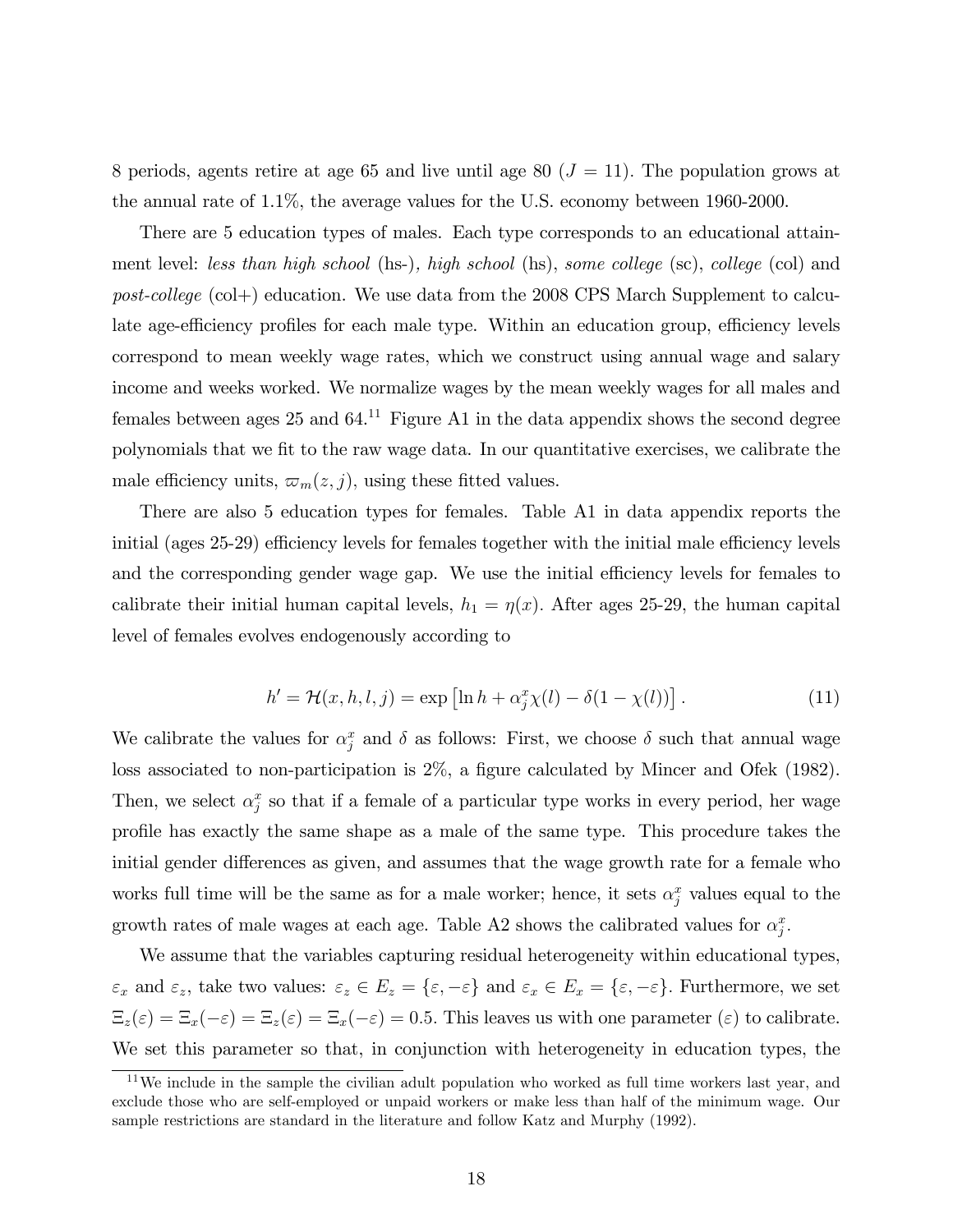model reproduces the variance of log-wages for males in our first age group. Using estimates in Heathcote, Storesletten and Violante (2004), we calculate a value of about 0.227 for this statistic. Matching this value requires  $\varepsilon = 0.395$  (39.5%).

**Demographics** We determine the distribution of individuals by productivity types for each gender, i.e.  $\Omega(z)$  and  $\Phi(x)$ , using data from the 2008 U.S. Census. For this purpose, we consider all household heads or spouses who are between ages 30 and 39 and for each gender calculate the fraction of population in each education cell. For the same age group, we also construct  $M(x, z)$ , the distribution of married working couples, as shown in Table A3. Given the fractions of individuals in each education group,  $\Phi(x)$  and  $\Omega(z)$ , and the fractions of married households,  $M(x, z)$ , in the data, we calculate the implied fractions of single households,  $\omega(z)$  and  $\phi(x)$ , from accounting identities (5) and (6) in the article. The resulting values are reported in Table A4 about 74% of households in the benchmark economy consists of married households, while the rest (about 26%) are single. Since we assume that the distribution of individuals by marital status is independent of age, we use the 30-39 age group for our calibration purposes. This age group captures the marital status of recent cohorts during their prime-working years, while being at the same time representative of older age groups.

Children In the model each single female and each married couple belong to one of three groups: childless, early child bearer and late child bearer. The early child bearers have two children at ages 1, 2 and 3, corresponding to ages 25-29, 30-34 and 35-39, while late child bearers have their two children at ages 2, 3, and 4, corresponding to ages 30-34, 35-39, 40-44. This particular structure captures two features of the data from the 2008 CPS June supplement.<sup>12</sup> First, conditional on having a child, married couples tend to have about two children.<sup>13</sup> Second, these two births occur within a short time interval, mainly between ages 25 and 29 for households with low education and between ages 30 and 34 for households with high education.

For singles, we use data from the 2008 CPS June supplement and calculate the fraction of 40 to 44 years old single (never married or divorced) females with zero live births. This

<sup>&</sup>lt;sup>12</sup>The CPS June Supplement provides data on the total number of live births and the age at last birth for females, which are not available in the U.S. Census.

 $13$  In Section 7, we allow for fertility differences by type (education) of households.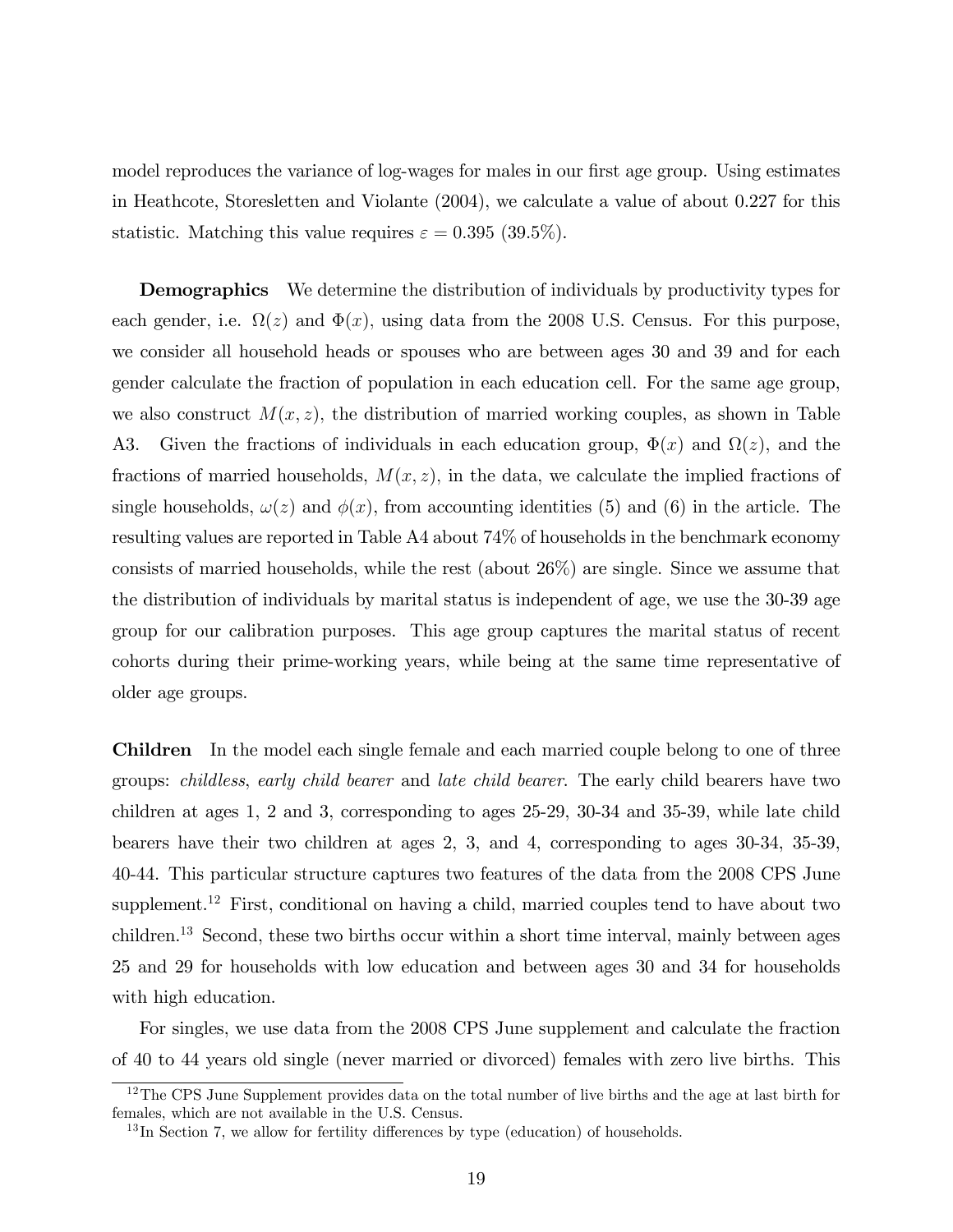provides us with a measure of lifetime childlessness. Then we calculate the fraction of all single women above age 25 with a total number of two live births who were below age 30 at their last birth. This fraction gives us those who are early child bearers, and the remaining fraction of assigned as late child bearers. The resulting distribution is shown in Table A5.

We follow a similar procedure for married couples, combining data from the CPS June Supplement and the U.S. Census. For childlessness, we use the larger sample from the U.S. Census.<sup>14</sup> The Census does not provide data on total number of live births but the total number of children in the household is available. Therefore, as a measure of childlessness we use the fraction of married couples between ages 35-39 who have no children at home.<sup>15</sup> Then, using the CPS June supplement we look at all couples above age 25 in which the female had a total of two live births and was below age 30 at her last birth. This gives us the fraction of couples who are early child bearers, with the remaining married couples labeled as the late ones. Table A6 shows the resulting distributions.

Childcare Costs We use the U.S. Bureau of Census data from the Survey of Income and Program Participation (SIPP) to calibrate childcare costs we use.<sup>16</sup> The total yearly cost for employed mothers, who have children between 0 and 5 and who make childcare payments, was about \$6,414.5 in 2005. This is about 10% of average household income in 2005, which we take as the total child care cost of two children. The Census estimate of total childcare costs for children between 5 and 14 is about \$4,851, which amounts to about 7.7% of average household income in 2005. We set  $d(1) = d_1$  and  $d(2) = d(3) = d_2$  and select  $d_1$  and  $d_2$  so that families with childcare expenditures spend about 10% and 7.7% of average household income for young  $(0-5)$  and older  $(5-14)$  children, respectively.<sup>17</sup>

Childcare Subsidies We assume that the childcare subsidies in the model economy reflect the childcare subsidies provided by the Children Child Care and Development Fund (CCDF)

<sup>&</sup>lt;sup>14</sup>The CPS June Supplement is not particularly useful for the calculation of childlessness in married couples. The sample size is too small for some married household types for the calculation of the fraction of married females, aged 40-44, with no live births.

<sup>&</sup>lt;sup>15</sup>Since we use children at home as a proxy for childlessness, we use age 35-39 rather than 40-44. Using ages 40-44 generates more childlessness among less educated people. This is counterfactual, and simply results from the fact that less educated people are more likely to have kids younger, and hence these kids are less likely to be at home when their parents are between ages 40-44.

<sup>16</sup>See Table 6 in http://www.census.gov/population/www/socdemo/child/tables-2006.html

 $17$  In Section 6, we allow for differential child care costs by education and let more educated household spend more on child care.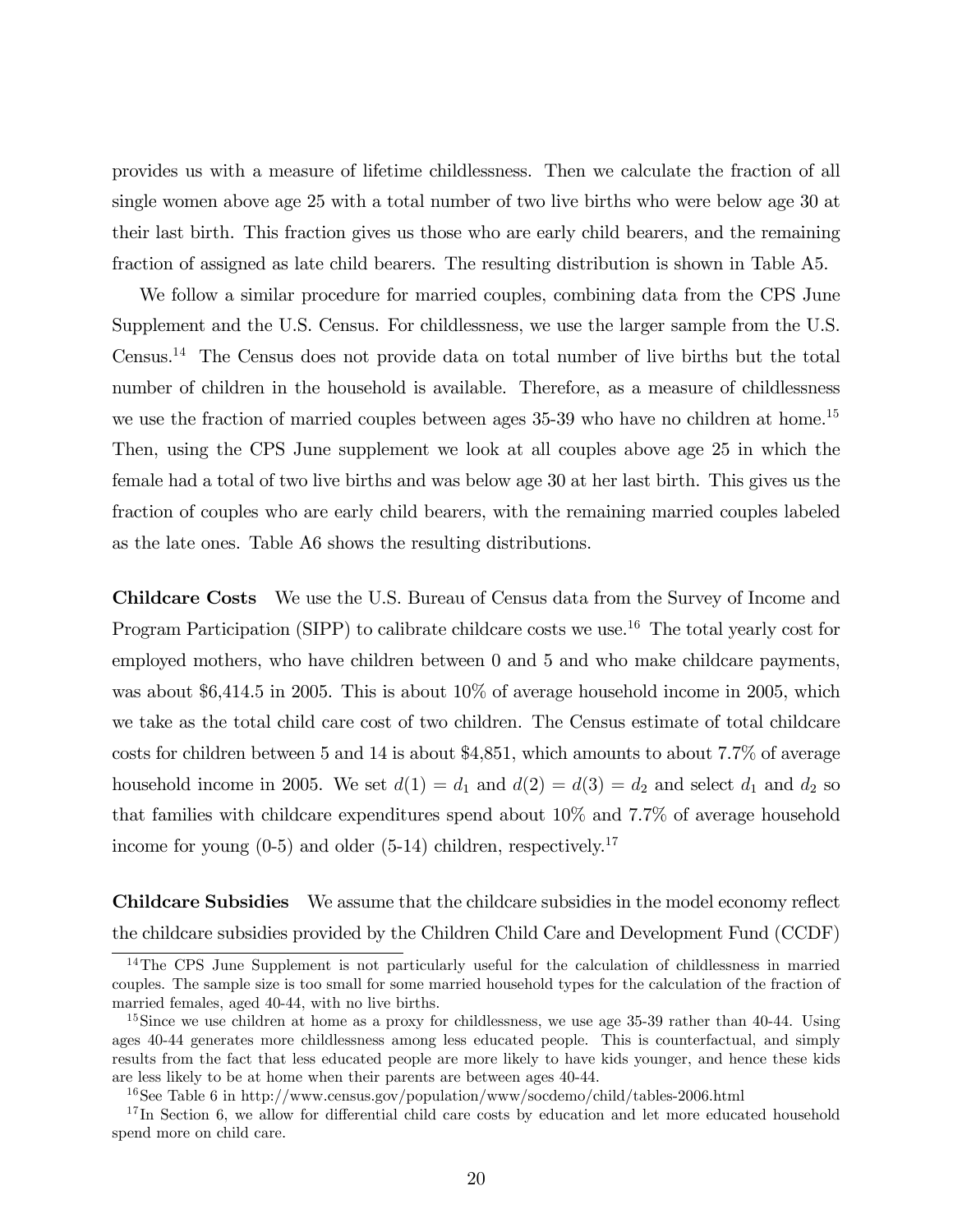in the US. In 2010, abut 1.7 million children (ages 0-13) were served by CCDF. This is about 5.5% of all children (ages 0-13) in the US. In 2010, average household income of households that received childcare subsidy was about \$19,000. About 74% of families who receive childcare subsidies from CCDF made co-payments were about 6% of family income. If we take \$19,000 as average income of subsidy receivers, this amounts to a co-payment of 1,140 dollars per year. In 2010, the average monthly payment for childcare providers (including the co-payment by the families) was about \$400 per month or \$4,800 a year. Hence about 24% of total payments  $(1, 140/4, 800)$  came from family, while the remaining 76% was a subsidy. In our calibration we simply set  $\theta = 0.75$  and set  $\hat{I}$  such that the poorest 5.5% of families with children receive a subsidy from the government. This procedure sets  $\widehat{I}$  at about 21% of mean household income in the benchmark economy.

Preferences and Technology There are three utility functions parameters to be determined: the intertemporal elasticity of labor supply  $(\gamma)$ , the parameter governing the disutility of market work ( $\varphi$ ), and fixed time cost of young children ( $\varkappa$ ). We set  $\gamma$  to 0.4. This value is contained in the range of recent estimates by Domeij and Floden (2006, Table 5). Given  $\gamma$ , we select the parameter  $\varphi$  to reproduce average market hours per worker observed in the data, about 40.1% of available time in 2008.<sup>18</sup> We set  $\alpha$  = 0.076 to match the labor force participation of married females with young, 0 to 5 years old, children. From the 2008 U.S. Census, we calculate the labor force participation of females between ages 25 to 39 who have two children and whose oldest child is less than  $5$  as  $62.2\%$ . We select the fixed cost such that the labor force participation of married females with children less than 5 years (i.e. early child bearers between ages 25 and 29 and late child bearers between ages 30 and 34), has the same value. Finally, we choose the discount factor  $\beta$ , so that the steady-state capital to output ratio matches the value in the data consistent with our choice of the technology parameters (2.93 in annual terms).

Utility costs associated to joint work allows to capture the *residual* heterogeneity among couples, beyond heterogeneity in endowments and childbearing status, that is needed to account for the observed heterogeneity in participation choices. We assume that the utility cost

 $18$ The numbers are for people between ages 25 and 54 and are based on data from the Census. We find mean yearly hours worked by all males and females by multiplying usual hours worked in a week and number of weeks worked. We assume that each person has an available time of 5000 hours per year. Our target for hours corresponds to 2005 hours in the year 2003.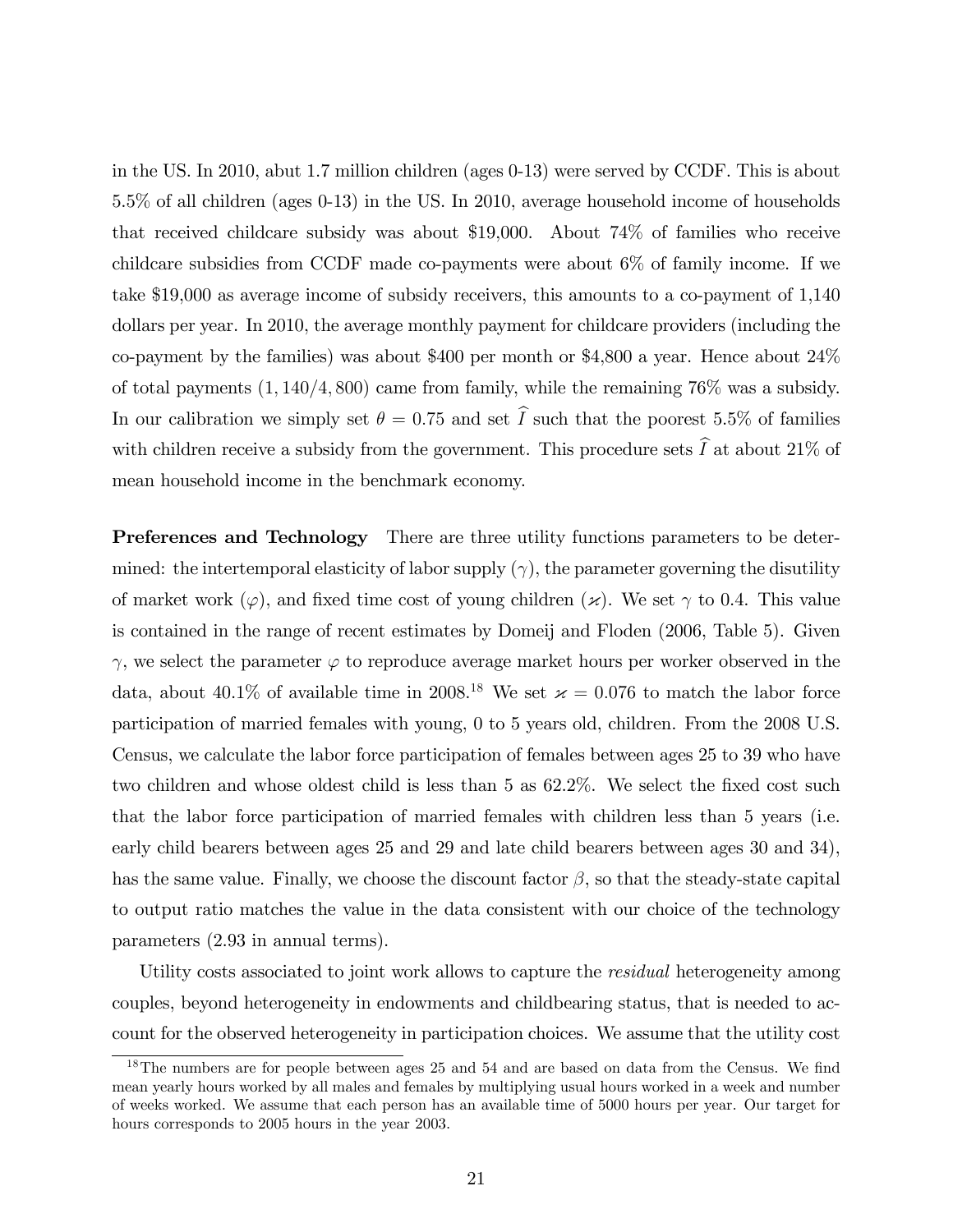parameter of joint participation is distributed according to a (áexible) gamma distribution, with parameters  $k_z$  and  $\theta_z$ . Thus, conditional on the husband's type z,

$$
q \sim \zeta(q|z) \equiv q^{k_z - 1} \frac{\exp(-q/\theta_z)}{\Gamma(k_z)\theta_z^{k_z}},
$$

where  $\Gamma(.)$  is the Gamma function, which we approximate on a discrete grid. This procedure allows us to exploit the information contained in the *differences* in the labor force participation of married females as their own wage rate differ with education (for a given husband type). In this way we control the slope of the distribution of utility costs, which is potentially key in assessing the effects of changing incentives for labor force participation.

Using Census data, we calculate that the employment-population ratio of married females between ages 25 and 54, for each of the educational categories defined earlier.<sup>19</sup> Table A7 shows the resulting distribution of the labor force participation of married females by the productivities of husbands and wives for married households. The aggregate labor force participation for this group is 72.2%, and it increases from 61.8% for the lowest education group to 81.9% for the highest. Our strategy is then to select the two parameters governing the gamma distribution, for every husband type, so as to reproduce each of the rows (five entries) in Table A7 as closely as possible. This process requires estimating 10 parameters (i.e. a pair  $(\theta, k)$  for each husband educational category).

Finally, we specify the production function as Cobb-Douglas, and calibrate the capital share and the depreciation rate using a notion of capital that includes fixed private capital, land, inventories and consumer durables. For the period 1960-2000, the resulting capital to output ratio averages 2.93 at the annual level. The capital share equals 0.343 and the (annual) depreciation rate amounts to 0.055.<sup>20</sup>

### 5 The Benchmark Economy

Table 1 summarizes our parameter choices. Table 2 illustrates the performance of the model in terms of data. We comment below on how the model performs in terms of variables that are pertinent for the main questions of this paper.

 $19\,\text{We consider all individuals who are } not\text{ in armed forces.}$ 

<sup>&</sup>lt;sup>20</sup>We estimate the capital share and the capital to output ratio following the standard methodology; see Cooley and Prescott (1995). The data for capital and land are from Bureau of Economic Analysis (Fixed Asset Account Tables) and Bureau of Labor Statistics (Multifactor Productivity Program Data).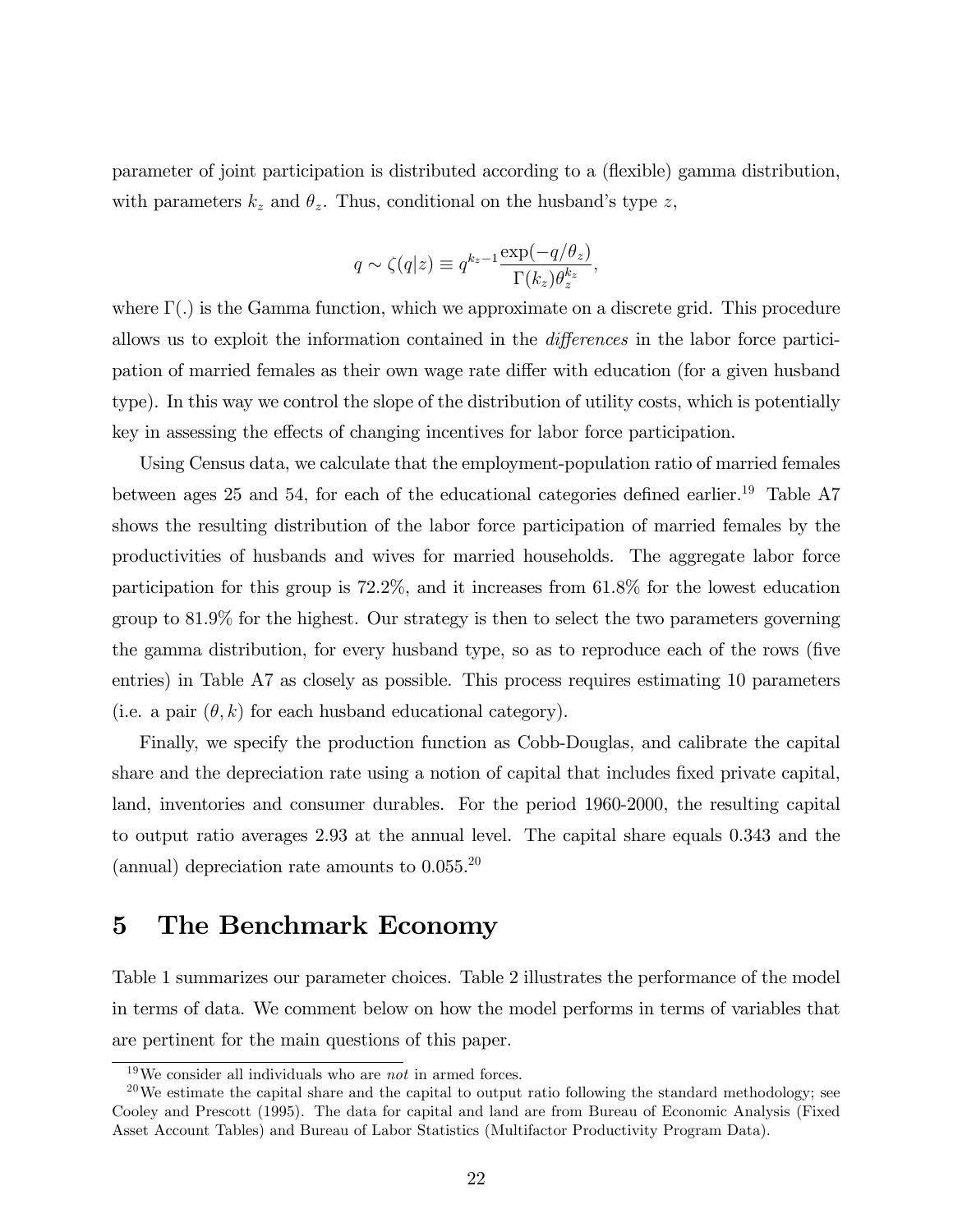As Table 2 shows, the model reproduces quite well the facts for labor-force participation rates. The table shows that in the model, participation rates for married females by skill rise from about 51.8% for less than high school females, to about 80.6% for those with more than college education. In the data, participation rates rise from 46.4% to 81.9%, respectively. Likewise, as the data indicates, the model generates the large differences in participation rates  $-$  not directly targeted  $-$  by the presence of children.

Our model economy is also in close conformity with estimates of the elasticity of labor force participation with respect to changes in the cost of childcare  $-\alpha$  natural statistic given the aim of the paper. There is a wide array of estimates for this elasticity that suggest large responses in terms of female labor-force participation associated to childcare subsidies. Blau and Currie (2006) survey multiple studies, and argue for a range of elasticity estimates between  $-0.1$  and  $-0.2$ . Our model implies an elasticity in the middle of this range:  $-0.15$ . In addition and in consistency with the evidence surveyed by these authors, our model also implies that poorer households and those with young children respond more to changes in the price of childcare than their counterparts.

Figures 1 and 2 show model's performance for other two statistics that are not directly targeted in the calibration. As Figure 1 illustrates, the model does an excellent job capturing the life-cycle pattern of married female labor force participation. There is a slight decrease in married female labor force participation between ages 25-30 to 30-35, both in the data and the model economy, reflecting the effect of children on married female labor supply. Between ages 25 to 55, the labor force participation has the typical hump-shape. Overall, this conformity of model with data in terms of participation rates is important as childcare subsidies are expected to have substantial effects on this variable.

Figure 2 shows the gender wage gap in the model and data, defined as the ratio of female hourly wages to male hourly wages. By construction, our calibration matches the gender gap in the first model period, ages 25-30. Afterwards, the gender wage gap evolves endogenously as married females decide whether to work or not and their wages change accordingly. In particular, as a female decide not to participate in the labor market to save on child care costs and to avoid the utility cost associated with joint work, their human capital depreciates and the gender wage gap grows with age. While the gender wage gap is about 85% for ages 25-30, it increases to 70% by ages 50-55.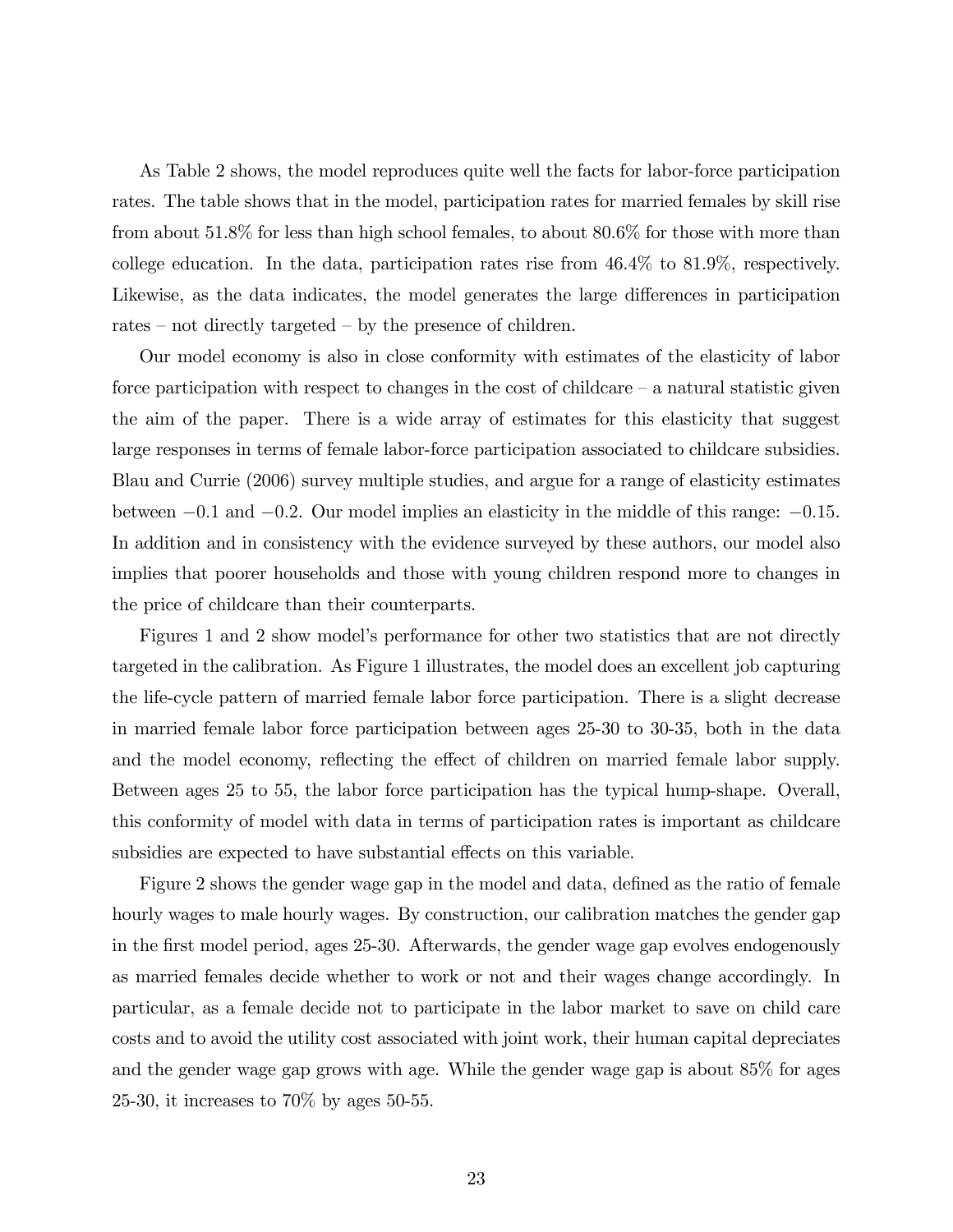# 6 Findings: The Expansion of Childcare Subsidies

We report in this section the steady-state effects of our quantitative experiments. Our experiments are conducted under the assumption of a small-open economy, where the rate of return on capital, and thus the wage rate, are unchanged across steady states. Changes in the subsidy scheme are revenue neutral, and are financed via a proportional flat-rate income tax, applied to all households. The regular income tax system, the payroll tax, and the additional capital income tax do not change with respect to the benchmark economy.

We conduct exercises via changes in eligibility into the subsidy scheme (i.e. changing  $\tilde{I}$ ) and/or via variation in the subsidy rate (i.e. changing  $\theta$ ). Given the benchmark values of  $\widehat{I}$ ,  $21\%$  of mean household income, and  $\theta$ , 75%, we consider eligibility levels of 50% and 100% of mean household income and when all households with children are eligible (i.e.  $\widehat{I}$  arbitrarily large), and subsidy rates of 50%, 75% and 100%. Results are in Tables 3, 4 and 5.

**Relaxing Eligibility** Relaxing *eligibility* constraints has substantial consequences on certain aggregates. Under the benchmark subsidy rate (75%), increasing the threshold  $\tilde{I}$  from the benchmark value (21% of mean household income) to 50% and 100% of mean household income and then to an arbitrarily large value so that all households are eligible increases the participation rate of married females by 2.3%, 6.2% and 8.3%, respectively. Concomitant with the effects on female labor supply, the labor supply of males reacts negatively to the expansion of the subsidies. For instance, when all households are eligible and the subsidy rate is at the benchmark value of 75%, hours worked by men drop by 1.2%.

The effects on aggregate work hours are negligible at a threshold of about one-half mean household income, but become positive when the threshold equals mean household income, and amount to about  $1\%$  when all households are eligible. Changes in output across steady states are negative for low levels of the two lowest levels of eligibility, but become slightly positive when all households are eligible.<sup>21</sup> In understanding these findings is worth keeping in mind that, upon an expansion in the scope of childcare subsidies, (i) the long-run tax rate increases to pay for them, (ii) married households reallocate labor from males to females, and (iii) females with children working prior to the expansion of subsidies choose to reduce

<sup>&</sup>lt;sup>21</sup>The measure of output that we report pertains to output for consumption and investment, and does *not* include the value of childcare services.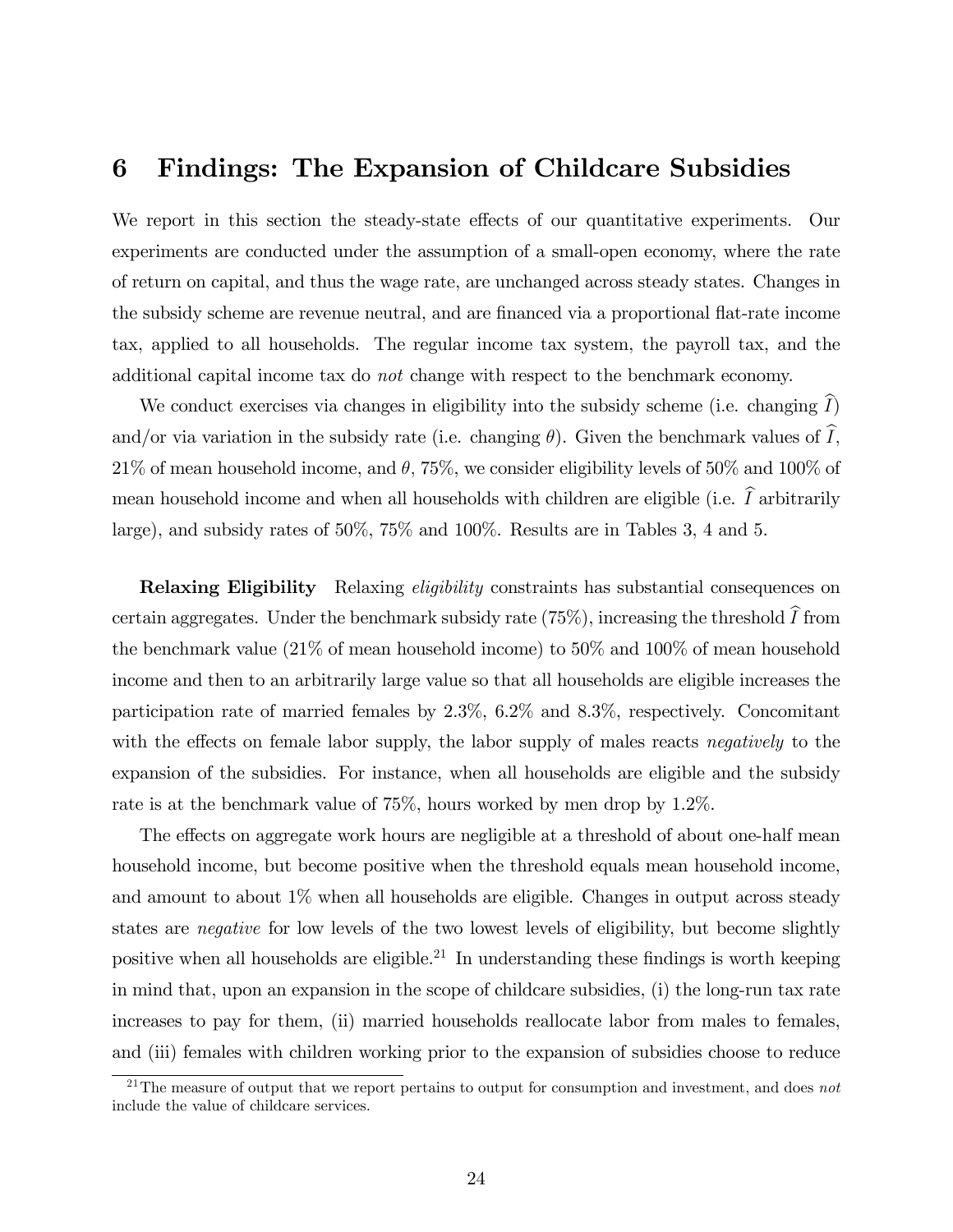their hours. In addition, in some households, labor supply and intertemporal asset choices adjust in order to have access to the subsidies (i.e. not to lose them). Given the relatively small magnitude of additional tax rates, which amount 1.3% when all households are eligible, the second and third effects appear of quantitative importance. Childcare subsidies act as a positive income effect on married households and lead to lower hours per worker, both for males and females. This naturally explains why, despite the large changes in participation rates and hours of married females, total hours worked and output react much less, and even in negative ways.

Changing Subsidy Rates The effects driven by changes in the subsidy rate for given levels of eligibility are also substantial, and in line with the effects associated to relaxing eligibility. For instance, for an eligibility level of mean household income, subsidy rates of 50%, 75% and 100% imply changes in participation rates of 4.0%, 6.2% and 7.6%, respectively, relative to the benchmark case. Similarly, when subsidies are universal, increasing the subsidy rate from 50% to 100% implies an increase in participation rates of about 4.3%. In this latter case, total hours worked are essentially *constant* despite the doubling of the subsidy rate. This reflects the consequences of childcare subsidies mentioned earlier: the reallocation of hours from males to females in some households, and the reduction of hours worked by females with children who worked in the benchmark economy.

Summing up, the changes induced by the large-scale subsidy program that we consider on female labor supply are rather large. Placing our findings in some perspective, in related work and using this framework (Guner et al, 2012-a), we found that fully replacing the income tax schedule by a proportional income tax leads to steady-state changes in participation rates of about  $5.1\%$  in an open economy. As Table 3 demonstrates, this is about *half* of the effect that we Önd when all households are eligible and childcare subsidies are fully subsidized. Unlike the case of a tax reform, however, these effects are mitigated by the reallocation of hours from males to females in married households and by the overall reduction in hours worked by females along the intensive margin. As a result, the overall effects on aggregate hours and output are relatively minor.

The Aggregate Magnitude of Subsidies Tables 3 and 4 show that expanding the scope of the subsidy program leads to rather large changes in its size. In the benchmark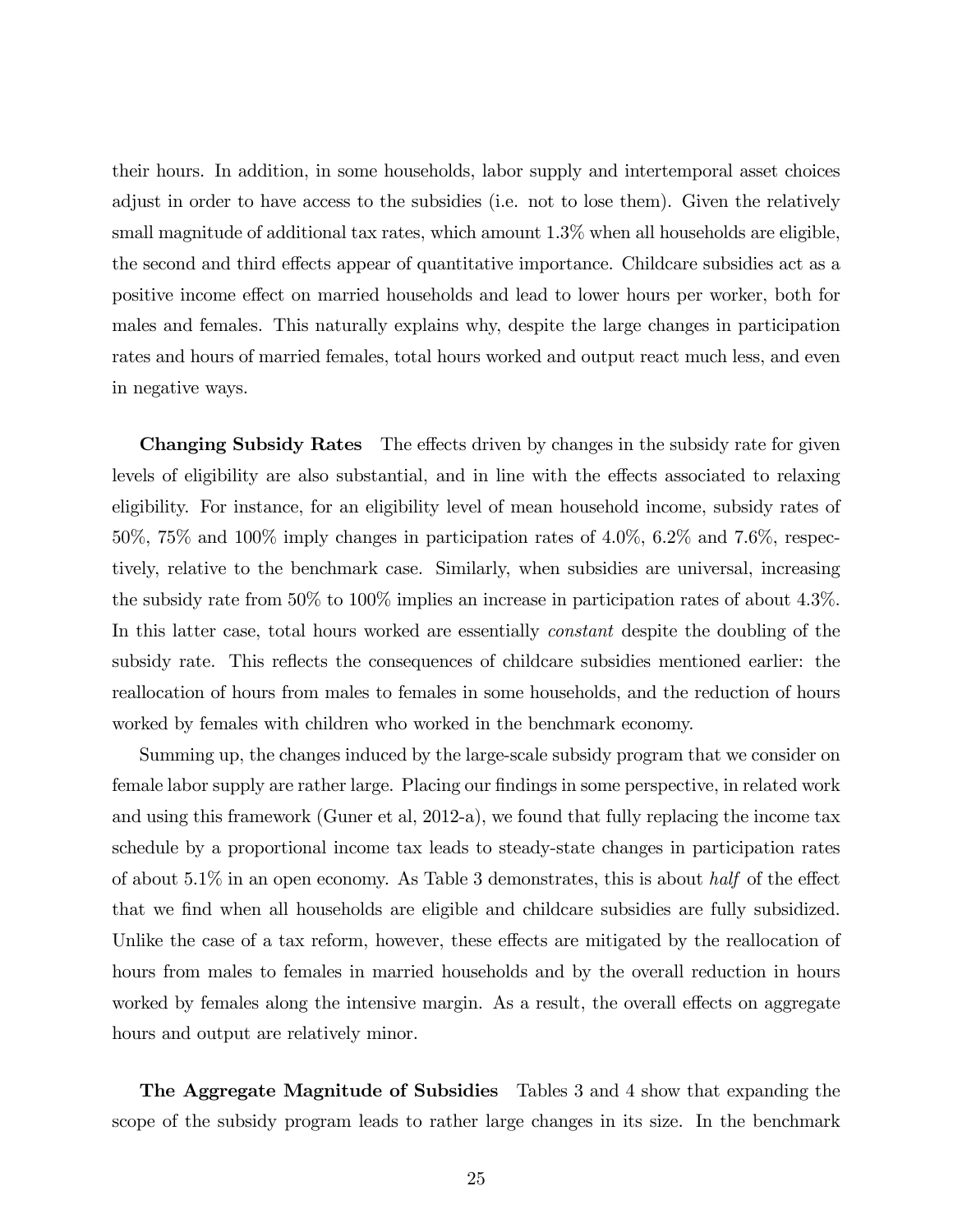economy, childcare subsidies are minuscule and amount to 0.08% of output (very close to the actual size of nearly  $0.1\%$  of GDP). But as the eligibility changes – or the subsidy rate increases – the size of the subsidy program increases sharply and becomes of macroeconomic significance. When the threshold level is at one mean income, the subsidy program can cost up to 1.2% of output; when all households are eligible, the program can amount to about 1.6% of output, requiring a tax rate on all incomes of 1.8% to support it. As the child care subsidy program becomes more generous, the characteristics of households that receive any subsidy change as well. In the benchmark economy all recipients are single mothers (about 80% of them are single mothers in the data) and their average income is about 19% of mean household income (it is about  $27\%$  in the data). When all household are eligible for a  $100\%$ subsidy, only 19.5% of recipients are single mothers and the average household income of recipients is higher than the mean household income in the economy.

Who Increases Participation? Table 6 shows changes in labor force participation of married females relative to the benchmark economy, for women with different education levels and by child-bearing status. The table also shows that the effects of more generous subsidies on women with different education levels is not uniform. Not surprisingly, changes are greater for women with less education, with percentage changes that monotonically decline as the level of education increases. In the extreme case when all households are eligible and the subsidy rate is 100%, women with less than high school education increase their participation rate by about 32%, whereas the increase for those with more than college education is of about  $3.6\%$ . Childcare costs constitute a significant fraction of household income for households with less skilled women and as a result, these households benefit the most from the subsidy. Furthermore, their labor force participation is lower to start with (Table A7) and therefore, there is ample room for them to increase their participation.

Similar findings hold for married women according to child-bearing status. Women with children arriving earlier in their life cycle increase their participation rates more than those with children late. This is not surprising and in line with the previous discussion. Women in households with early childbearing are disproportionately less skilled, whereas the opposite is true for women in households with late childbearing.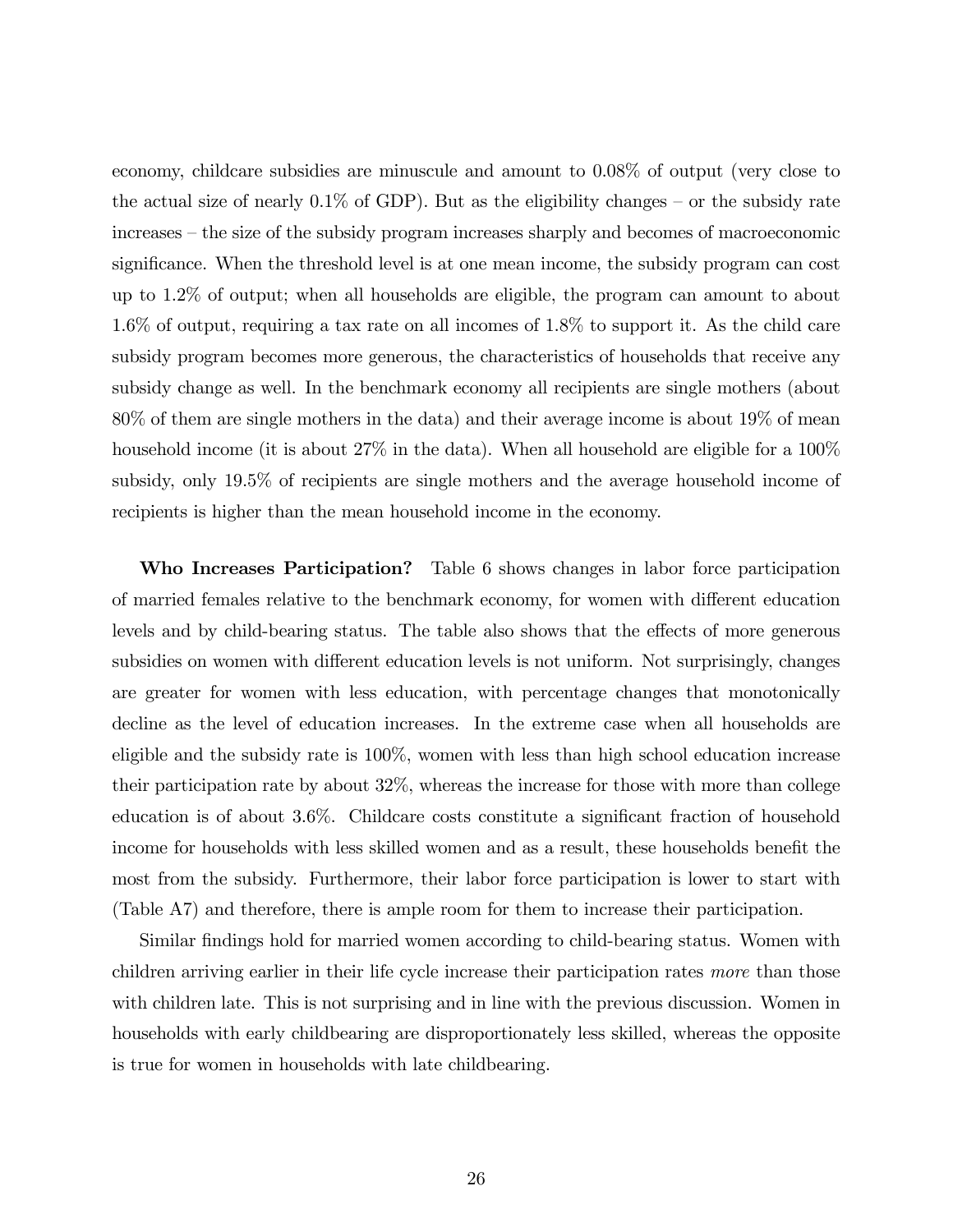**Effects on the Wage-Gender Gap** A key feature of our model economy is that human capital levels for females and as a result, the gender wage gap, is endogenous. As generous subsidies lead to greater labor force participation by married females, they reduce the loses of human capital due to labor market disruptions caused by childbearing. Thus, more generous subsidies lower the gender gap. Figure 3 shows how the gender gap changes along the life cycle for the case of a childcare subsidy of 100% when all households are eligible, for the special groups of women with high school (HS) and some college education (SC). As Figure 3 shows, those with higher education experience lower gender gaps, both in the benchmark economy as well as with more generous subsidies, as they are more likely to participate in the labor market. As a result, their human capital depreciates less. For both groups (indeed for all education groups), the gender gap increases along the life-cycle as women stay out of labor force (due to childbearing and associated costs), and their human capital depreciates. Finally, a more generous subsidy has a positive and non-trivial effect on the gender gap. By age 55, more generous subsidies lower the gender gap for women with high school (some college) education by about  $6.3\%$   $(4.4\%)$  points.<sup>22</sup>

# 7 Findings in Perspective

We now attempt to place our findings in perspective and provide robustness checks. To this end, we provide below some calculations that highlight the importance of aspects of the data and our environment that are key for our results. We first investigate the extent to which aspects of the data that we abstracted from in the benchmark model are important. In particular, we investigate the role of  $(i)$  differences in the number of children per household, and (ii) heterogeneity in childcare expenditures across households. We subsequently quantify the role of endogenous female skills on our findings. We finally explore the importance of the reallocation of labor hours from men to females within married couples for our findings.

<sup>&</sup>lt;sup>22</sup>As a result of higher female labor force participation and lower gender wage gap, more generous childcare subsidies also lead to lower poverty levels. About 12% of households have incomes that are less than 1/3 of the mean household income in the benchmark economy. The bulk of these households (about 80%) are single-female families. In an economy with universal subsidies at a  $100\%$  rate, about  $10\%$  of households – two points less then in the benchmark economy – have incomes that are less than  $1/3$  of the mean household income from the benchmark economy. With more generous subsidies, however, the fraction of singles, among the poor increases from 80% to 95%. This is not surprising. The expansion of subsidies mainly benefits poor married households, as all poor single-female households were receiving child care subsidies in the benchmark economy.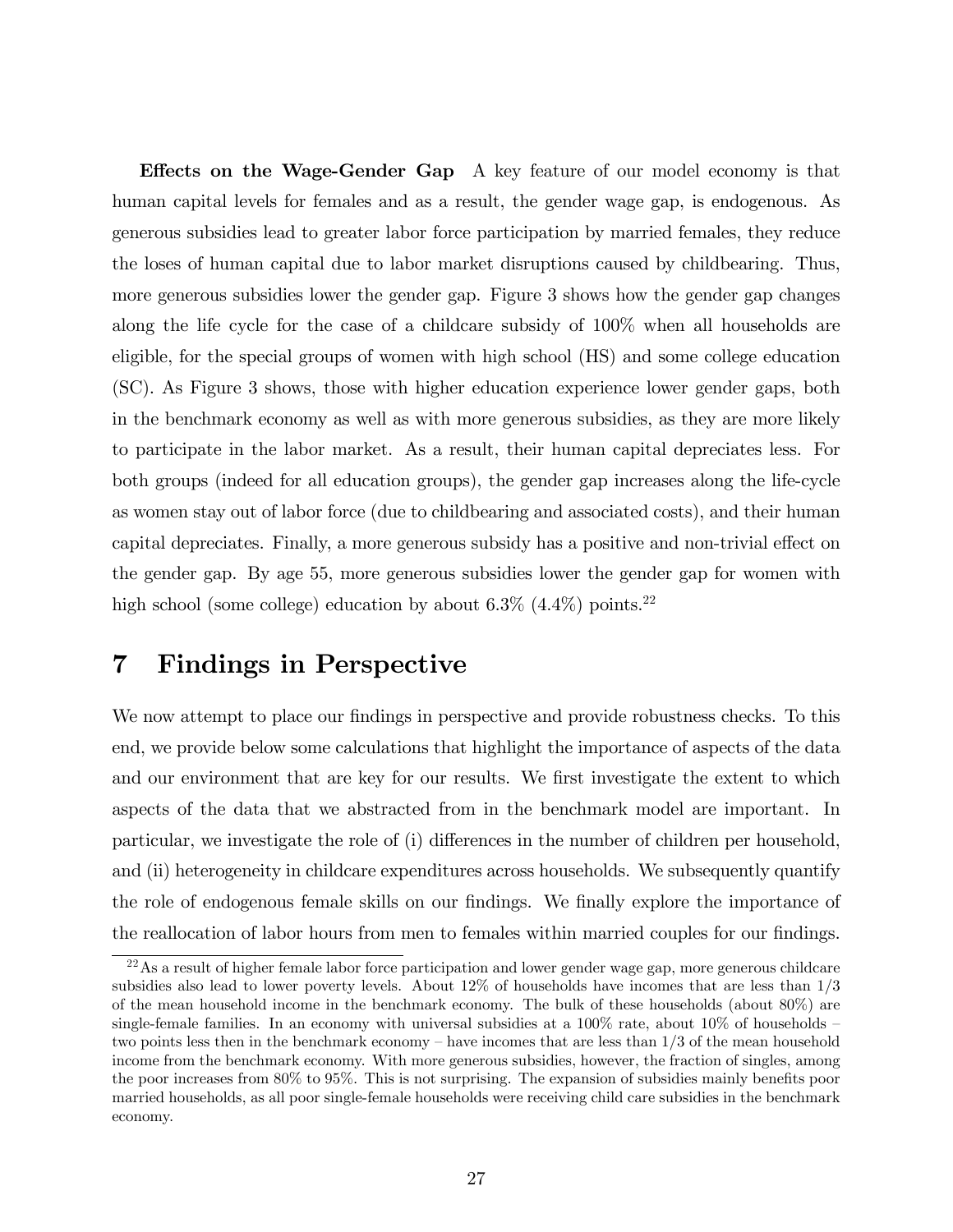For ease of exposition, in all cases we report results for the case of universal subsidies under a 100% subsidy rate.

### 7.1 The Role of Fertility Differences

In the benchmark economy, we assume that conditional on having children, each household has two of them. In this section, we relax this assumption and allow for differential fertility. Table A8 shows how lifetime fertility, conditional on having a child, differs by the education for single and married households.<sup>23</sup> The differences in fertility are non trivial. For instance, Table A8 shows that single females with more than college education have about 1.6 children on average, while their counterparts with less than high school education have 2.7 children. Equivalent fertility differences are present for married couples, albeit they tend to be smaller in magnitude.

To evaluate the role of fertility differences, we proceed as follows. Let  $k(x)$  and  $k(x, z)$ denote the number of children that a single female of type- $x$  and a married couple of type  $(x, z)$  have. Then, the total cost of child care for a single female and married couple household with age-s children is given by  $wk(x)d(s)\chi(l)$  and  $wk(x, z)d(s)\chi(l)$ , respectively. Our calibration strategy is to find, given  $k(x)$  and  $k(x, z)$ ,  $d(s)$  values so that on aggregate households spend about  $10\%$  and  $7.7\%$  of average household income on young and old children, as they did the benchmark economy.<sup>24</sup>

Table 6 shows the aggregate and welfare effects of an expansion of child care subsidies in this economy. We note that the effects on married female labor force participation and output are very close to what we obtain in the benchmark economy. This results from two opposing effects. On the one hand, less educated females, who have more children, receive larger subsidies and their labor supply is more sensitive to the cost of childcare. Hence, their response is stronger than in the baseline exercises, as the table shows. On the other hand, the opposite is true for more educated females, who now have lower fertility and as a result receive less childcare subsides.

 $23$ The table shows children ever born for single and married females of different types. We use the 2008 CPS June Supplement that provides detailed fertility statistics. As a measure of completed fertility, the children ever born by ages 40-44 are reported.

<sup>&</sup>lt;sup>24</sup>The economy with fertility differences is recalibrated to match the targets in Table 2. The resulting  $d(1)$ and  $d(2)$  values are 0.029 and 0.022, respectively. As these are per child expenditures, they are lower than values reported in Table 1.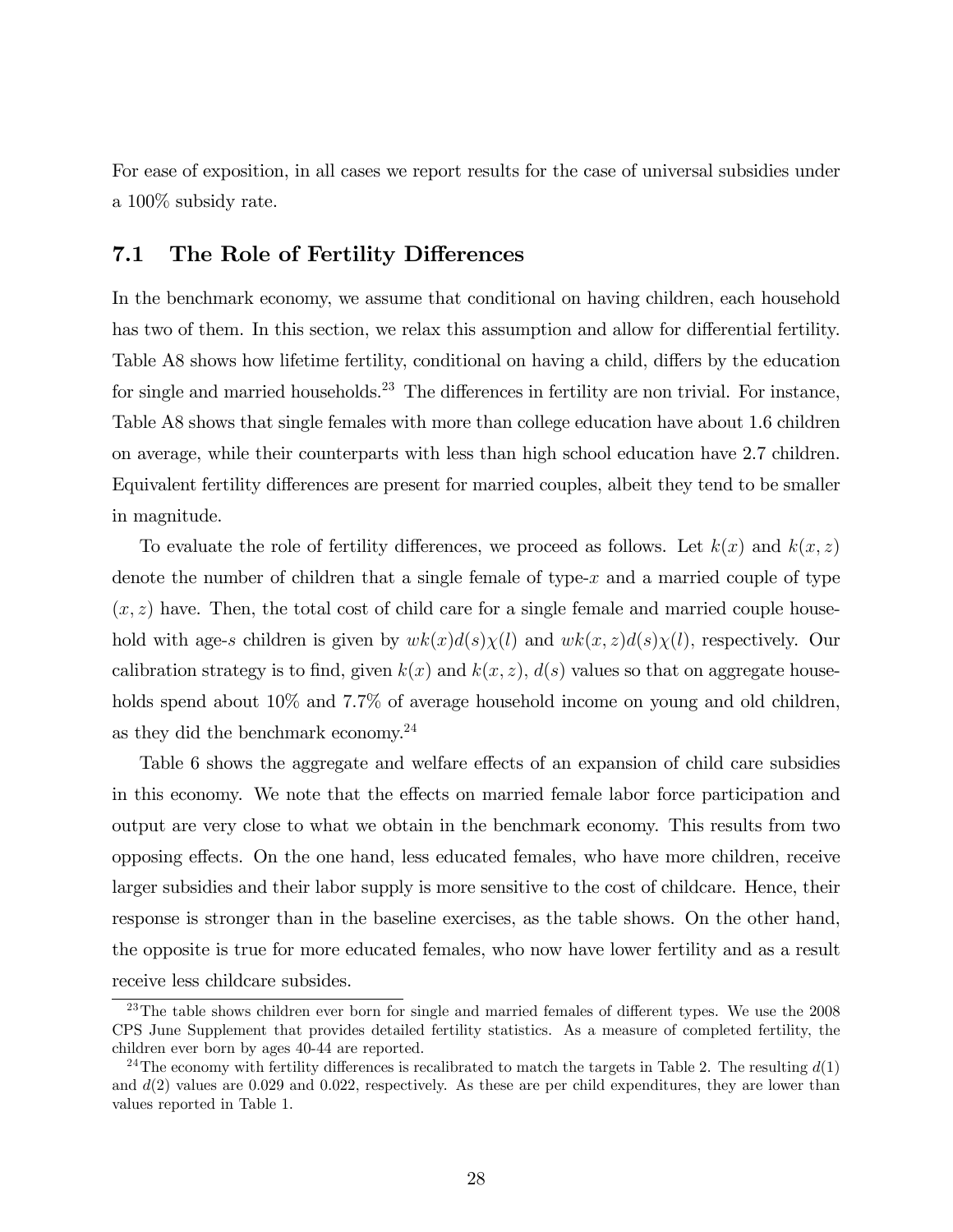We conclude that the effects on aggregates are quite similar to those in the baseline experiments. Differences in fertility, however, *magnify* the asymmetries in terms of participation responses and welfare that we found earlier.

### 7.2 The Role of Heterogeneity in Childcare Expenditures

In the benchmark economy we assume that different households, independent of their education levels, face the same child care costs. We now allow for differences in child care costs, as more educated households spend more on child care than less educated households in the data, possibly reflecting differences in childcare quality. Table A9 shows how child care expenditures differ by education of females in single female and married couple households. Given data limitations, we condition married couples' child care expenditure only on wives education.<sup>25</sup> The table shows non-trivial heterogeneity in expenditures. We note that for children under age 5, a single female with more than college education spends almost twice as much than a single female with less than high school education. Similar figures hold for couples in which both members have more than college education.

Let  $d(s, x)$  and  $d(s, x, z)$  be the childcare costs for a single female of type-x and a married couple of type- $(x, z)$ , respectively. Then, the total cost of child care for a single female and married couple household with age-s children is given by  $wd(s, x)\chi(l)$  and  $wd(s, x, z)\chi(l)$ , respectively. Our strategy is to choose  $d(s, x_1)$  for a single female with less than high school education and set all other child care costs according to Table A9 to ensure on average households spend again about  $10\%$  and  $7.7\%$  of average household income on young and old children.<sup>26</sup> The results, shown in Table 6, are conceptually the opposite of what we get from differences in fertility. While on average married female labor force participation goes up by about 10% point as in benchmark calibration, now less educated females, who spend less on child care react less to more generous child care subsidies while more educated females who spend more react more. More educated households now gain more from more generous subsidies as they are the ones who spend more on child care.

<sup>&</sup>lt;sup>25</sup>Table A9 reports average weekly child care expenditures for households between ages 25-44. The data comes from the 2004 SIPP Panel, Wave 4, 4th reference month (January 2005 to April 2005). All the income and demographics were extracted from the core files, while the data related to childcare expenditure comes from the Childcare Topical Module. We restrict the sample to households in which mothers are employed in all months.

 $^{26}$ The economy with child care cost differences is also recalibrated to match the targets in Table 2. The resulting  $d(1, x_1)$  and  $d(2, x_1)$  values are 0.04 and 0.036, respectively.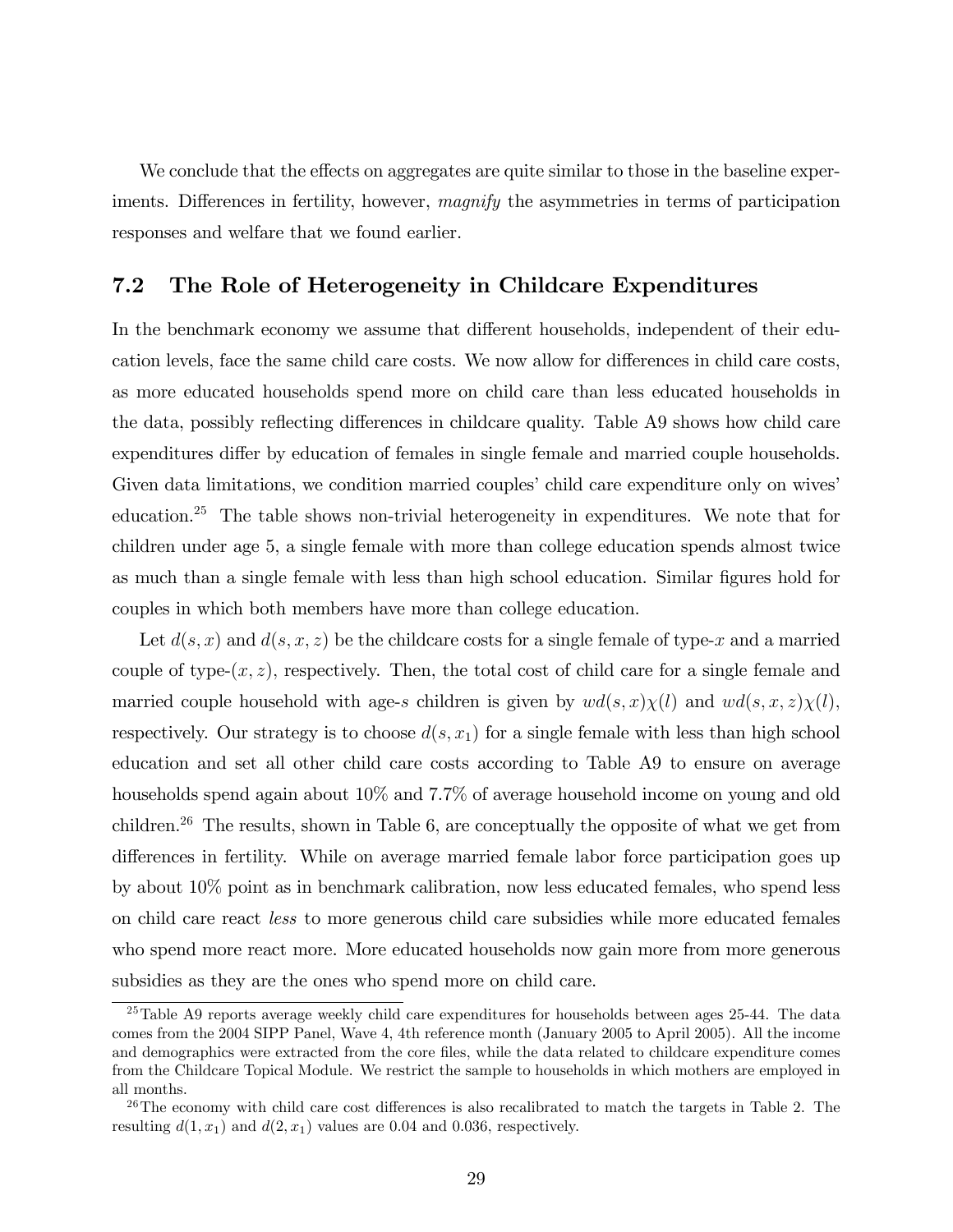As in the previous case, we conclude that the effects on aggregates are similar to those in the baseline experiments. In this case, differences in childcare expenditures reduce the asymmetries in terms of participation responses and welfare that we found in the baseline experiments.

### 7.3 How Important is the Endogeneity of Female Skills?

A novel aspect of our analysis is the explicit consideration of the depreciation of female skills due to non participation. How important is this channel quantitatively? To answer this question, we shut down the endogenous skill channel, and study the expansion of child care subsidies in an economy in which each married female type has exogenously the same skill profile that she had in the benchmark economy. Hence, her skills do not change if she chooses to change her participation decision in response to the policy change.

We summarize our findings in Table 7. Without the endogenous changes in skills, the labor supply by married females increases less than it does in the baseline experiments. With a 100% subsidy, the participation rate of married females increases by 8.3% for the case of exogenous skills, whereas it increases by about 10.1% when the endogenous skill channel is operative. The increase in total hours is of about 0.5%, whereas the increase is of about  $1\%$  in the baseline policy experiment. Hence, nearly one fifth of the increase in married female labor force participation, and about half of the changes in total hours, are associated to the concomitant changes of females skills. Overall, with lower labor supply responses in response to the expansion of childcare subsidies, aggregate output shows a decline across steady states, rather than an increase as in the baseline experiments.

### 7.4 How Important is the Reallocation of Hours Within Couples?

As we have discussed earlier, child care subsidies generate a reallocation of hours worked in married couples, from males to females. This reallocation is arguably important: males are on average more skilled than females and in our baseline experiments, per-worker hours of males drop by about 1.5% under universal subsidies at a 100% rate.

In order to quantify the importance of these reallocation, we compute stationary equilibria when we expand childcare subsidies while keeping the labor supply decisions of married males at their benchmark values. Table 7 shows the results under universal subsidies at a 100%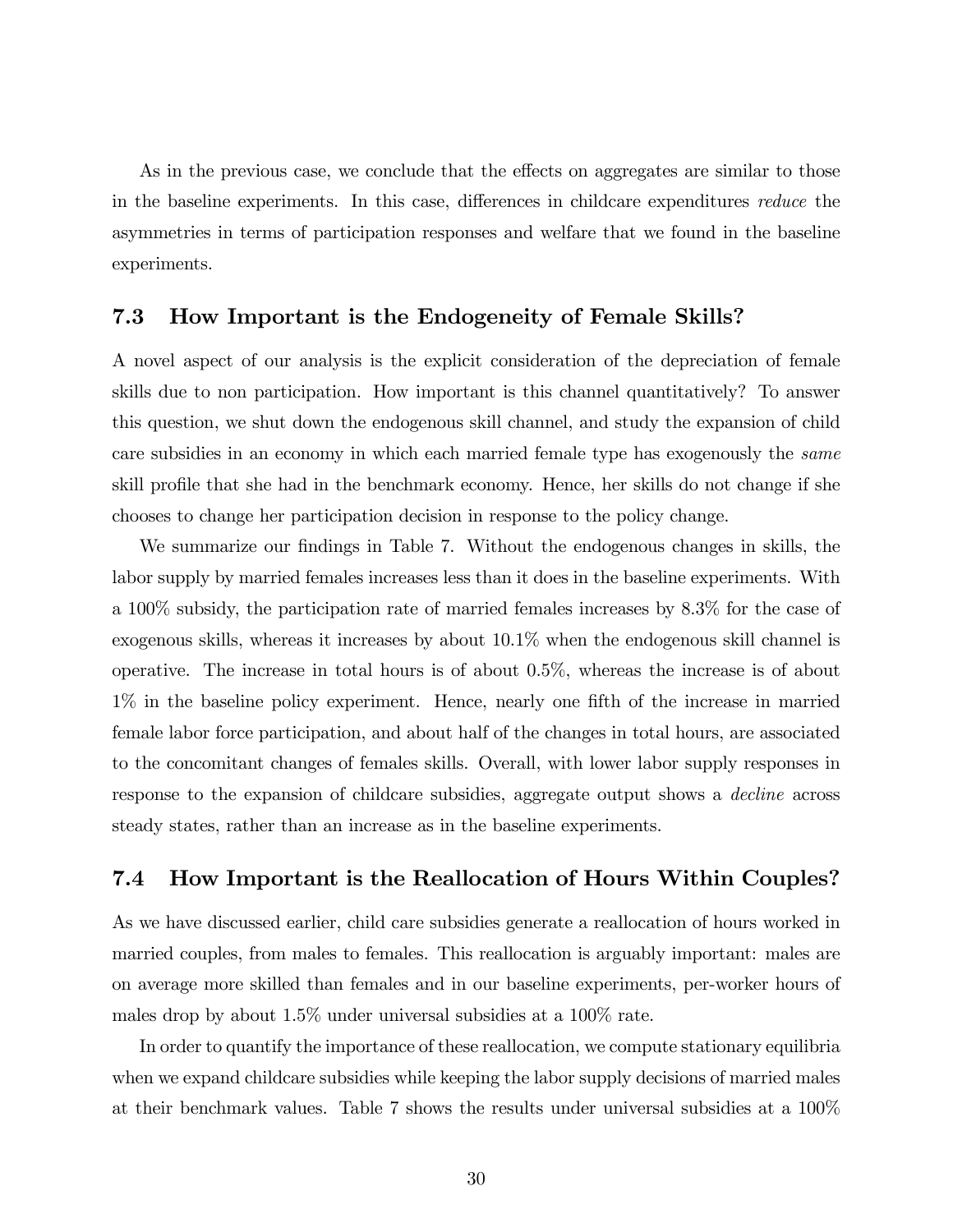rate. With labor supply decisions of married males fixed, households find optimal not to increase married female labor supply as much as they do in the benchmark economy. As a result, their labor force participation and hours increase less with more generous childcare subsidies than in our baseline experiments, although the increase is still rather substantial. The participation rate increases by about 8.6% in this case, versus an increase of about 10.1% in the baseline experiment.

Given that the labor supply of males is fixed and that they are on average more skilled than females, total output increases much more with the expansion of subsidies. Now the increase in output amounts to about  $1.6\%$  – it is just 0.3% in the baseline experiments.

We conclude that the reallocation of hours within married couples in response to the expansion of subsidies is not an important mechanism underlying our findings on labor force participation. Nonetheless, given the importance of male skills in determining the size of the aggregate labor input, the ability of households to substitute work hours from men to women in response to the expansion of subsidies is quantitatively important for the output effects.

# 8 Welfare

We now turn our attention to the implied welfare effects associated to the expansion of childcare subsidies. For these purposes, we compute the transitional dynamics between steady states implied by the policy change under consideration, when the policy change is unanticipated at, say,  $t = t_0$ . Our notion of welfare is standard; we calculate consumption compensations, or the common percentage change in consumption in all future dates that leaves a household indifferent between the status quo and the new transitional path. We balance the budget in each period via the additional áat-rate income tax applied to all households.

Newborn Households We first discuss in detail who wins and who loses with the introduction of childcare subsidies. We summarize key results in Table 8, where we focus on newborn households at the date of the policy change, taking into account transitional dynamics between steady states. The table shows Öndings for single females and married households, where for the former group we separate findings by childbearing status and by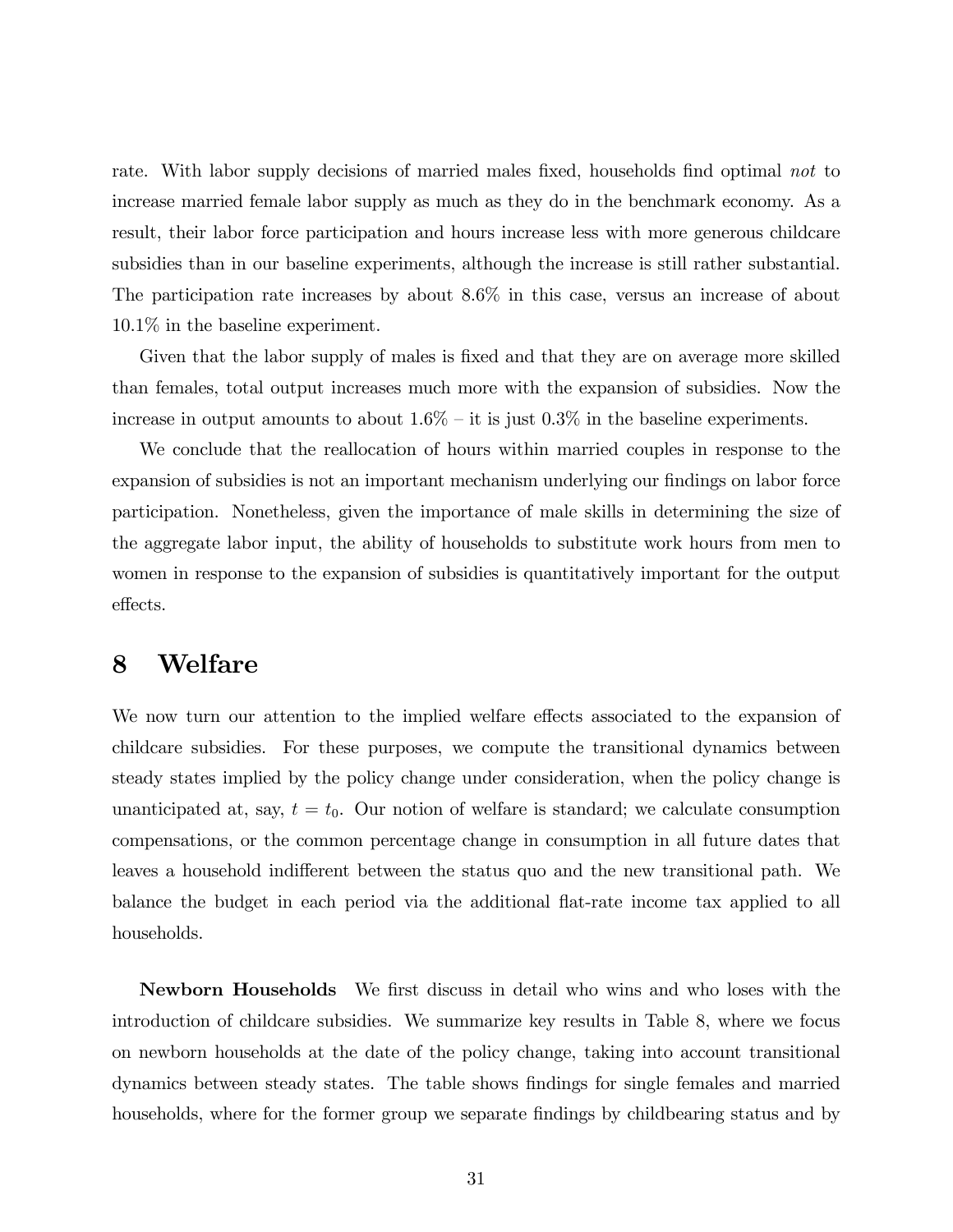educational type. For married households, we show welfare effects by childbearing status only, by aggregating across the educational types of spouses.<sup>27</sup> The table also shows the welfare effects for *all* newborn households at  $t = t_0$ .

Overall, our findings in Table 8 show that newborn households, as a group, experience substantial welfare gains associated to the expansion of childcare subsidies. These gains range from 0.5% when the subsidy rate is 50% and only those with incomes below mean household income are eligible, to 1.9% when all households are eligible at a 100% subsidy rate. The welfare effects on different types of households, however, are not uniform. Single females who have children early in the life cycle gain more than those who tend to have their children late. This naturally follows from the fact that the early childbearing group contains a disproportionate fraction of less skilled females. Hence, childcare subsidies are highly valuable for these females and thus, their expansion leads to higher welfare gains. Conversely, the expansion of childcare subsidies leads to welfare losses for single females with no children. As single men, they obtain no benefits from the expansion of the subsidy scheme. This pattern is also repeated for married households according to childcare status. With a universal subsidy, the welfare gain for a newborn married households with children early (late) in the life cycle amounts to 4.9% (2.2%), while the welfare cost for married households without children is of about 4.8% of consumption. The welfare gains for single mothers with children early (late) in the life cycle are even greater: 10.1% (7.6%). The gains are particularly large for less educated households as child care expenditures constitute a large burden in those cases. Welfare gains for newborns with less than high school education amount to 6.3% while it is only 1.8% for those with more than college education. Interestingly, the highest welfare gains are enjoyed with those with some college education (6.6%), as they are more likely to work and use childcare subsidies than less educated households.

In Table 9, we show disaggregated findings for married households by skill types for the case of universal subsidies at a 100% subsidy rate. As the table demonstrates, married households in the upper-left corner of the table gain, and substantially so. This is in line with our discussion so far, as these households are comprised by members with low or middle skills. The table also shows that for a fixed male type, increasing the female type tends to lead to a mild hump-shaped profile of welfare gains; i.e. those with middle skills gain most.

 $27$ For simplicity of exposition, we do not show results for single men, who uniformly *lose* with the introduction of the chilcare subsidy policies.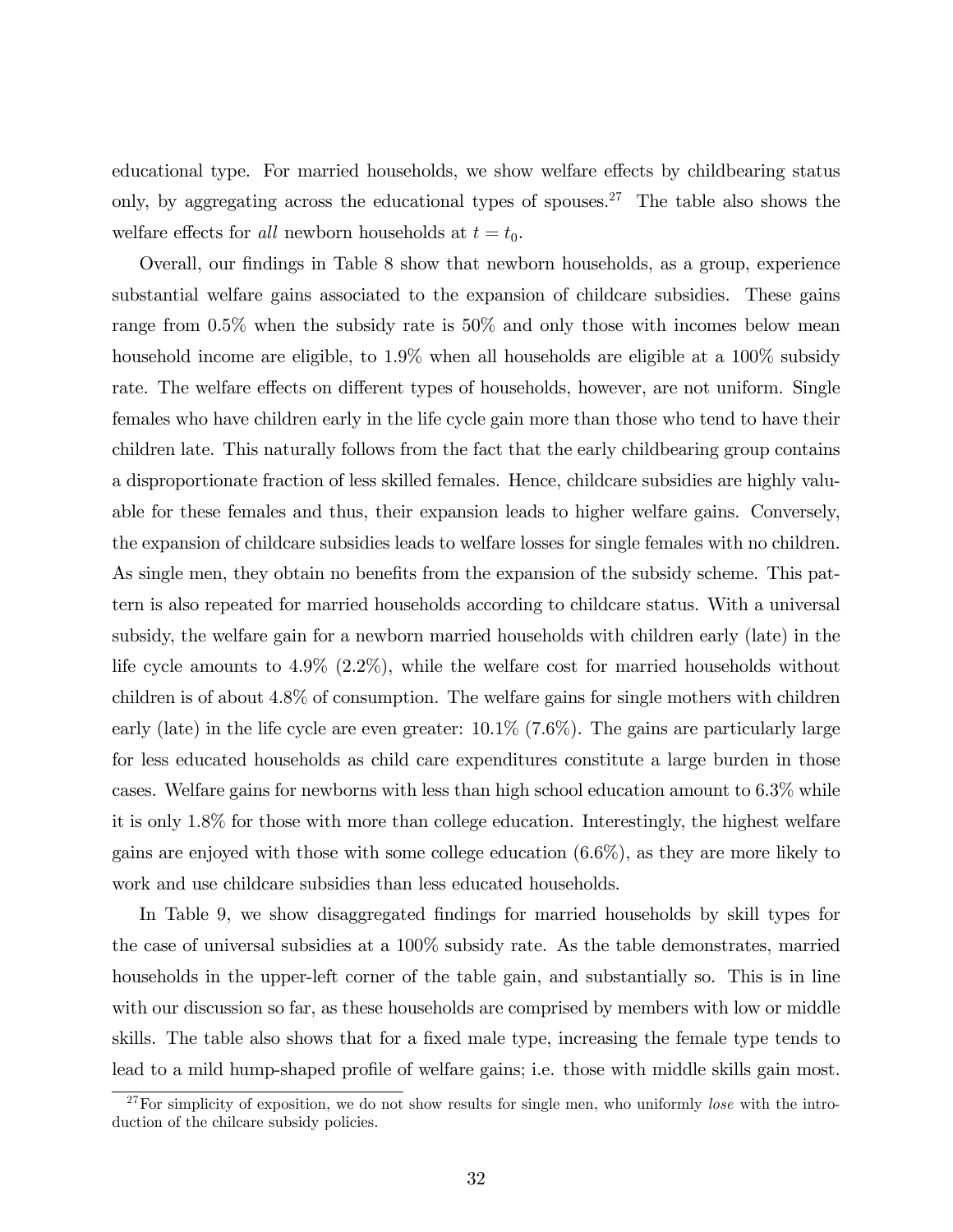This follows as females with middle skills participate more than their low-skill counterparts to begin with. In addition, and in contrast with females with higher skill types, childcare expenditures constitute a significant expense for them. Conversely, for a fixed female type, increasing the male type leads to a generic decline in welfare gains. This is not surprising: as the male type increases, (i) households benefit less and less from an expansion of subsidies to cover childcare expenditures (a fixed amount) and, (ii) the incentives for the labor-market participation of females decline.

It is worth mentioning that the expansion of the subsidies can lead to welfare losses amongst less skilled females in certain cases. What accounts for this? Consider the case of a low subsidy rate at 50%. Single females with less than HS education see no direct benefit from the expansion in eligibility as most of them already qualify for subsidies in the benchmark economy. However, the subsidy rate is lower than in the benchmark economy and thus, they lose from the policy change. As their educational type increases, gains increase and then diminish as childcare expenditures become less important. Hence, when the subsidy rate is at 100% (above the benchmark value), welfare gains are always positive and decline monotonically with the educational type.

All Together Now We now turn our attention to the welfare consequences on all households alive at date  $t = t_0$ . The top panel of Table 10 shows the welfare consequences for households of different age groups (across all educational types, childbearing and marital status), as well as for all households alive as a group. The results show *sharp* differences between groups in terms of the welfare impact of childcare subsidies. Younger households as a group win whereas older households lose. For instance, in the extreme case when all households are eligible and childcare is fully subsidized, the consumption compensation decreases monotonically from 1.9% for newborns (aged 25-29), to -2.4% for those aged 50- 54. Furthermore, this asymmetry in welfare gains is magnified as childcare subsidies become more generous, either by expanding eligibility or by increasing subsidy rates.

These results are naturally driven by the fact that at the time of the policy change, younger households are net beneficiaries as childcare expenditures are concentrated at young ages. For older age groups, childcare expenditures become less important for those alive at the date of the introduction of the policy, while higher taxes affect all households. Hence, welfare gains become lower with the group age and eventually become negative.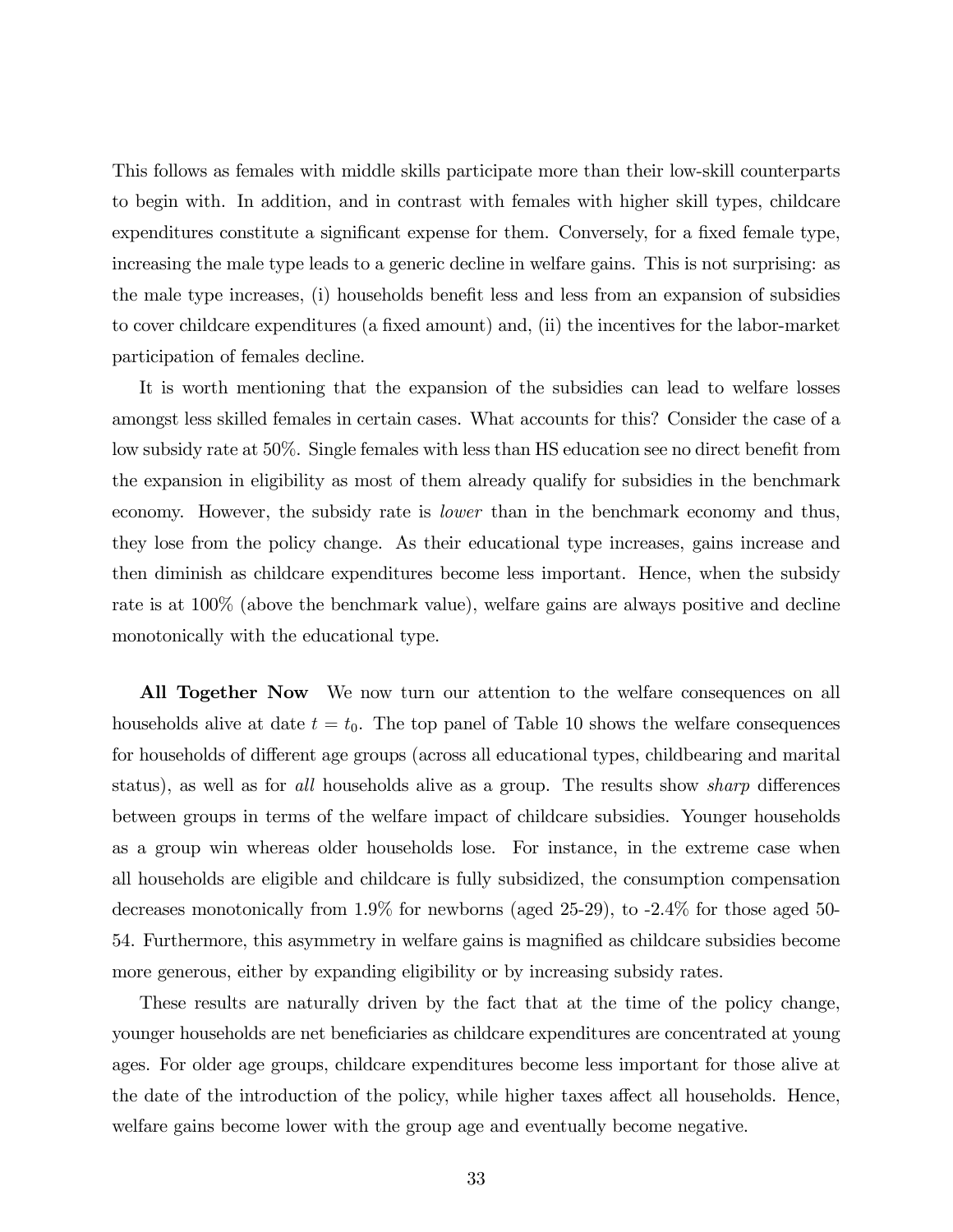Aggregate welfare gains in Table 10 are *negative*. This is not surprising given the fact that only few households at  $t = t_0$  benefit from the policy change – less than 16%. The results in the table also indicate that newborn individuals strictly prefer to be born in a steady state with childcare subsidies, and that the gains are substantial, of up to 1.9% of consumption. However, as we discussed above, within the narrowly defined group of newborns, there are naturally winners and losers. As Table 10 shows, a central finding is that there are subsidy schemes for which a majority of newborn individuals benefit from the policy change; when subsidies are universal at a  $100\%$  subsidy rate, about  $53\%$  of newborns benefit from the introduction of childcare subsidies.

Fertility Differences and Heterogeneity in Childcare Expenditures For completeness, we present in Table 11 a summary of the welfare Öndings when we allow for fertility differences and heterogeneity in childcare expenditures, as explained in section 7. The table displays the welfare consequences for newborn households by marital status, taking into account transitions between steady states, for the case of universal subsidies at a 100% rate.

We note that in terms of differences in fertility, welfare gains from more generous subsidies are now higher for less educated females  $-$  who have more children  $-$  and are lower for more educated females – who have less children. On aggregate, newborns still gain from childcare subsidies as in the benchmark case; welfare gains amount to 1.6%, which are similar to the gains in the baseline experiments. Regarding heterogeneity in expenditures, welfare gains are larger for more skilled households. This is not surprising as their larger expenditures are now fully subsidized. On average, newborn households gain slightly more than they did in the benchmark economy; their welfare gain is 2.0% (versus 1.9%) with a 100% subsidy.

# 9 Concluding Remarks

We evaluate the macroeconomic implications of childcare subsidies in a life-cycle model with heterogeneous married and single households, costly childbearing and with an extensive margin in labor supply for married females. We find that an expansion of current subsidy arrangements can have substantial effects on observables such as participation rates and hours worked across steady state equilibria. When childcare subsidies are universal, subsidizing childcare services at a 50% rate leads to an increase in the participation rate of married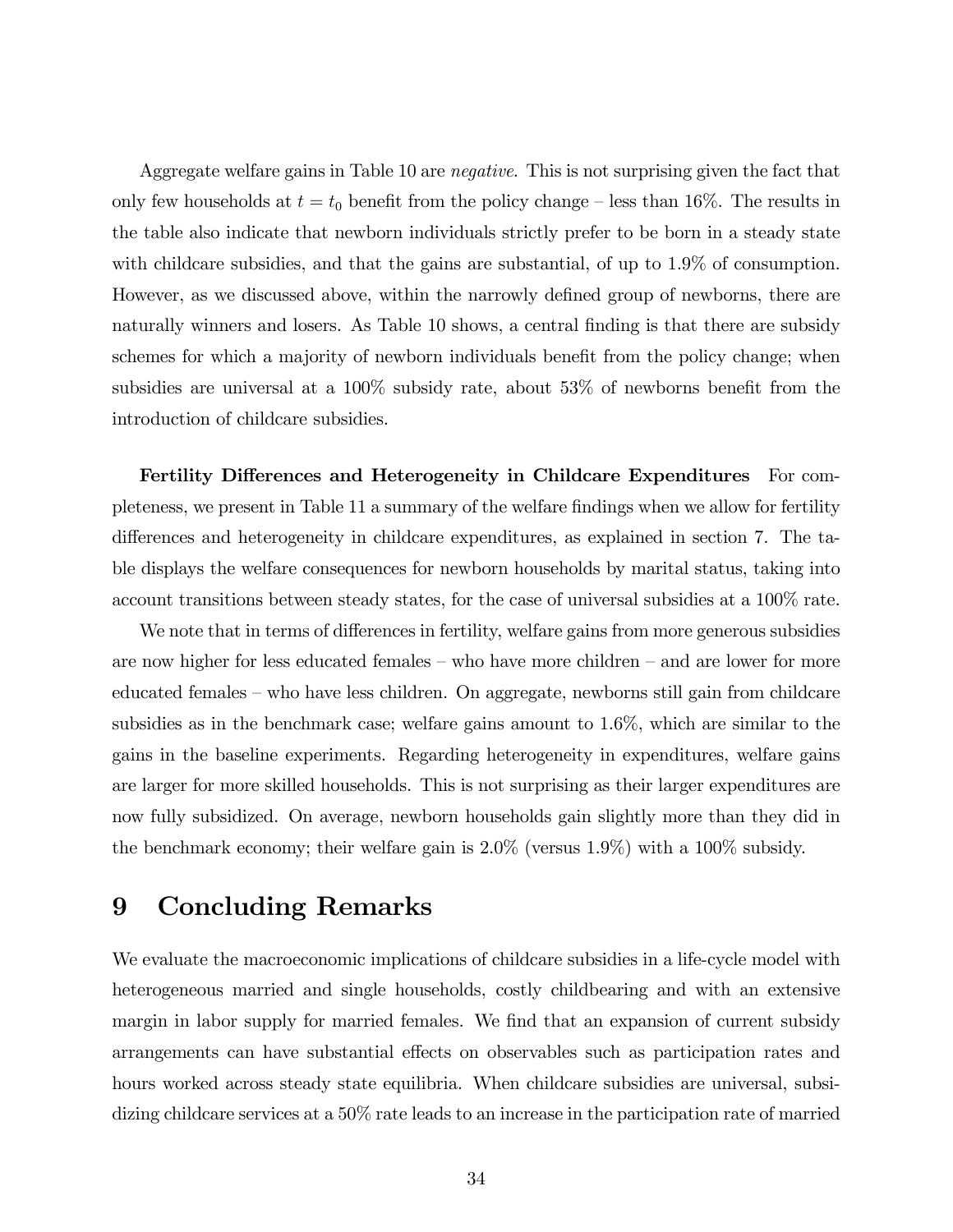females of about 5.8%, and to an increase in aggregate hours of about 0.9%. When access to childcare subsidies is universal at a 100% rate, participation rates increase by 10.1% and aggregate hours by  $1\%$ . As we discussed in detail in the text, the changes in participation rates are largest for females in less skilled households.

We find large asymmetries in terms of welfare. On the one hand, childcare subsidies lead to substantial gains for some households and for newborn households as a group, at the date when the childcare subsidy scheme is expanded. In addition, we find that there are subsidy schemes that are supported by a majority of individuals at birth. On the other hand, we find that childcare subsidies do not lead to welfare gains under an utilitarian welfare criterion, taking into account transitions between steady states. Key for these findings is the simple fact that childcare subsidies benefit relatively few households, and that costs (i.e. additional taxes) have to be paid by all.

Our benchmark analysis abstracts from fertility differences across households, as well as from possible differences in child care expenditures. When we introduce these features into our model, the basic message remains the same: child care subsidies have rather substantial and similar effects on married female labor force participation, their consequences on aggregate output are small, and there are large differences in welfare gains across newborn households.

We close the paper by commenting on issues related to childcare subsidies that would be worthwhile exploring in the future. First, we note that child care subsidies, by altering how much time and resources children receive from their parents, are likely to affect the outcomes of children in the future. In this regard, the available evidence is mixed. Baker, Gruber and Milligan (2008) and Herbst and Tekin (2010) document that child care subsidies can worsen outcomes for children, while Griffen (2012) estimates small but positive effects on children's cognitive skills. Second, we note that we abstract from income risk that households face and as a result, do not capture possible welfare gains that child care subsidies can generate by making household labor supply more áexible. Blundell, Pistaferri and Saporta-Eksten (2012) show that female labor supply plays an important role in insuring households against labor market shocks. Hence, childcare subsidies can improve welfare by facilitating changes in labor supply in response to shocks. We leave this and other extensions for future research.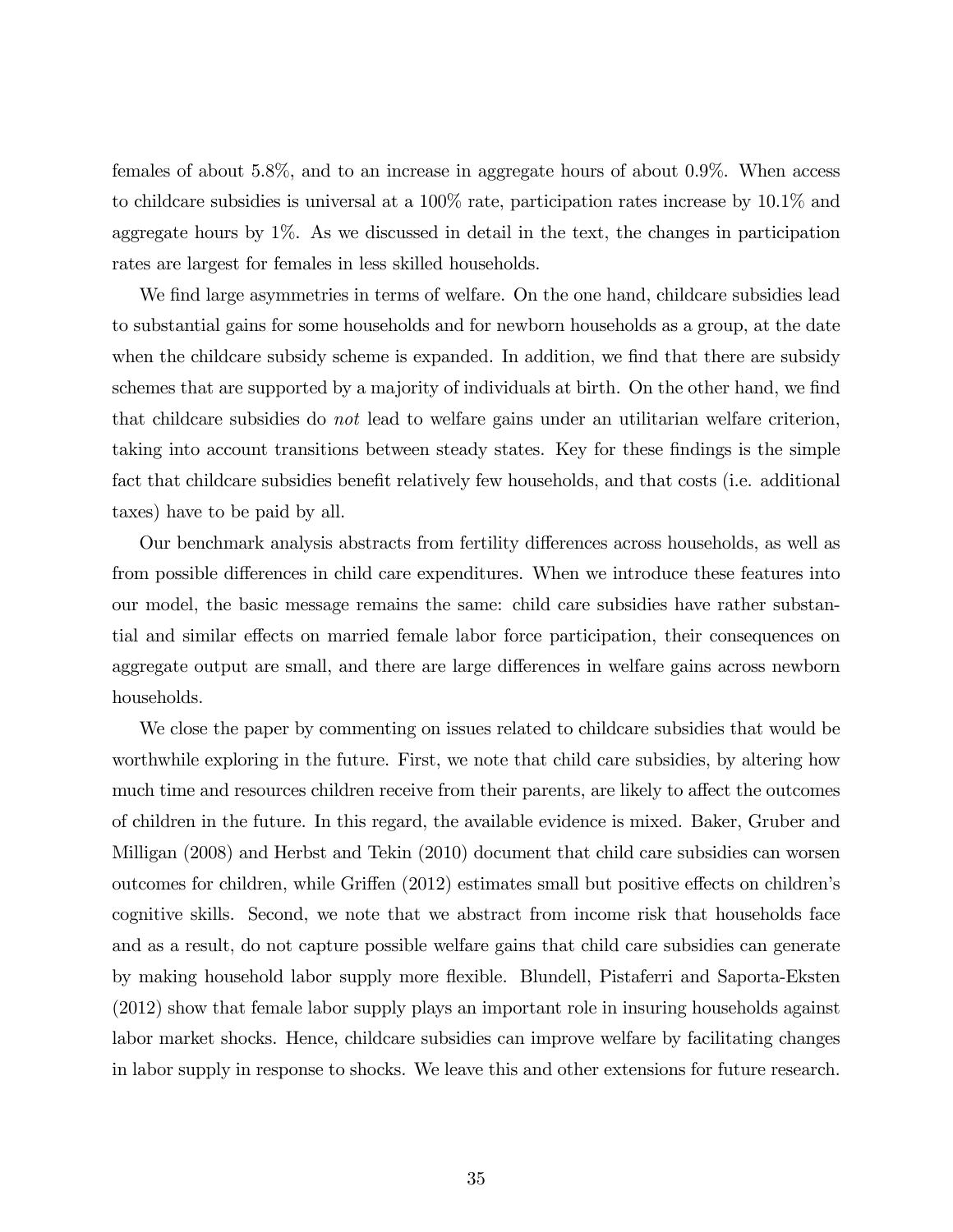Table 1: Parameter Values

| Parameter                                          | Value | Comments                                       |
|----------------------------------------------------|-------|------------------------------------------------|
| Population Growth Rate $(n)$                       | 1.1   | U.S. Data                                      |
| Discount Factor $(\beta)$                          | 0.971 | Calibrated - matches $K/Y$                     |
| Intertemporal Elasticity (Labor Supply) $(\gamma)$ | 0.4   | Literature estimates.                          |
| Disutility of Market Work $(\varphi)$              | 8.03  | Calibrated - matches hours per worker          |
| Time cost of Children $(\varkappa)$                | 0.076 | $Calibrated - matches LFP of married$          |
|                                                    |       | females with young children                    |
|                                                    |       |                                                |
| Childcare costs for young children $(d_1)$         | 0.064 | Calibrated - matches childcare expenditure     |
|                                                    |       | for young $(0-5)$ children                     |
| Childcare costs for young children $(d_2)$         | 0.049 | Calibrated - matches childcare expenditure     |
|                                                    |       | for old $(5-14)$ children                      |
|                                                    |       |                                                |
| Childcare subsidy $(\theta)$                       | 75%   | U.S. Data                                      |
|                                                    |       |                                                |
| Income threshold $(\tilde{I})$                     | 21\%  | Calibrated                                     |
| (as a $\%$ of mean household income)               |       |                                                |
| Dep. of human capital, females $(\delta)$          | 0.02  | Literature estimates                           |
| Growth of human capital, females $(\alpha_i^x)$    |       | Calibrated                                     |
| Within group heterogeneity $(\varepsilon)$         | 0.388 | Calibrated                                     |
|                                                    |       |                                                |
| Capital Share $(\alpha)$                           | 0.343 | Calibrated                                     |
| Depreciation Rate $(\delta_k)$                     | 0.055 | Calibrated                                     |
|                                                    |       |                                                |
| Payroll Tax Rate $(\tau_p)$                        | 0.086 | U.S. Data                                      |
| Social Security Income $(p_m^S(z_1))$              | 17%   | $Calibrated - balances social security budget$ |
| (lowest type single male, as a $\%$ of             |       |                                                |
| average household income)                          |       |                                                |
|                                                    |       |                                                |
| Capital Income Tax Rate $(\tau_k)$                 | 0.097 | Calibrated - matches                           |
|                                                    |       | corporate tax collections                      |
| Distribution of utility costs $\zeta(. z)$         |       | Calibrated - matches LFP by education          |
| (Gamma Distribution)                               |       | conditional on husband's type                  |

Note: Entries show parameter values together with a brief explanation on how they are  $\rm selected$  –  $\rm see$  text for details.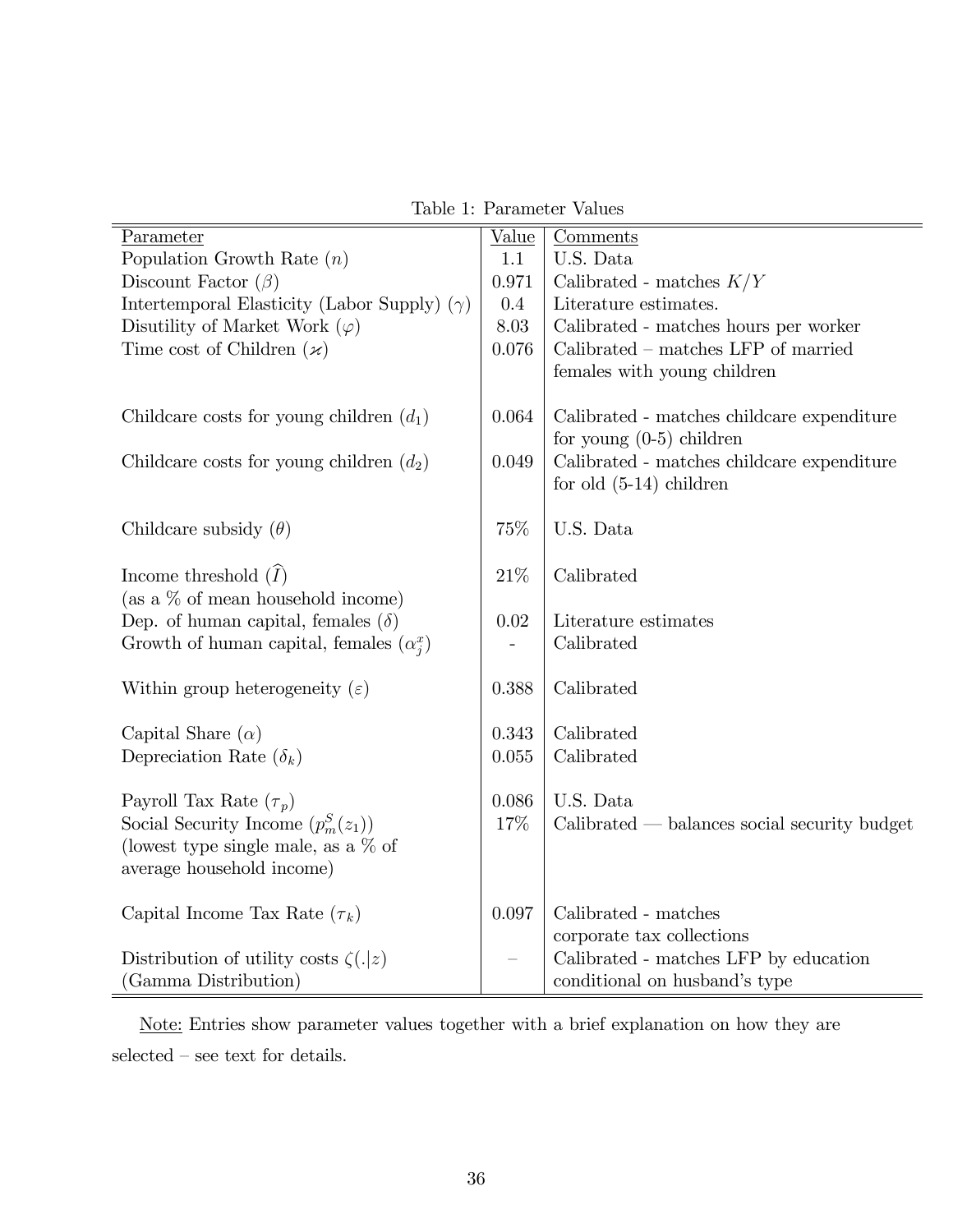| Statistic                                            | Data  | Model |
|------------------------------------------------------|-------|-------|
| Capital Output Ratio                                 | 2.93  | 2.94  |
| Labor Hours Per-Worker                               | 0.40  | 0.40  |
| LFP of Married Females with Young Children $(\%)$    | 62.6  | 61.6  |
| Variance of Log Wages (ages 25-29)                   | 0.227 | 0.227 |
| Households with Children Receiving Subsidy $(\%)$    | 5.5   | 6.1   |
|                                                      |       |       |
| Participation rate of Married Females $(\%)$ , 25-54 | 72.2  | 70.8  |
| Less than High School $(<\text{HS})$                 | 46.4  | 51.8  |
| High School (HS)                                     | 68.8  | 65.2  |
| Some College (SC)                                    | 74.0  | 73.7  |
| College (COL)                                        | 74.9  | 76.3  |
| More than College $(COL+)$                           | 81.9  | 80.6  |
|                                                      |       |       |
| Total                                                | 72.2  | 70.8  |
| With Children                                        | 68.3  | 65.2  |
| Without Children                                     | 85.9  | 81.7  |

Table 2: Model and Data

Note: Entries summarize the performance of the benchmark model in terms of empirical targets and key aspects of data. Total participation rates, with children and without children are not explicitly targeted.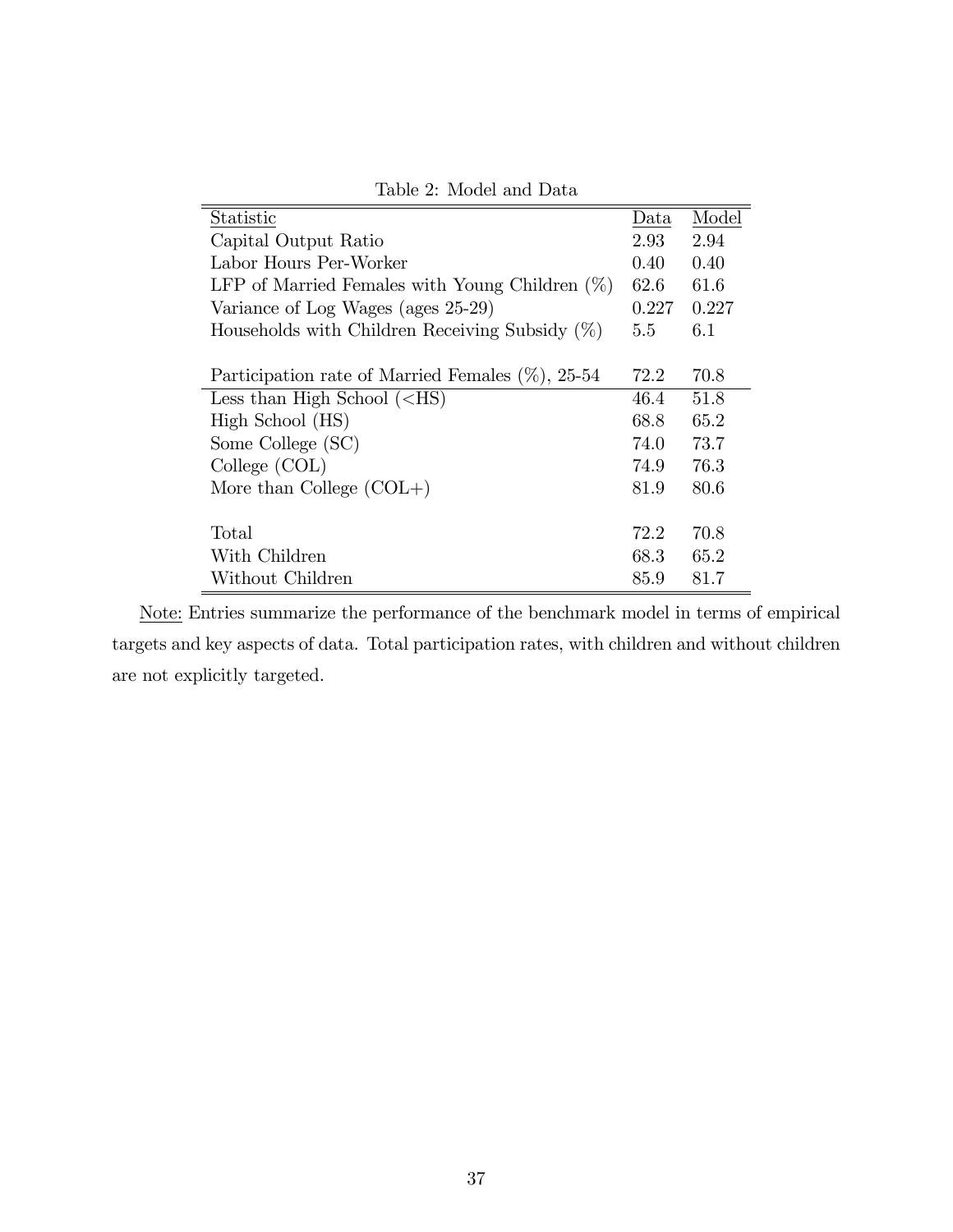|                        |        | $I = 0.5I$ |         |        | $\overline{\phantom{1}}$<br>$I=I$ |         |        | All    |         |
|------------------------|--------|------------|---------|--------|-----------------------------------|---------|--------|--------|---------|
|                        | $50\%$ | 75\%       | $100\%$ | $50\%$ | 75\%                              | $100\%$ | $50\%$ | 75\%   | $100\%$ |
|                        |        |            |         |        |                                   |         |        |        |         |
| Married Fem. LFP       | 1.4    | 2.3        | 2.9     | 4.0    | 6.2                               | 7.6     | 5.8    | 8.3    | 10.1    |
| Total Hours            | 0.1    | 0.0        | $-0.2$  | 0.5    | 0.5                               | 0.3     | 0.9    | 1.1    | 1.0     |
| Total Hours (MF)       | 1.1    | 1.6        | 1.7     | 3.0    | 4.5                               | 5.1     | 4.7    | 6.5    | 7.6     |
| Hours per worker $(f)$ | $-0.5$ | $-1.3$     | $-2.1$  | $-1.0$ | $-2.1$                            | $-2.8$  | $-1.0$ | $-2.1$ | $-2.6$  |
| Hours per worker $(m)$ | $-0.2$ | $-0.5$     | $-1.0$  | $-0.7$ | $-1.2$                            | $-1.7$  | $-0.7$ | $-1.2$ | $-1.5$  |
| Output                 | $-0.3$ | $-0.6$     | $-0.9$  | $-0.3$ | $-0.7$                            | $-1.2$  | 0.4    | 0.3    | 0.3     |
| Tax Rate               | 0.2    | 0.4        | 0.6     | 0.6    | $1.0\,$                           | 1.4     | 0.8    | 1.3    | 1.8     |

Table 3: Childcare Experiments

Note: Entries show effects across steady states on selected variables driven by the expansion of the childcare subsidy system. The values for "Tax Rate" correspond the values that are necessary to achieve revenue neutrality. See text for details.

|                                              | Benchmark | $I=I$  |       | All Eligible |       |
|----------------------------------------------|-----------|--------|-------|--------------|-------|
|                                              |           | $50\%$ | 100\% | $50\%$       | 100\% |
| Households Receiving Subsidy $(\%)$          | 5.7       | 63.1   | 68.5  | 100          | 100   |
| Income of Recipients $(\%$ Household Income) | 18.9      | 64.5   | 68.3  | 104.1        | 104.7 |
| Single Mothers Recipients $(\%$ total)       | 100       | 30.8   | 28.4  | 19.5         | 19.5  |
| Childcare Subsidies $(\%$ GDP)               | 0.08      | 0.56   | 1.16  | 0.82         | 1.64  |
|                                              |           |        |       |              |       |

Table 4: Childcare Experiments

Note: Entries show effects across steady states on selected variables driven by the expansion of the subsidy system. See text for details.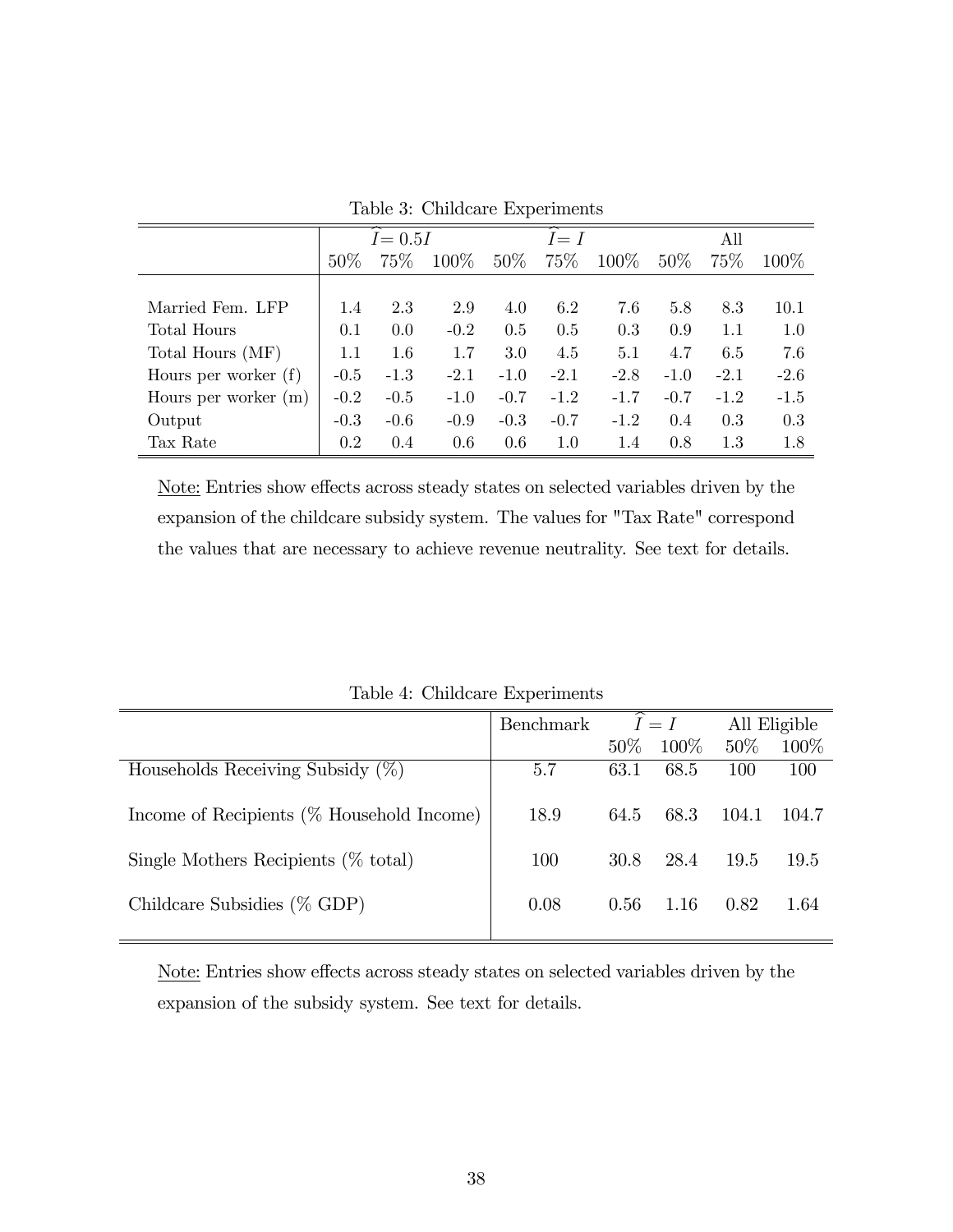|                      |         | л.   | ັ້   |         |
|----------------------|---------|------|------|---------|
|                      | $I = I$ |      | All  |         |
|                      | 50%     | 100% | 50%  | 100%    |
| Education            |         |      |      |         |
| $<$ HS               | 12.0    | 29.9 | 12.8 | 32.3    |
| HS                   | 9.6     | 16.0 | 11.4 | 17.6    |
| SC                   | 4.2     | 7.6  | 5.9  | 9.6     |
| COL                  | 1.3     | 2.6  | 3.4  | $5.9\,$ |
| $COL+$               | 0.2     | 0.9  | 2.0  | 3.6     |
|                      |         |      |      |         |
| Child Bearing Status |         |      |      |         |
| Early                | 6.7     | 12.6 | 8.7  | 15.3    |
| Late                 | 2.2     | 4.3  | 4.3  | 7.2     |

Table 5: Effects on Participation by Type

Note: Entries show effects across steady states on the participation rates of married females of different types driven by the expansion of the subsidy system. See text for details.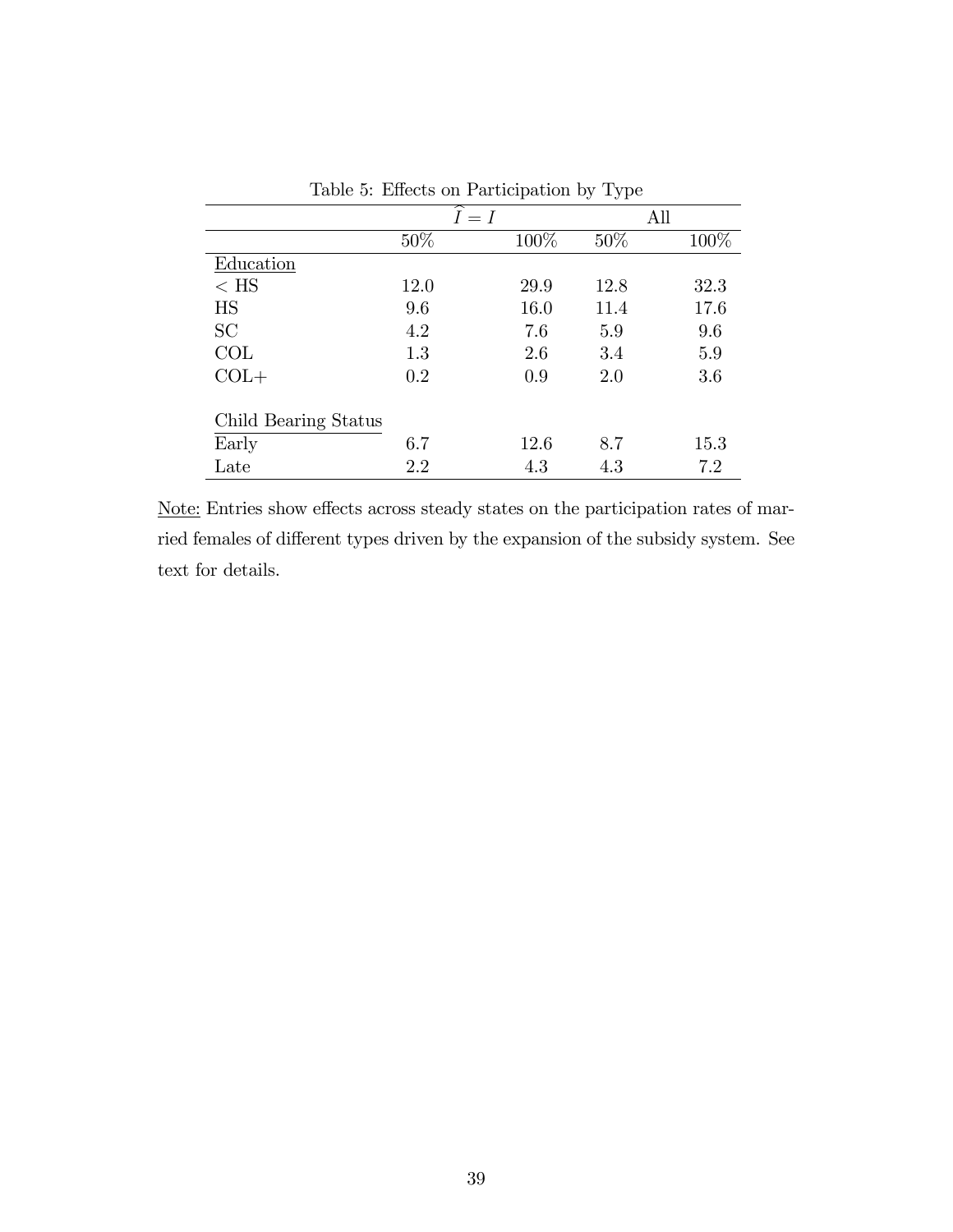|                                                  | <b>Baseline</b> | Fertility          | Expenditure        |
|--------------------------------------------------|-----------------|--------------------|--------------------|
|                                                  | Results         | <b>Differences</b> | <b>Differences</b> |
|                                                  |                 |                    |                    |
| Married Fem. LFP                                 | 10.1            | 9.8                | 9.8                |
| <b>Total Hours</b>                               | 1.0             | 1.0                | 0.9                |
| Total Hours (MF)                                 | 7.6             | 7.3                | 7.1                |
| Hours per worker $(f)$                           | $-2.6$          | $-2.6$             | $-2.6$             |
| Output                                           | 0.3             | 0.1                | 0.4                |
| Tax Rate                                         | 1.8             | 1.8                | 1.7                |
| <i>Effects on Participation:</i><br>By Education |                 |                    |                    |
| $<$ HS                                           | 32.3            | 33.5               | 22.2               |
| $\mathop{\rm HS}\nolimits$                       | 17.6            | 18.5               | 16.2               |
| SC                                               | 9.6             | 9.5                | 9.0                |
| COL                                              | 5.9             | 4.8                | 6.8                |
| $COL+$                                           | 3.6             | 2.6                | 5.3                |
|                                                  |                 |                    |                    |
| By Child Bearing Status                          |                 |                    |                    |
| Early                                            | 15.3            | 14.9               | 14.1               |
| Late                                             | 7.2             | 7.0                | 7.6                |

Table 6: The Role of Fertility and Expenditure Differences (Universal Subsidies, 100% Subsidy Rate)

Note: Entries show effects across steady states on selected variables driven by the expansion of the childcare subsidy system in economies in which fertility differences or childcare expenditures differences by household types are taken into account in line with data. The results pertain to the case where all households are eligible and childcare expenditures are fully subsidized. See text for details.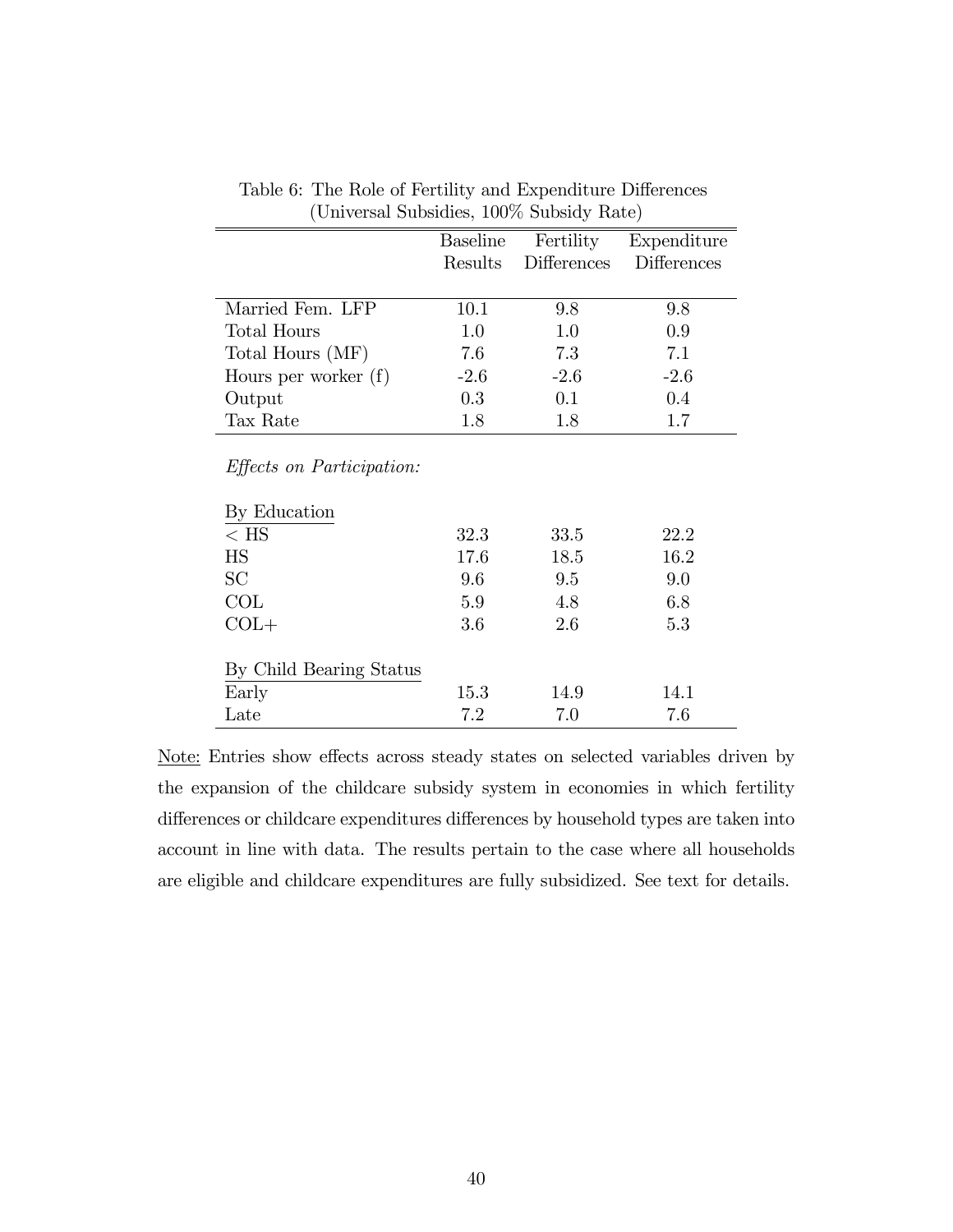|                                  |         | Baseline Fixed Female Fixed Male |              |
|----------------------------------|---------|----------------------------------|--------------|
|                                  | Results | <b>Skills</b>                    | Labor Supply |
|                                  |         |                                  |              |
| Married Fem. LFP                 | 10.1    | 8.3                              | 8.6          |
| <b>Total Hours</b>               | 1.0     | 0.5                              | 1.3          |
| Total Hours (MF)                 | 7.6     | 5.2                              | 5.7          |
| Hours per worker $(f)$           | $-2.6$  | $-3.4$                           | $-2.6$       |
| Output                           | $0.3\,$ | $-1.1$                           | 1.6          |
| Tax Rate                         | 1.8     | 2.4                              | 1.6          |
| <i>Effects on Participation:</i> |         |                                  |              |
| By Education                     |         |                                  |              |
| $<$ HS                           | 32.3    | 27.2                             | 27.1         |
| $_{\rm HS}$                      | 17.6    | 15.5                             | 14.5         |
| <b>SC</b>                        | 9.6     | 8.4                              | 8.7          |
| COL                              | 5.9     | 4.3                              | 4.8          |
| $COL+$                           | 3.6     | 2.3                              | 2.8          |
|                                  |         |                                  |              |
| By Child Bearing Status          |         |                                  |              |
| Early                            | 15.3    | 12.6                             | 13.4         |
| Late                             | 7.2     | 6.2                              | 5.7          |

Table 7: The Role of Endogenous Margins (Universal Subsidies, 100% Subsidy Rate)

Note: Entries show effects across steady states on selected variables driven by the expansion of the childcare subsidy system in economies in which human capital accumulation by married females and labor supply decisions by males are fixed at their benchmark values. The results pertain to the case where all households are eligible and full subsidization of childcare expenditures. See text for details.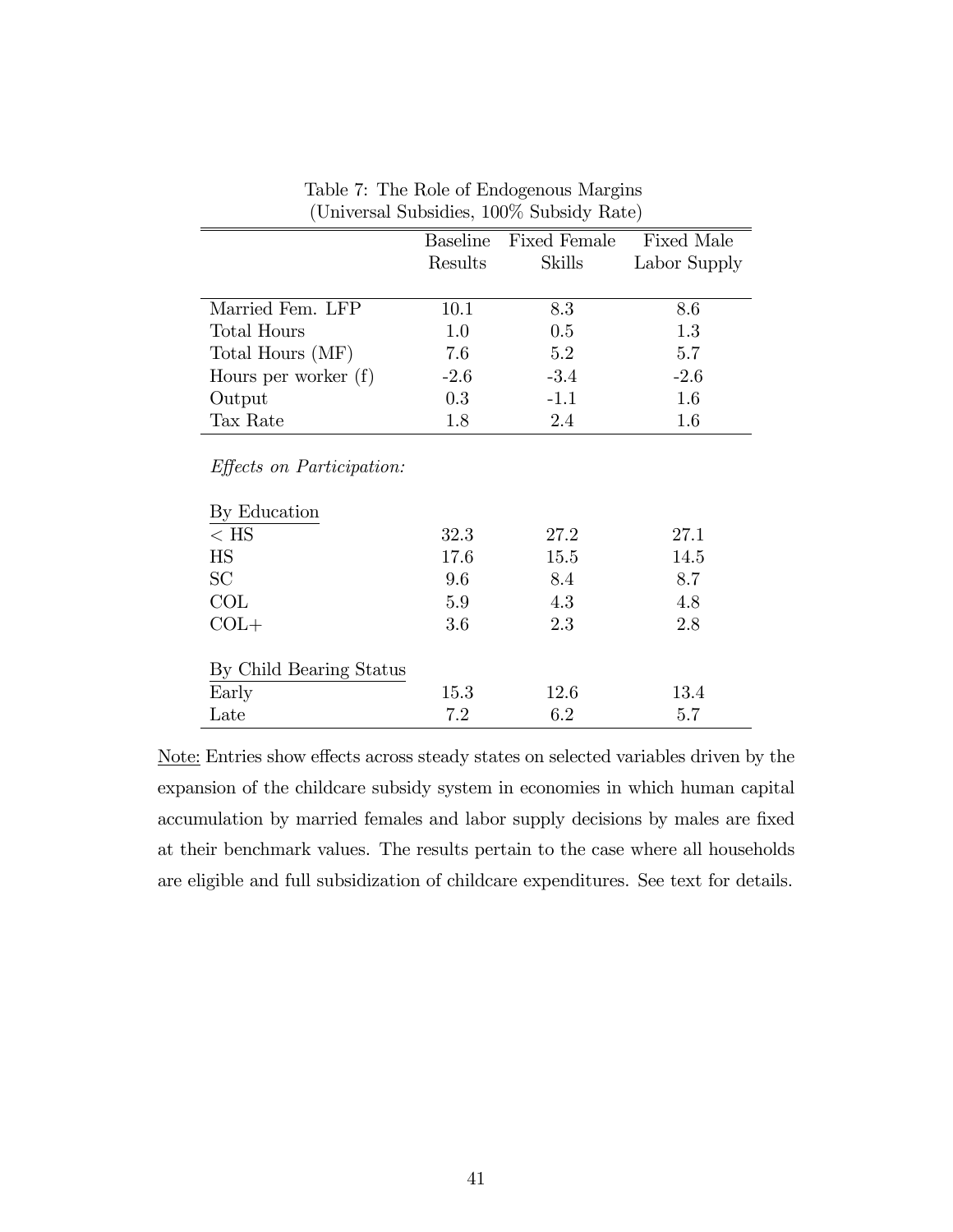|              |         |         |        | ,      |
|--------------|---------|---------|--------|--------|
|              |         | $I = I$ |        | All    |
|              | 50%     | 100%    | 50%    | 100%   |
| Single F     |         |         |        |        |
| No Children  | $-0.8$  | $-1.9$  | $-1.1$ | $-2.4$ |
| Early        | 2.6     | 10.7    | 2.2    | 10.1   |
| Late         | 2.1     | 8.2     | 1.8    | 7.6    |
| $<$ HS $\,$  | $-3.0$  | 6.8     | $-3.3$ | 6.3    |
| <b>HS</b>    | 0.1     | 6.7     | $-0.2$ | 6.2    |
| <b>SC</b>    | 2.4     | 7.1     | 2.0    | 6.6    |
| COL          | 1.3     | 3.2     | 0.9    | 2.6    |
| $COL+$       | 1.3     | 2.4     | 1.0    | 1.8    |
|              |         |         |        |        |
| Married      |         |         |        |        |
| No Children  | $-1.6$  | $-3.7$  | $-2.3$ | $-4.8$ |
| Early        | $2.1\,$ | 4.8     | 2.1    | 4.9    |
| Late         | 0.6     | 1.8     | 0.8    | 2.2    |
|              |         |         |        |        |
| All Newborns | 0.5     | 1.6     | 0.5    | 1.9    |

Table 8: Welfare Effects (Newborns)

Note: Entries show the welfare effects (consumption compensation) driven by the expansion of the subsidy system, for newborns of different marital status, by educational types and childbearing status. Calculations take into account transitions between steady states.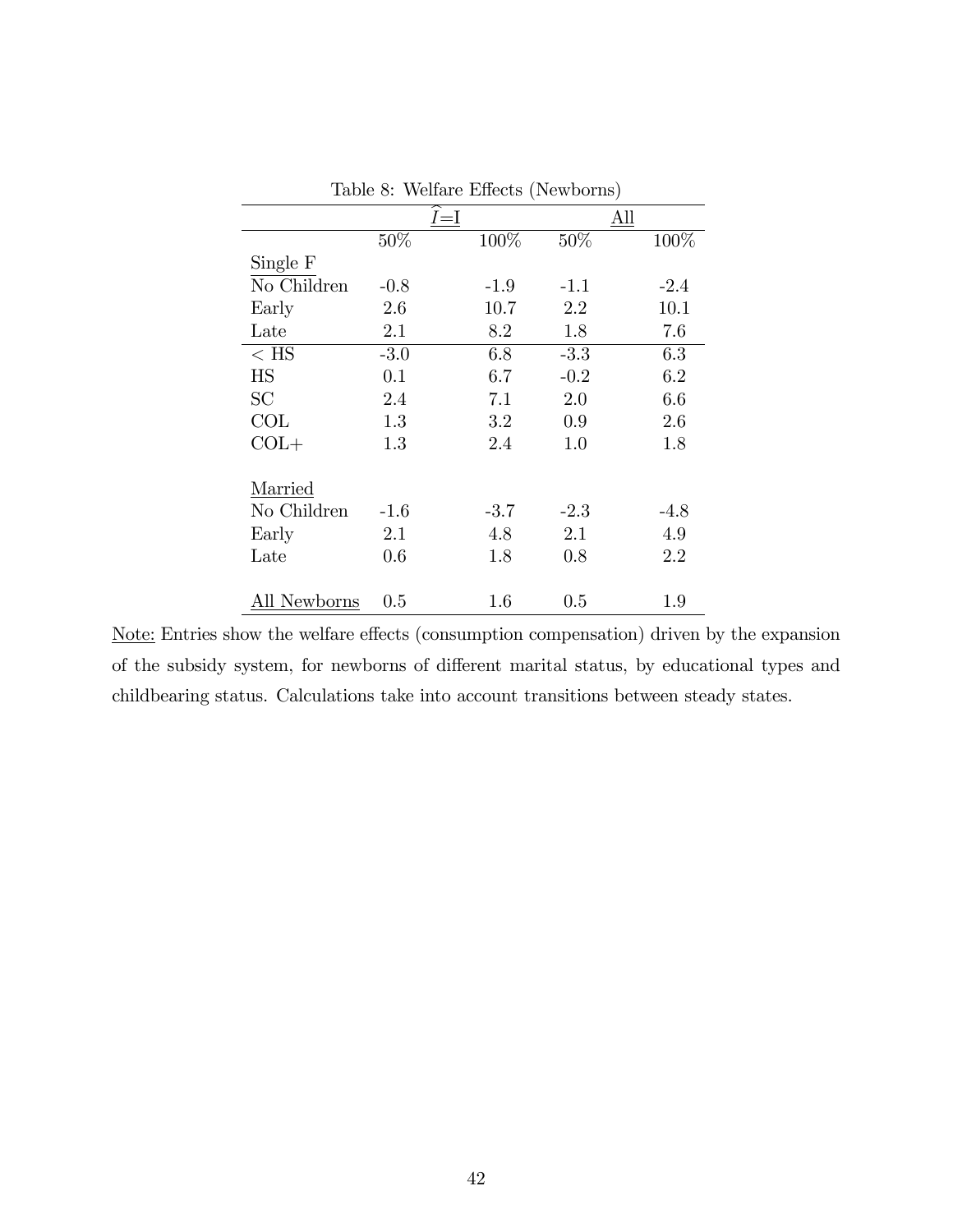|           | Females |     |             |        |        |  |
|-----------|---------|-----|-------------|--------|--------|--|
| Males     | $<$ HS  | HS  | <b>SC</b>   | COL    | $COL+$ |  |
| $<$ HS    | 1.6     | 5.0 | 6.7         | 6.8    | 6.1    |  |
| <b>HS</b> | 2.7     | 48  | 62          | 5.7    | 5.6    |  |
| SC        | 3.0     | 3.9 | 4.6         | 4.0    | 3.5    |  |
| COL       | 0.0     | 0.7 | 11          | 08     | 07     |  |
| $COL +$   | $-2.9$  |     | $-2.1 -1.8$ | $-1.3$ | $-1.2$ |  |
|           |         |     |             |        |        |  |

Table 9: Welfare Effects (Newborn Married Households, Universal Subsidies, 100% Subsidy Rate)

Note: Entries show the welfare effects (consumption compensation) driven by the expansion of the subsidy system for newborns married households. Calculations take into account transitions between steady states.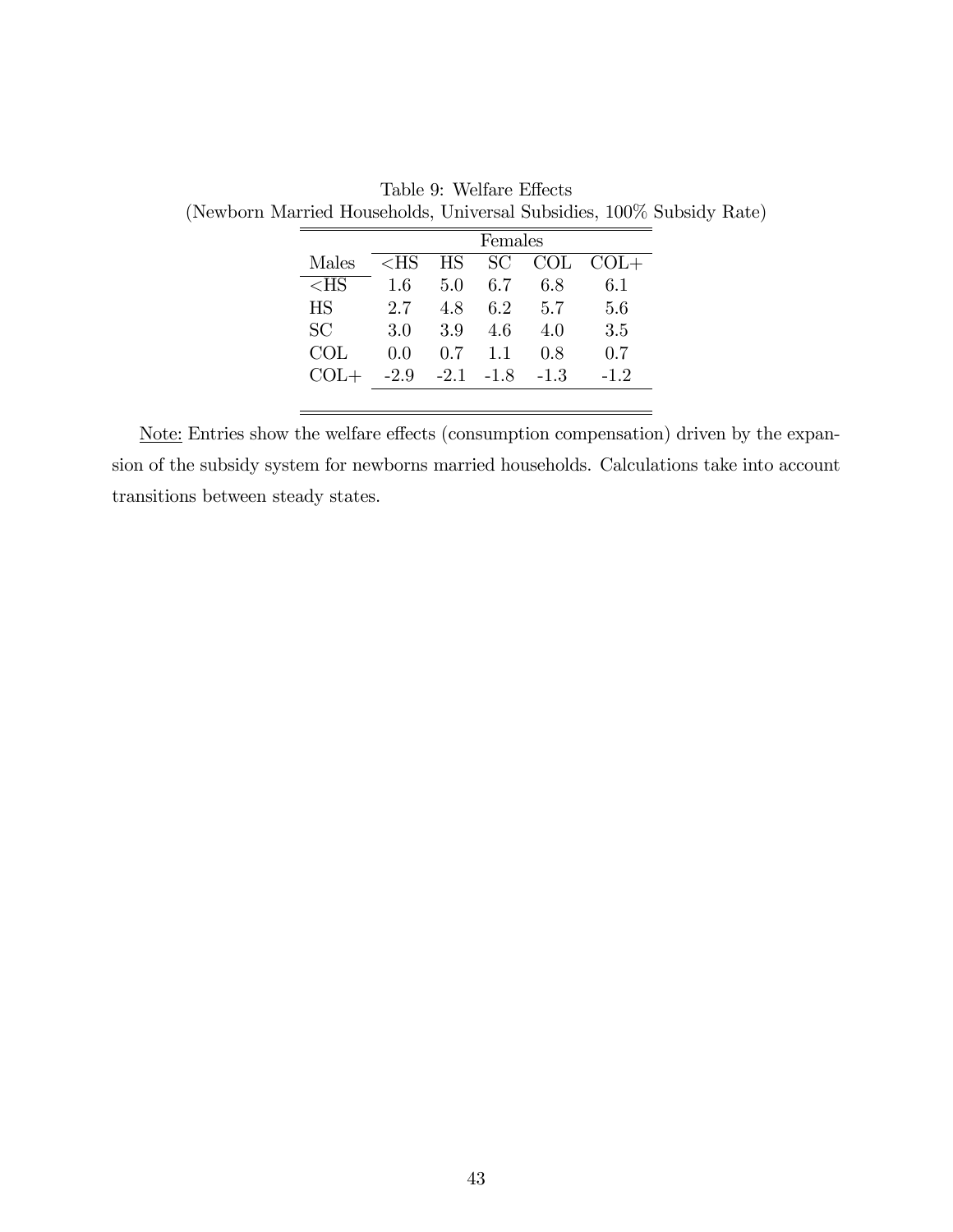|                          |          | ⊥∪.<br>,,,,,,,,,,,,,,,,,,,,, |        |        |
|--------------------------|----------|------------------------------|--------|--------|
|                          |          | $I = I$                      |        | All    |
|                          | $50\%$   | 100%                         | $50\%$ | 100%   |
| Age                      |          |                              |        |        |
| 25-29                    | 0.5      | $1.6\,$                      | 0.6    | 1.9    |
| 30-34                    | 0.1      | 0.4                          | 0.3    | 1.0    |
| 35-39                    | $-0.6$   | $-1.3$                       | $-0.5$ | $-0.9$ |
| 40-44                    | $-1.1$   | $-2.5$                       | $-1.3$ | $-2.9$ |
| 45-49                    | $-1.2$   | $-2.7$                       | $-1.6$ | $-3.4$ |
| 50-54                    | $-1.0$   | $-2.3$                       | $-1.4$ | $-2.9$ |
|                          |          |                              |        |        |
| All                      | $-0.5$   | $-0.9$                       | $-0.6$ | $-1.0$ |
| $(\%)$<br>$\rm{Winners}$ | 10.1     | 11.5                         | 15.1   | 15.9   |
| Steady States:           |          |                              |        |        |
| Newborns                 | 0.5      | 1.6                          | 0.5    | 1.9    |
| $(\%)$ Winners           | $35.6\,$ | 40.4                         | 47.0   | 52.9   |

Table 10: Welfare Effects

Note: Entries show the welfare effects (consumption compensation) driven by the expansion of the subsidy system, for different age groups and in the aggregate, as well as the aggregate percentage of winners. The entries in the top panel show results taking into account the transition between steady states. The entries in the bottom panel show the corresponding results across steady states.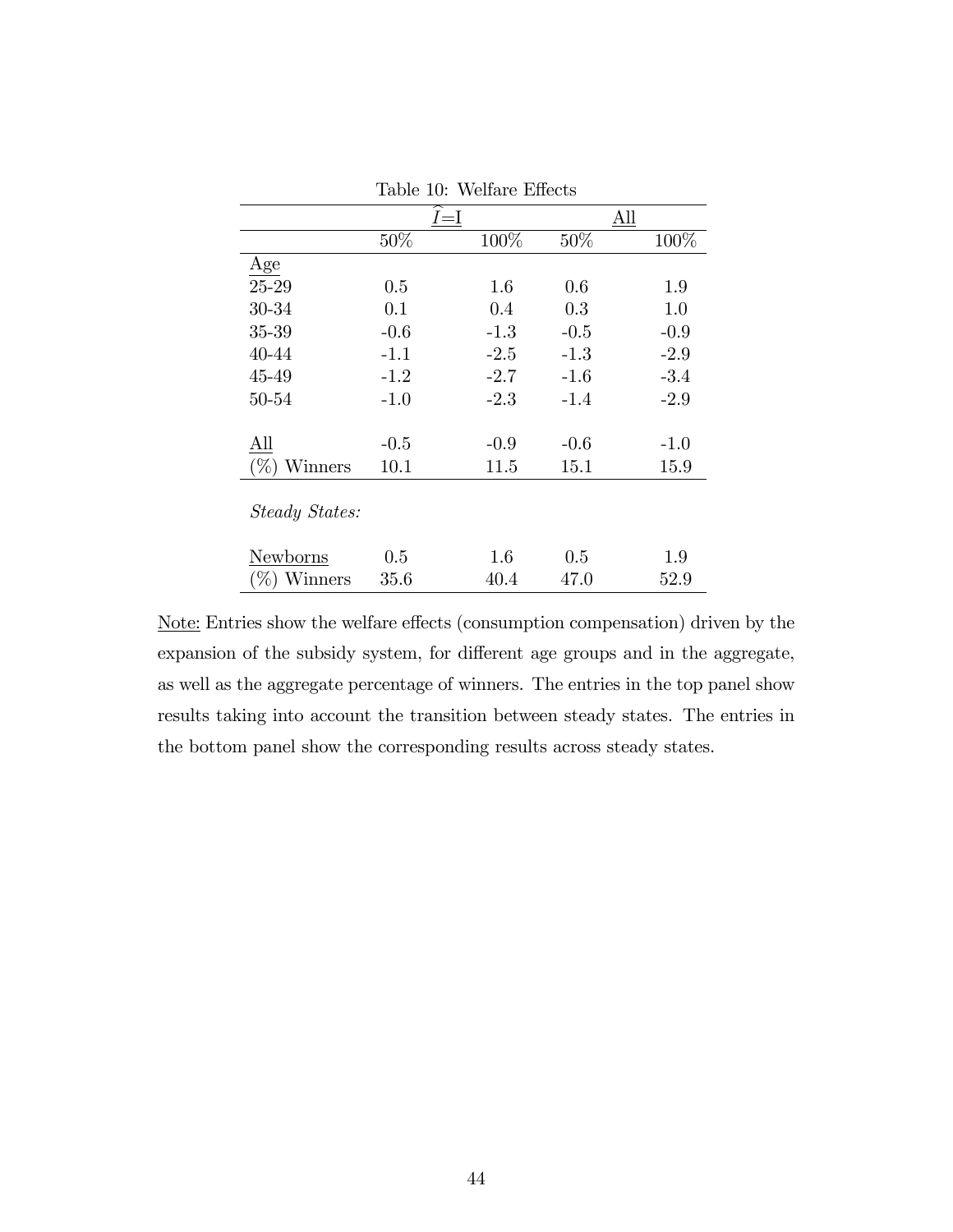|             | <b>Baseline</b> |                    | Fertility Expenditure |
|-------------|-----------------|--------------------|-----------------------|
|             | Results         | <b>Differences</b> | <b>Differences</b>    |
|             |                 |                    |                       |
| Single F    |                 |                    |                       |
| No Children | $-2.4$          | $-2.5$             | $-2.3$                |
| Early       | 10.1            | 10.0               | 11.7                  |
| Late        | 7.6             | 7.0                | 9.0                   |
|             |                 |                    |                       |
| $<$ HS      | 6.3             | 14.0               | 4.3                   |
| <b>HS</b>   | 6.2             | 6.0                | 4.7                   |
| SC          | 6.6             | 5.7                | 7.5                   |
| COL         | 2.6             | 1.7                | 4.9                   |
| $COL+$      | 1.8             | 0.5                | $3.8\,$               |
|             |                 |                    |                       |
| Married     |                 |                    |                       |
| No Children | $-4.8$          | $-5.0$             | $-4.7$                |
| Early       | 4.9             | 4.5                | 5.3                   |
| Late        | 2.2             | 1.8                | 2.5                   |
|             |                 |                    |                       |
| All         | 1.9             | 1.6                | 2.0                   |

Table 11: Welfare Effects Across Groups (Newborns, Universal Subsidies, 100% Subsidy Rate)

Note: Entries show the welfare effects (consumption compensation) driven by the expansion of the childcare subsidy system when fertility differences or childcare expenditures differences by household types are taken into account in line with data. The results pertain to the case where all households are eligible and childcare expenditures are fully subsidized. The results take into account the transition between steady states. See text for details.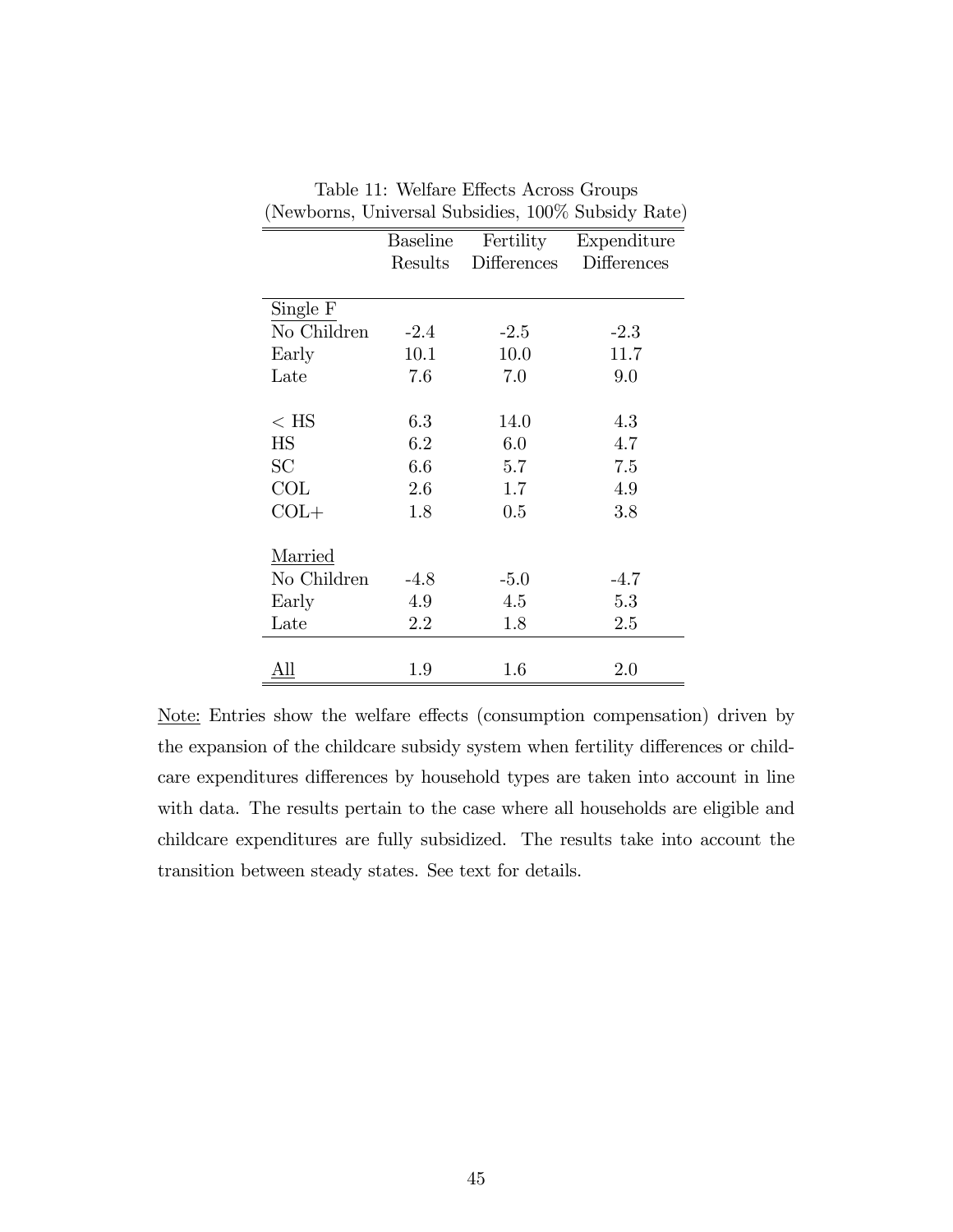# References

- [1] Attanasio, O., Low, H. and V. Sánchez Marcos, "Explaining Changes in Female Labor Supply in a Life-Cycle Model," American Economic Review, vol. 98, no. 4 (September 2008), 1517-42.
- [2] Baker, M., Gruber, J. and K. Milligan, "Universal Child Care, Maternal Labor Supply, and Family Well-Being," *Journal of Political Economy*, vol. 116, no.4 (August 2008), 709-745.
- [3] Blundell, R., Pistaferri, L. and I. Saporta-Eksten, "Consumption Inequality and Family Labor Supply," NBER Working Paper No. 18445, October 2012.
- [4] Bick, Alexander, "The Quantitative Role of Child Care for Female Labor Force Participation and Fertility," mimeo, 2012.
- [5] Bick, Alexander and Nicola Fuchs-Schundeln, "Taxation and Labor Supply of Married Women across Countries: A Macroeconomic Analysis," mimeo, 2012.
- [6] Blau, David M. "Child Care Subsidy Programs", NBER Working Paper 7806, 2000.
- [7] Blau, David M. "Child Care Subsidy Programs," in *Means-Tested Transfer Programs* in the United States edited by Robert A. Moffitt, University of Chicago Press, 2003.
- [8] Blau, David M. and J. Currie, "Preschool, Day Care, and After School Care? Who's Minding the Kids" in E. Hanushek and F. Welch (editors) Handbook on the Economics of Education,Volume 2, Chapter 20, North Holland Press, 2006: 1164-1278.
- [9] Blau, David M. and A. P. Hagy, "The Demand for Quality in Child Care," Journal of Political Economy, vol. 106, no. 1 (February 1998), 104-146.
- [10] Chade, H. and G. Ventura, "Taxes and Marriage: A Two-Sided Search Analysis",  $In$ ternational Economic Review, vol. 43, no. 3 (August 2002), 955-986.
- [11] Cooley, T. F. and E. Prescott, "Economic Growth and Business Cycles," in T. F. Cooley, ed., Frontiers of Business Cycle Research, (Princeton University Press, 1995), 1-38.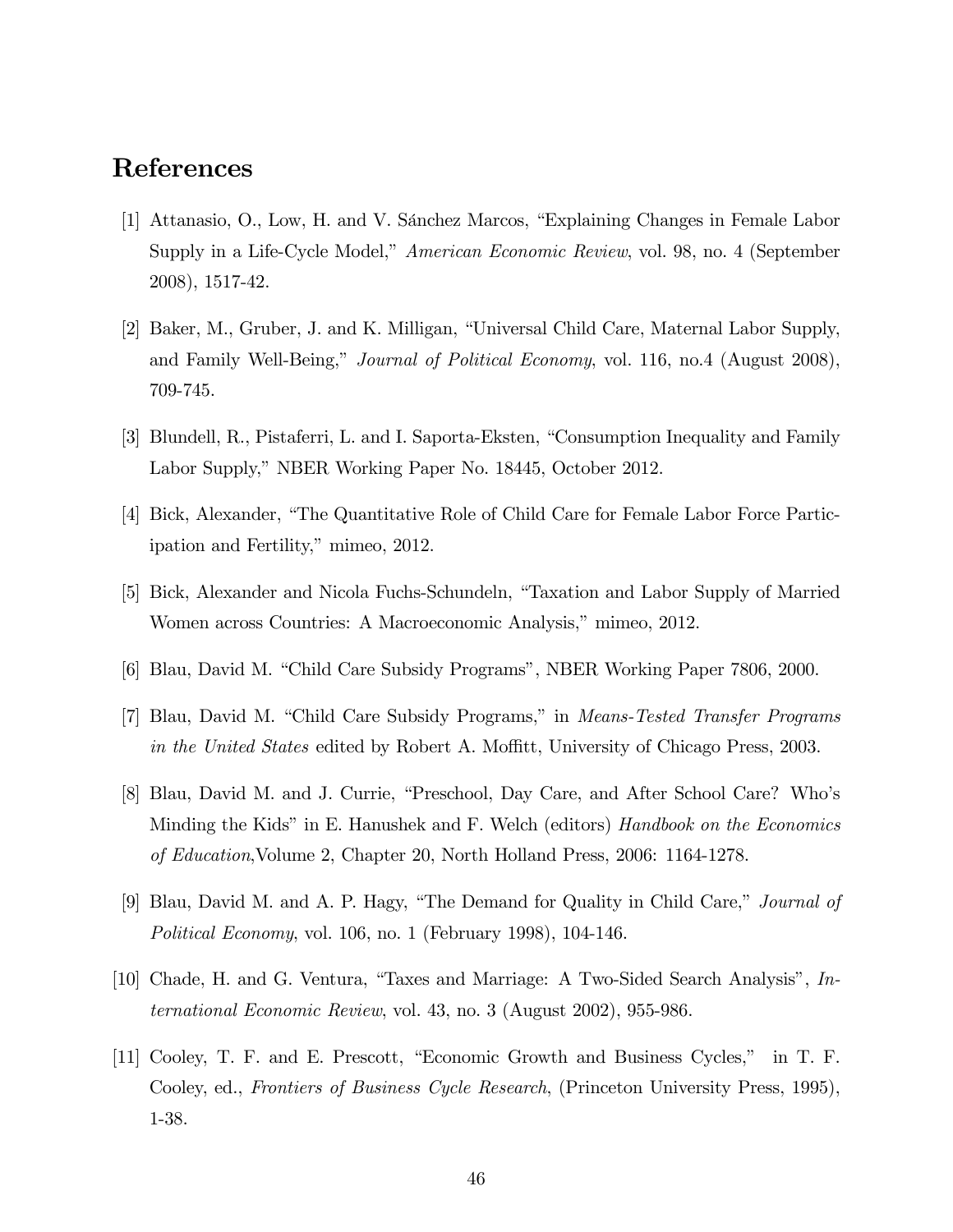- [12] Domeij, David and M. Floden, "The Labor-Supply Elasticity and Borrowing Constraints: Why Estimates are Biased", Review of Economic Dynamics, vol. 9, no. 2 (April 2006), 242-262.
- [13] Domeij, D. and P. Klein, "Should day care be subsidized?," Review of Economic Studies, vol. 80, no 2 (April 2013), pages 568-595.
- [14] Erosa, Andrés, Fuster, L. and D. Restuccia, "A General Equilibrium Analysis of Parental Leave Policies," Review of Economic Dynamics, vol. 13, no.4 (October 2010), 742-758.
- [15] Garcia Moran, Eva, "The Effects of Child Care Costs on Children's Well-Being," mimeo, 2012.
- [16] Greenwood, J., N. Guner and J. Knowles, "More on Marriage, Fertility, and the Distribution of Income," *International Economic Review*, vol. 44, no. 3, 827–862.
- [17] Griffen, Andrew S., "Evaluating the Effects of Child Care Policies on Children's Cognitive Development and Maternal Labor Supply," mimeo, 2012.
- [18] Guner, Nezih, Kaygusuz, Remzi and Gustavo Ventura, "Taxation and Household Labor Supply," Review of Economic Studies, vol. 79, no. 3 (July 2012), 1113–1149.
- [19] Guner, Nezih, Kaygusuz, Remzi and Gustavo Ventura, "Taxing Women: A Macroeconomic Analysis," Journal of Monetary Economics, vol. 59, no. 1 (January 2012), 111-127.
- [20] Guner, Nezih, Kaygusuz, Remzi and Gustavo Ventura, "Income Taxation of U.S. Households: Basic Facts," CEPR Discussion Paper 9078, 2012.
- [21] Heathcote, J., K. Storesletten, and G. L. Violante, "The Cross-Sectional Implications of Rising Wage Inequality in the United States," CEPR Discussion Paper 4296, 2004.
- [22] Heathcote, J., K. Storesletten, and G. L. Violante, "The Macroeconomic Implications of Rising Wage Inequality in the United States," Journal of Political Economy, vol. 118, no. 4 (August 2010), 681-72
- [23] Heckman, James J., "Effects of Child-Care Programs on Women's Work Effort," The Journal of Political Economy, vol. 82, no. 2 (March-April 1974), S136–S163.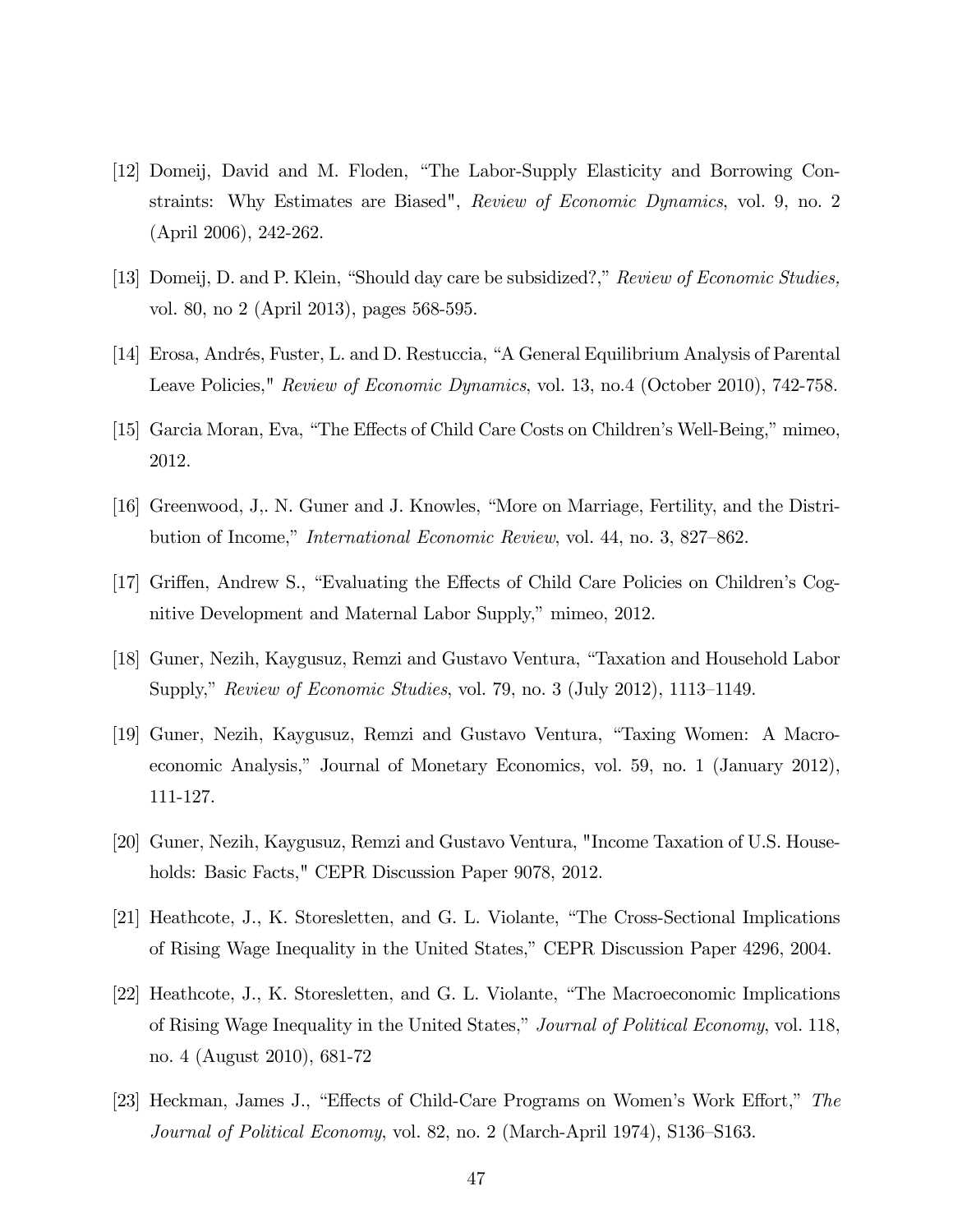- [24] Herbst, C. H. and E. Tekin, "The Impact of Child Care Subsidies on Child Well-Being: Evidence from Geographic Variation in the Distance to Social Service Agencies," NBER Working Papers 16250, 2010.
- [25] Hong, J. and J. V. Ríos-Rull, "Social Security, Life Insurance and Annuities for Families", Journal of Monetary Economics, vol. 54, no. 1 (January 2007), 118-140.
- [26] Hotz, V. J., and R. A. Miller, "An Empirical Analysis of Life Cycle Fertility and Female Labor Supply,"  $Econometrica$ , vol. 56, no.1 (1988), 91–118.
- [27] Katz, L. F and K. M. Murphy, "Changes in Relative Wages, 1963-1987: Supply and Demand Factors," The Quarterly Journal of Economics, vol. 107, no. 1 (February 1992), 35-78.
- [28] Kaygusuz, R. "Taxes and Female Labor Supply," Review of Economic Dynamics, vol. 13, no. 4 (October 2010), 725-741.
- [29] Kaygusuz, Remzi. "Social Security and Two-Earner Households," mimeo, 2006.
- [30] Lynch, Karen E. "The Child Care and Development Block Grant: Background and Fundingî, Congressional Research Service RL30785, 2011.
- [31] Mincer, J. and H. Ofek, "Depreciation and Restoration of Human Capital", *Journal of* Human Resources, vol. 17, no. 1, 1982.
- [32] Olivetti, C. "Changes in Women's Aggregate Hours of Work: The Role of Returns to Experience," Review of Economic Dynamics vol. 9, no. 4 (October 2006), 557-587.
- [33] Rendall, Michele. "The Service Sector and Female Market Work: Europe vs the United States," mimeo, 2013.
- [34] Rogerson, R. "Taxation and Market Work: is Scandinavia an Outlier?," Economic Theory, vol. 32, no.1 (July 2007), 59-85.
- [35] Tekin, Erdal, "Childcare Subsidies, Wages, and Employment of Single Mothers," Journal of Human Resources, vol. XLII, no. 2 (Spring 2007), 453-487.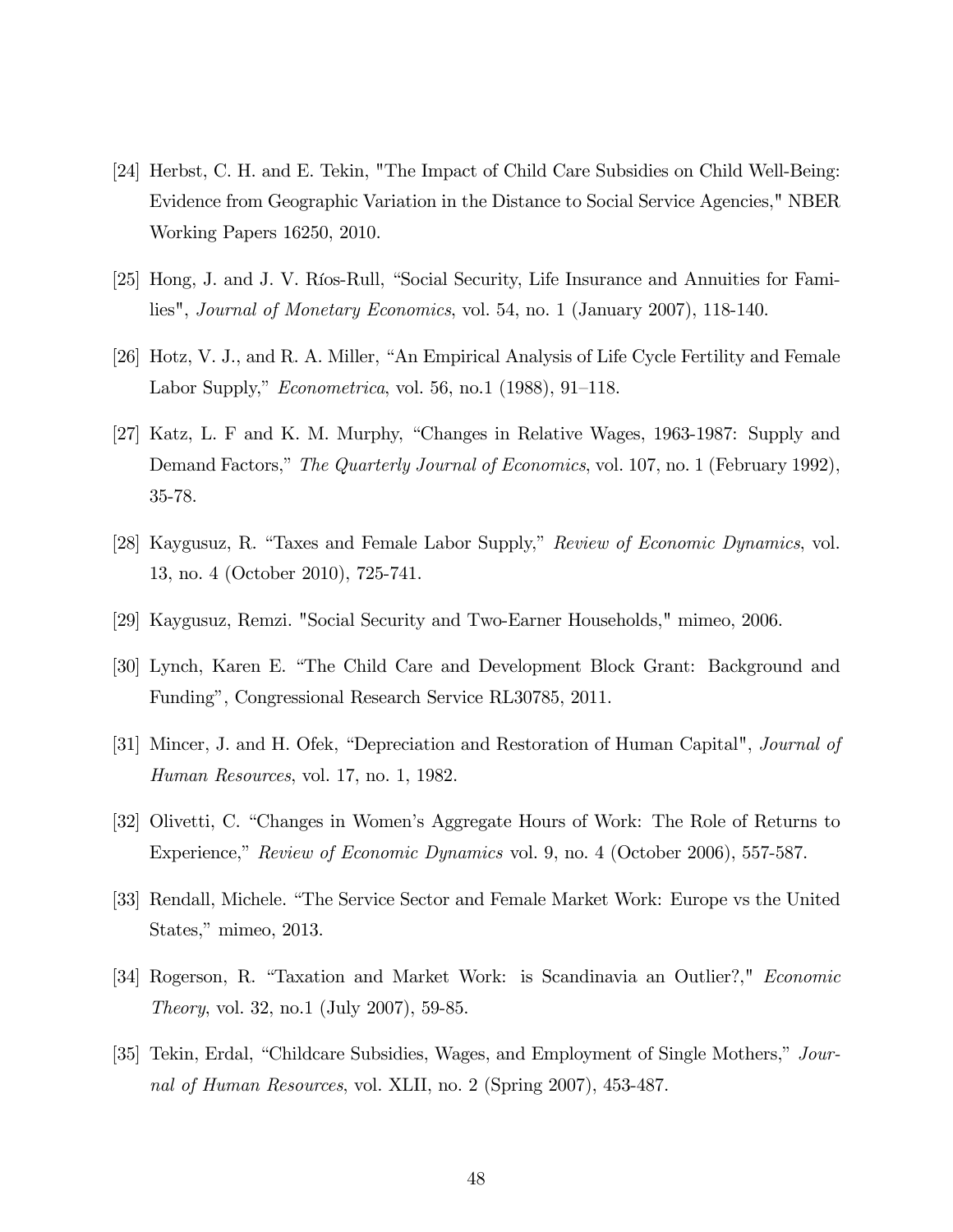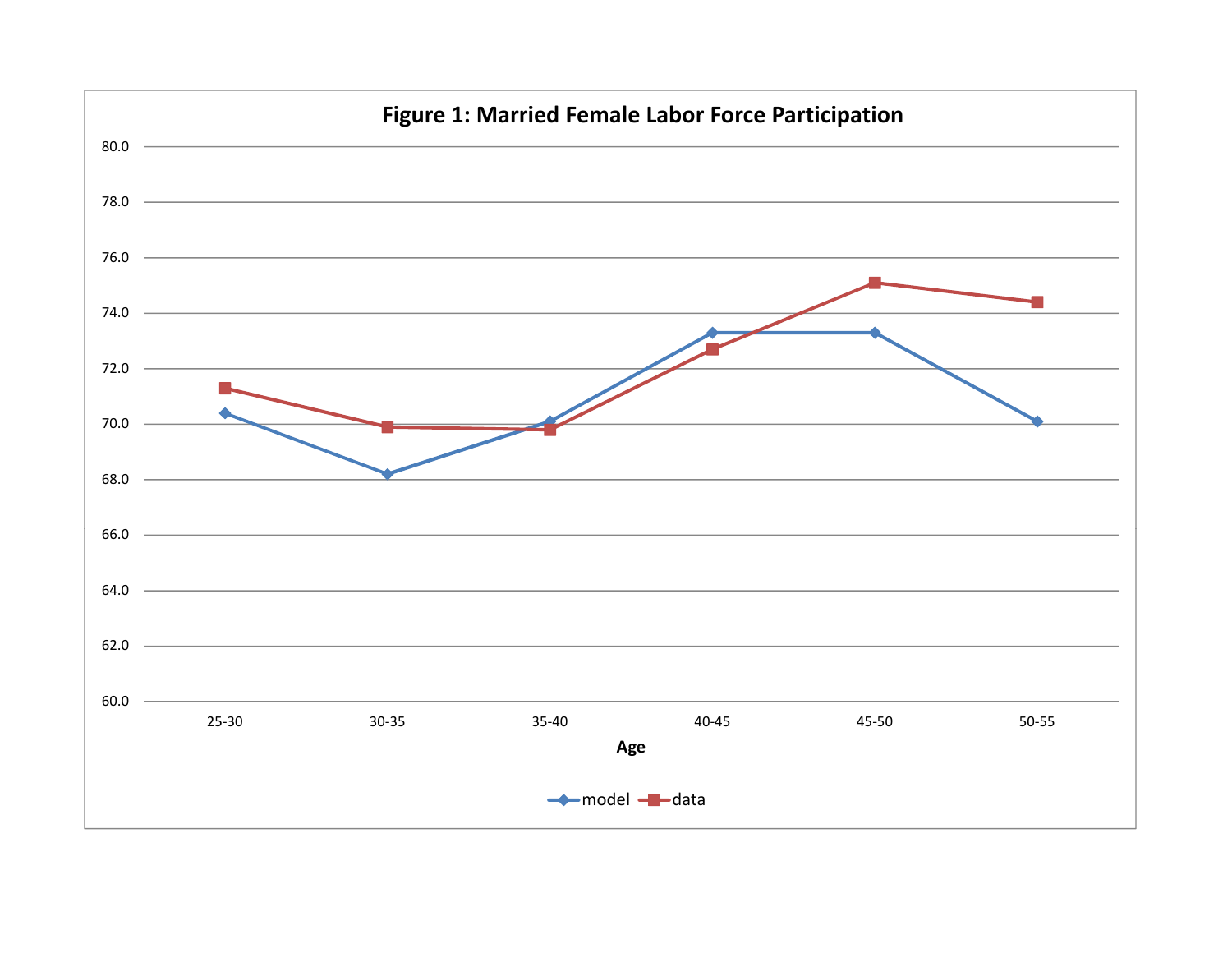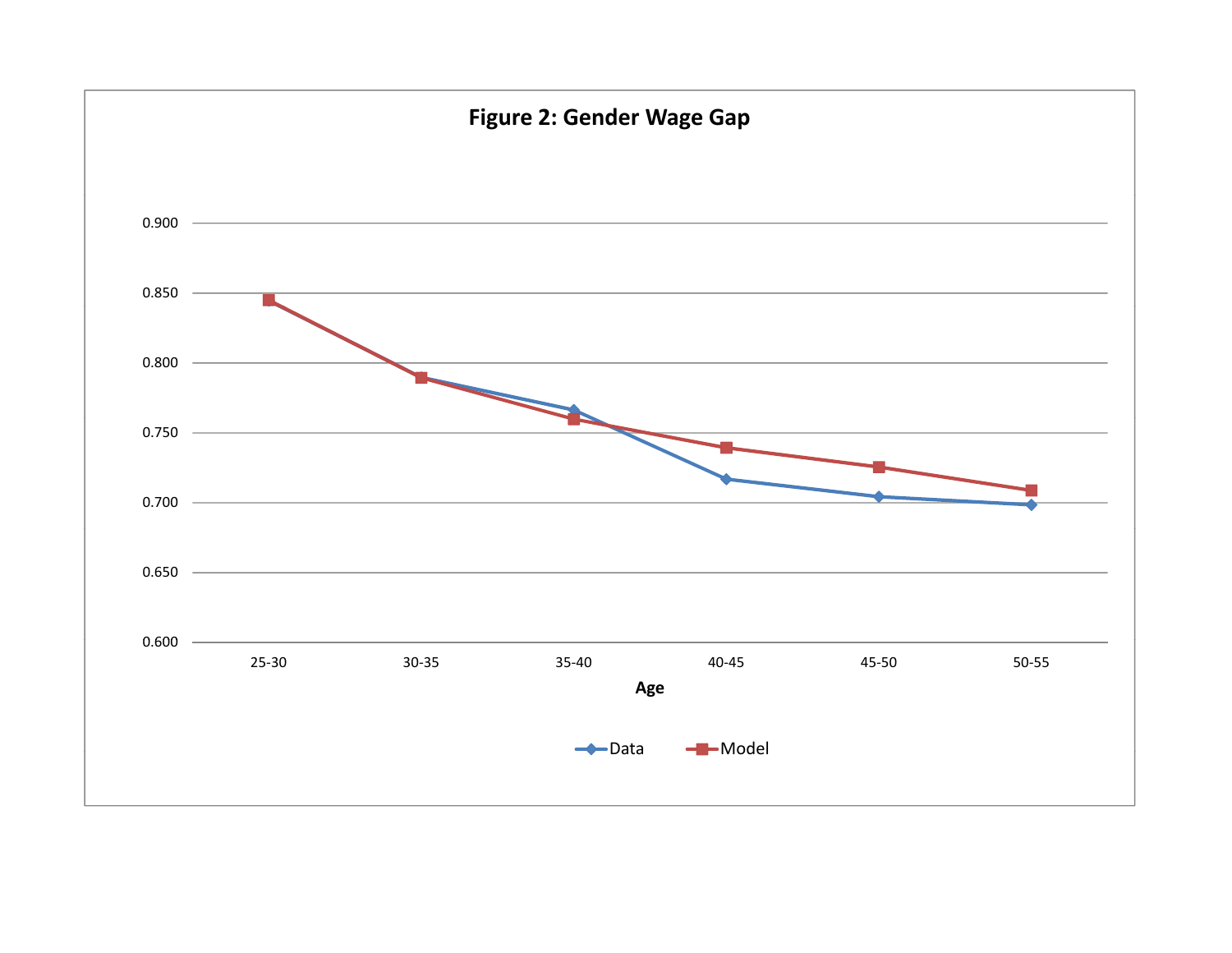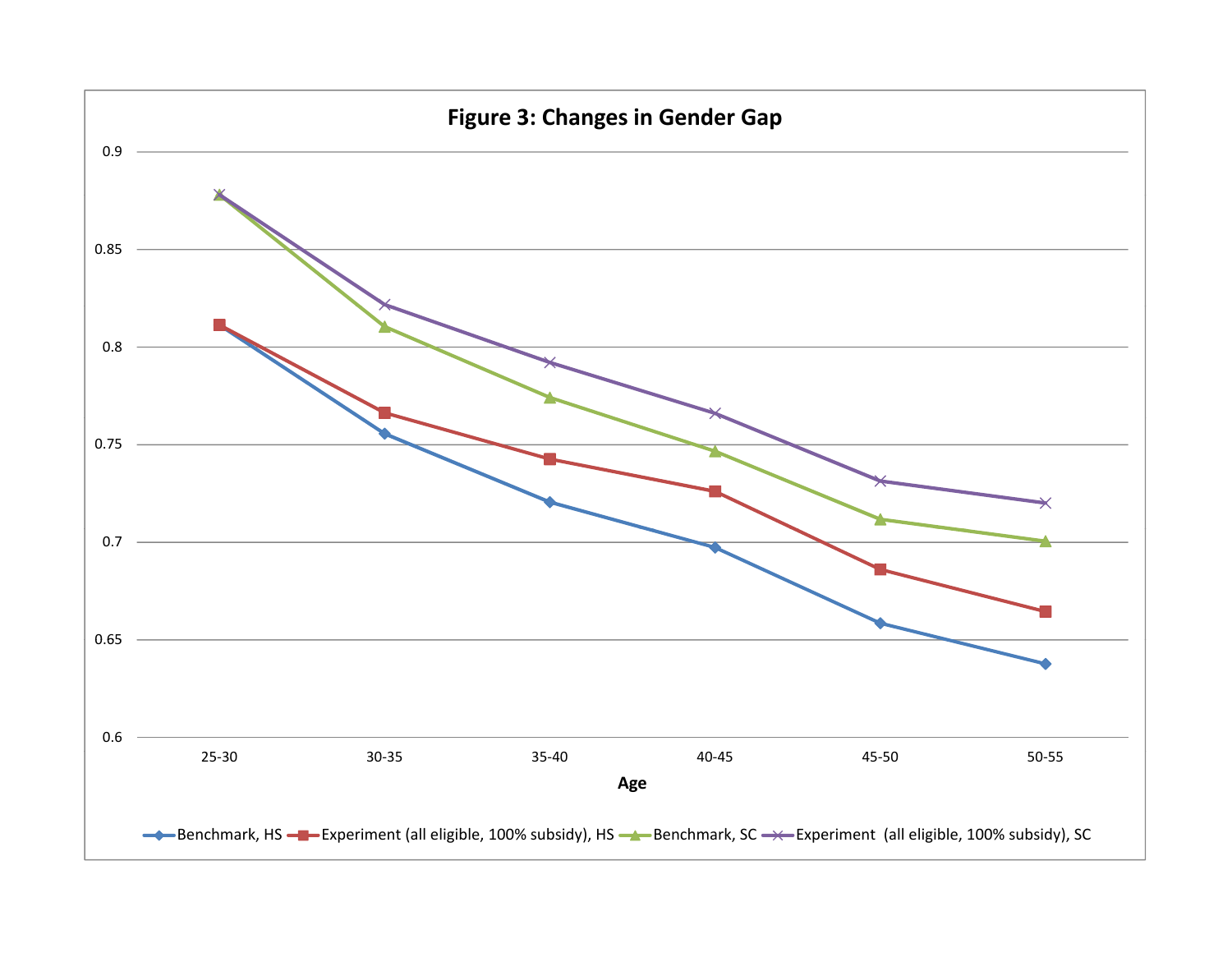### Data Appendix (NOT FOR PUBLICATION)

We describe below the mapping of the model to data for taxation and social security, and present the tables mentioned in section 4.

Income Taxes To construct income tax functions for married and single individuals, we use our estimates contained in Guner et al  $(2012-c)$  of *effective tax rates* as a function of reported income, marital status and children. The underlying data is tax-return, micro-data from Internal Revenue Service for the year 2000 (Statistics of Income Public Use Tax File). For married households, the estimated tax functions correspond to the legal category married filing jointly. For singles without children, tax functions correspond to the legal category of single households; for singles with children, tax functions correspond to the legal category head of household.<sup>28</sup> To estimate the tax functions for a household with children, married or not, the sample is restricted to households in which there are two dependent children for tax purposes.

In Guner et al (2012-c) we posit

$$
t(\tilde{y}) = \eta_1 + \eta_2 \log(\tilde{y}),
$$

where t is the average tax rate, and the variable  $\tilde{y}$  stands for multiples of mean household income in the data. That is, a value of  $\tilde{y}$  equal to 2.0 implies an average tax rate corresponding to an actual level of income that is twice the magnitude of mean household income in the data. Given these estimates, we impose these tax functions in our model using the model counterpart of  $\tilde{y}$  and mean income. That is, total tax liabilities amount to  $t(\tilde{y}) \times \tilde{y} \times mean$ household income.

Estimates for  $\eta_1$  and  $\eta_2$  are contained in Table A10 for different tax functions we use in our quantitative analysis. Figure A2 displays estimated average and marginal tax rates for different multiples of household income for married and single households with two children. Our estimates imply that a married household at around mean income faces an average tax rate of about 7.3% and marginal tax rate of 14.0%. As a comparison, a single household

 $^{28}$ We use the 'head of household' category for singles with children, since in practice it is clearly advantageous for most unmarried individuals with dependent children to Öle under this category. For instance, the standard deduction is larger than for the 'single' category, and a larger portion of income is subject to lower marginal tax rates.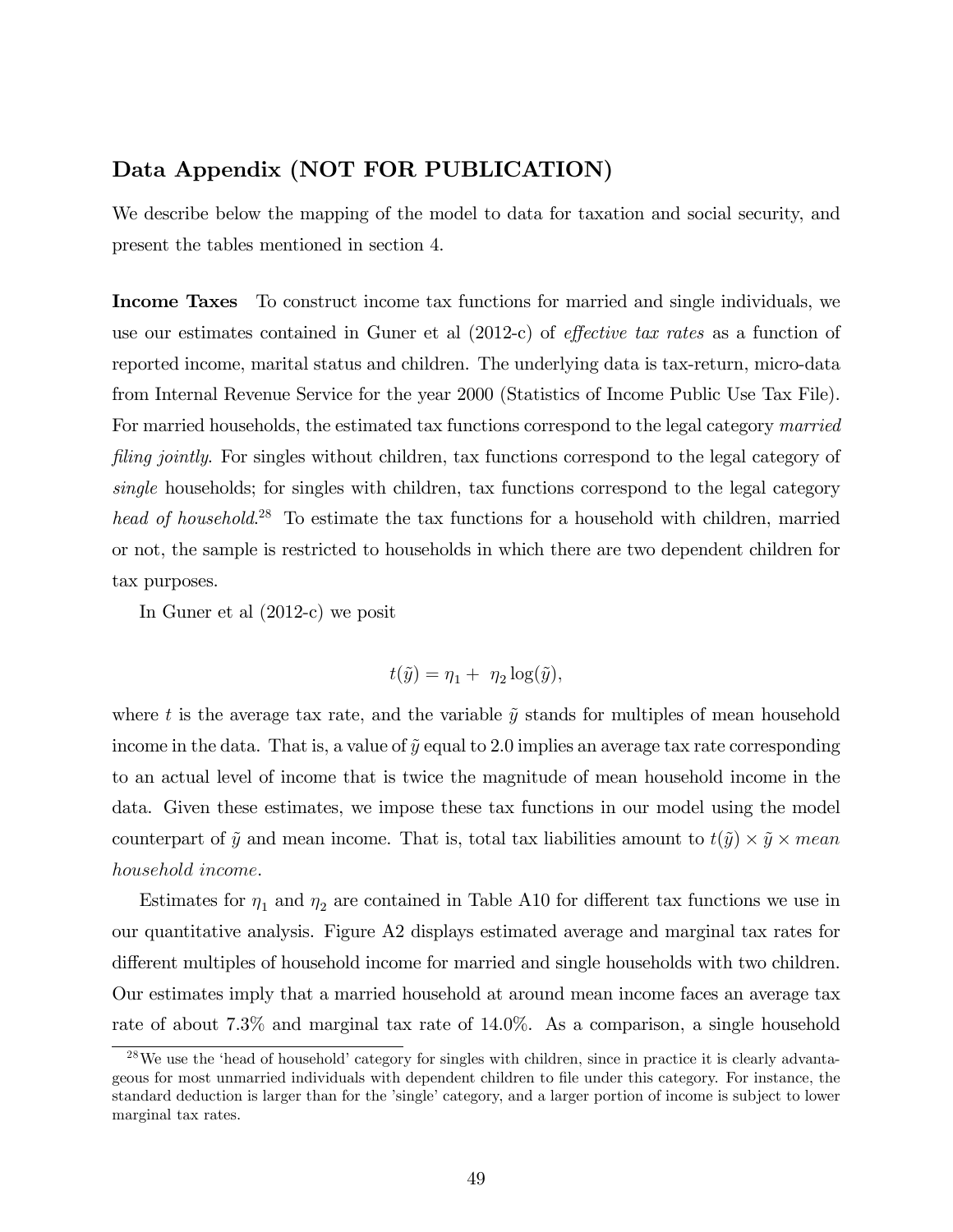at the half of mean income faces average and marginal tax rates that are 2.9% and 5.7%, respectively. At twice the mean income level, the average and marginal rates for a married household amount to  $11.9\%$  and  $18.6\%$ , respectively, while a single household at the mean income level has an average tax rate of 4.8% and a marginal tax rate of 7.6%.

**Social Security and Capital Taxation** We calculate  $\tau_p = 0.086$ , as the average value of the social security contributions as a fraction of aggregate labor income for 1990-2000 period.<sup>29</sup> Using the 2008 U.S. Census we calculate total Social Security benefits for all single and married households.<sup>30</sup> Tables A11 and A12 show Social Security benefits, normalized by the level corresponding to single males of the lowest type. Given  $\tau_p$ , the value of the benefit for a single retired male of the lowest type,  $p_m^S(x_1)$ , is chosen to balance the budget for the social security system. The implied value of  $p_m^S(x_1)$  for the benchmark economy is about 18.1% of the average household income in the economy.

We use  $\tau_k$  to proxy the U.S. corporate income tax. We estimate this tax rate as the one that reproduces the observed level of tax collections out of corporate income taxes after the major reforms of 1986. such tax collections averaged about 1.92% of GDP for 1987-2000 period. Using the technology parameters we calibrate in conjunction with our notion of output (business GDP), we obtain  $\tau_k = 0.097$ .

 $29$ The contributions considered are those from the Old Age, Survivors and DI programs. The Data comes from the Social Security Bulletin, Annual Statistical Supplement, 2005, Tables 4.A.3.

 $30$ Social Security income is all pre-tax income from Social Security pensions, survivors benefits, or permanent disability insurance. Since Social Security payments are reduced for those with earnings, we restrict our sample to those above age 70. For married couples we sum the social security payments of husbands and wives.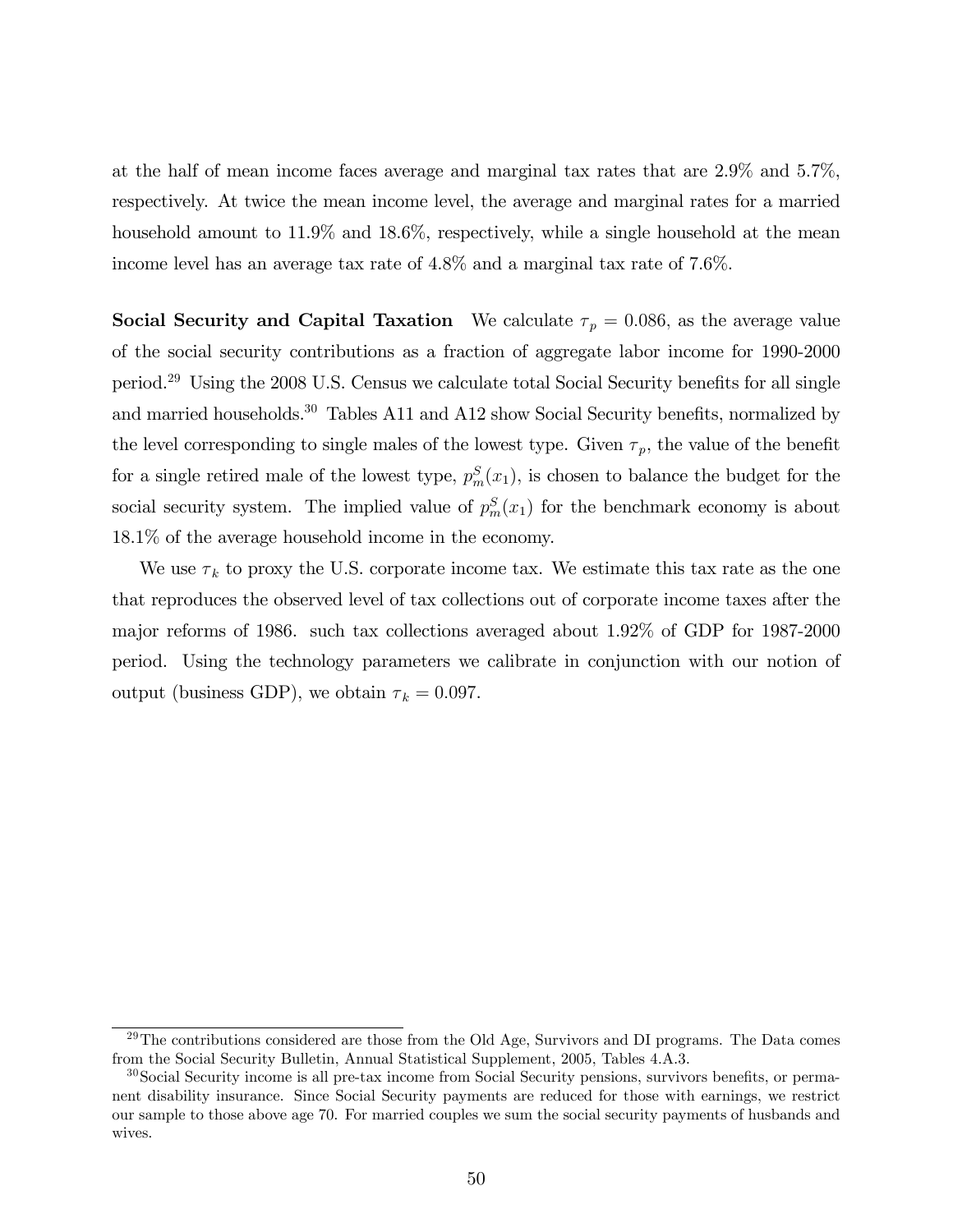|           | males $(z)$ | females $(x)$ | x/z   |
|-----------|-------------|---------------|-------|
| $<$ HS    | 0.511       | 0.426         | 0.813 |
| <b>HS</b> | 0.668       | 0.542         | 0.811 |
| <b>SC</b> | 0.728       | 0.639         | 0.878 |
| COL       | 1.039       | 0.809         | 0.779 |
| $COL+$    | 1.287       | 1.065         | 0.828 |

Table A1: Initial Productivity Levels, by Type and Gender

Note: Entries are the productivity levels of males and females, ages 25-29, using 2008 data from the CPS March Supplement. These levels are constructed as weekly wages for each type –see text for details.

Table A2: Labor Market Productivity Process for Females  $(\alpha_J^x)$ 

|       |        |          | <b>Types</b> |                |          |
|-------|--------|----------|--------------|----------------|----------|
| Age   | $<$ HS | HS       | SC           | $\mathrm{COL}$ | $COL+$   |
| 25-29 | 0.038  | 0.114    | 0.194        | 0.213          | 0.254    |
| 30-34 | 0.041  | 0.086    | 0.125        | 0.140          | 0.157    |
| 35-39 | 0.042  | 0.063    | 0.077        | 0.091          | 0.095    |
| 40-44 | 0.044  | 0.044    | 0.038        | 0.053          | 0.048    |
| 45-49 | 0.045  | 0.027    | 0.003        | 0.020          | 0.007    |
| 50-54 | 0.046  | 0.012    | $-0.031$     | $-0.010$       | $-0.033$ |
| 55-60 | 0.047  | $-0.003$ | $-0.069$     | $-0.042$       | $-0.078$ |

Note: Entries are the parameters  $\alpha_j^x$  for the process governing labor efficiency units of females over the life cycle – see equation (11). These parameters are the growth rates of male wages.

Table A3: Distribution of Married Working Households by Type

|           | Females |                |                |       |        |  |  |  |
|-----------|---------|----------------|----------------|-------|--------|--|--|--|
| Males     | $<$ HS  | HS SC          |                | COL   | $COL+$ |  |  |  |
| $<$ HS    |         | 5.77 2.35 2.65 |                | .047  | 0.12   |  |  |  |
| <b>HS</b> | 0.19    |                | 7.21 7.80 2.31 |       | 0.70   |  |  |  |
| SC        | 1.49    |                | 5.34 16.85     | 6.82  | 2.38   |  |  |  |
| COL.      | 0.29    |                | 1.27 5.41      | 11.18 | 4.83   |  |  |  |
|           | 0.06    |                | $0.36$ 1.54    | 5.01  | 5 87   |  |  |  |

Note: Entries show the fraction of marriages out of the total married pool, by wife and husband educational categories. The data used is from the 2008 U.S. Census, ages  $30-39$ . Entries add up to  $100$ .  $-$ see text for details.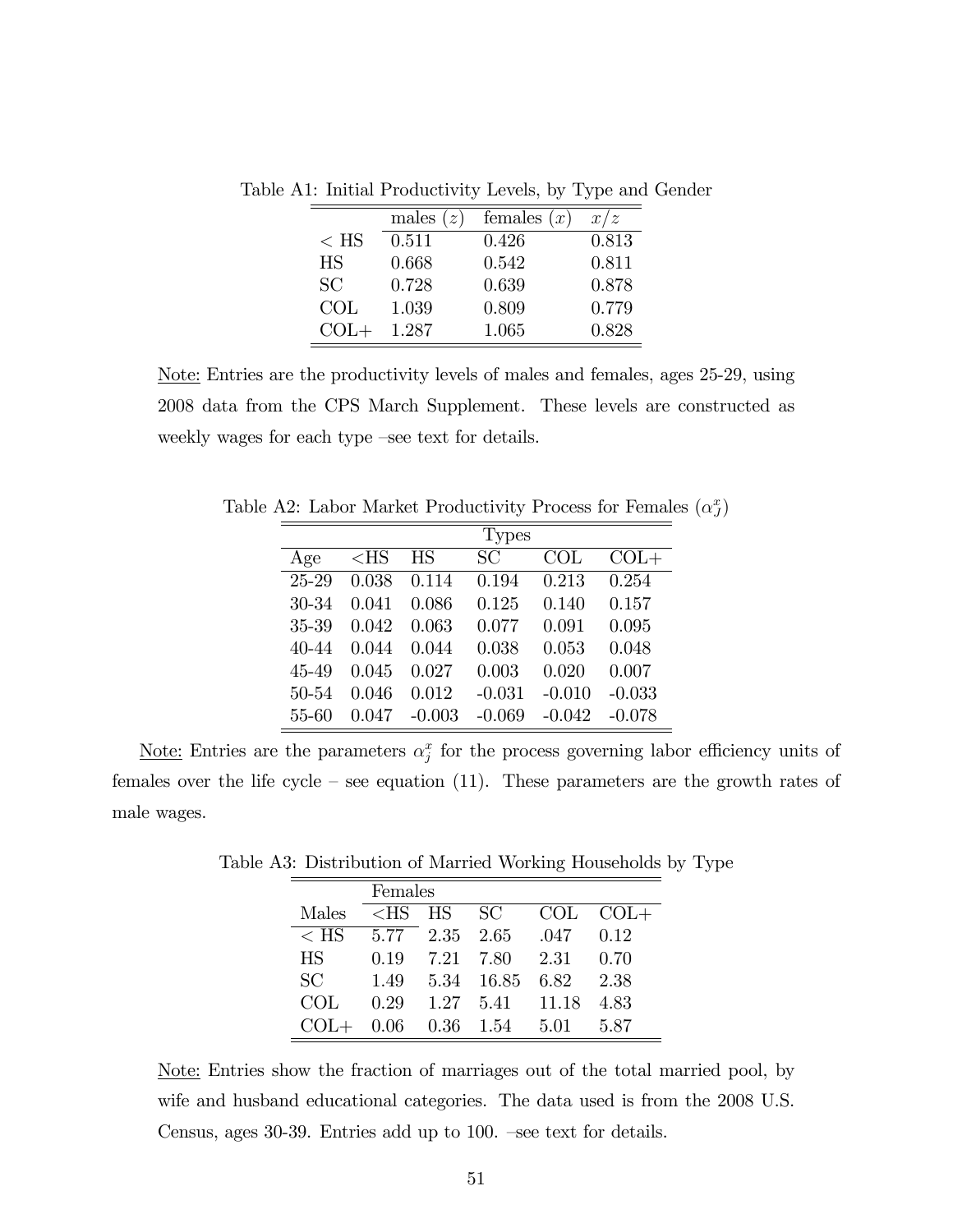|           | Males |         |                |       | Females |         |  |  |
|-----------|-------|---------|----------------|-------|---------|---------|--|--|
|           | All   | Married | <b>Singles</b> | All   | Married | Singles |  |  |
| $<$ HS    | 11.72 | 8.41    | 3.31           | 9.77  | 7.03    | 2.74    |  |  |
| <b>HS</b> | 20.30 | 14.75   | 5.54           | 16.98 | 12.21   | 4.77    |  |  |
| <b>SC</b> | 33.37 | 24.29   | 9.08           | 35.48 | 25.31   | 10.17   |  |  |
| COL       | 22.51 | 17.10   | 5.41           | 24.17 | 19.06   | 5.11    |  |  |
| COL+      | 12.12 | 9.49    | 2.63           | 13.6  | 10.27   | 3.33    |  |  |

Table A4: Fraction of Agents by Type, Gender and Marital Status

Note: Entries show the fraction of individuals in each educational category, by marital status, constructed under the assumption of a stationary population structure –see text for details.

|           | Childless | Early | Late  |
|-----------|-----------|-------|-------|
| $<$ HS    | 27.72     | 62.04 | 10.24 |
| <b>HS</b> | 26.68     | 59.95 | 13.37 |
| SC        | 32.39     | 53.38 | 14.23 |
| COL       | 53.75     | 30.50 | 15.75 |
| $COL+$    | 56.17     | 23.06 | 20.77 |

Table A5: Childbearing Status, Single Females

Note: Entries show the distribution of childbearing among single females, using data from the CPS-June supplement. See text for details.

| Childless  |               |       |           |       |        |            | Early  |           |                 |             |              |
|------------|---------------|-------|-----------|-------|--------|------------|--------|-----------|-----------------|-------------|--------------|
| Females    |               |       |           |       |        | Females    |        |           |                 |             |              |
| Male       | ${ <\,>HS}$ . | HS    | <b>SC</b> | COL   | COL+   | male       | $<$ HS | <b>HS</b> | SC <sup>1</sup> |             | $COL$ $COL+$ |
| $\rm < HS$ | 6.75          | 8.23  | 8.60      | 13.37 | -15.51 | $\rm < HS$ | 74.92  | 67.55     | 62.64           | 46.31 18.61 |              |
| <b>HS</b>  | 9.04          | 10.60 | 8.76      | 14.76 | -12.66 | <b>HS</b>  | 70.03  | 63.33     | 60.10           | 43.39       | 40.98        |
| SC         | 6.82          | 10.52 | 9.53      | 12.66 | -13.08 | SC         | 72.49  | 58.36     | 60.93           | 41.10 32.37 |              |
| COL        | 3.52          | 9.36  | 10.35     | 11.57 | 11.24  | COL        | 43.39  | 56.99     | 43.17           | 32.55 21.36 |              |
| $COL+$     | 5.90          | 10.57 | 9.55      | 9.45  | 13.28  | $COL+$     | 46.42  | 52.85     | 36.36           | 30.57 15.52 |              |

Table A6: Childbearing Status, Married Couples

Note: Entries show the distribution of childbearing among married couples. For childlessness, data used is from the U.S. Census. For early childbearing, the data used is from the CPS-June supplement. Values for late childbearing can be obtained residually for each cell. See text for details.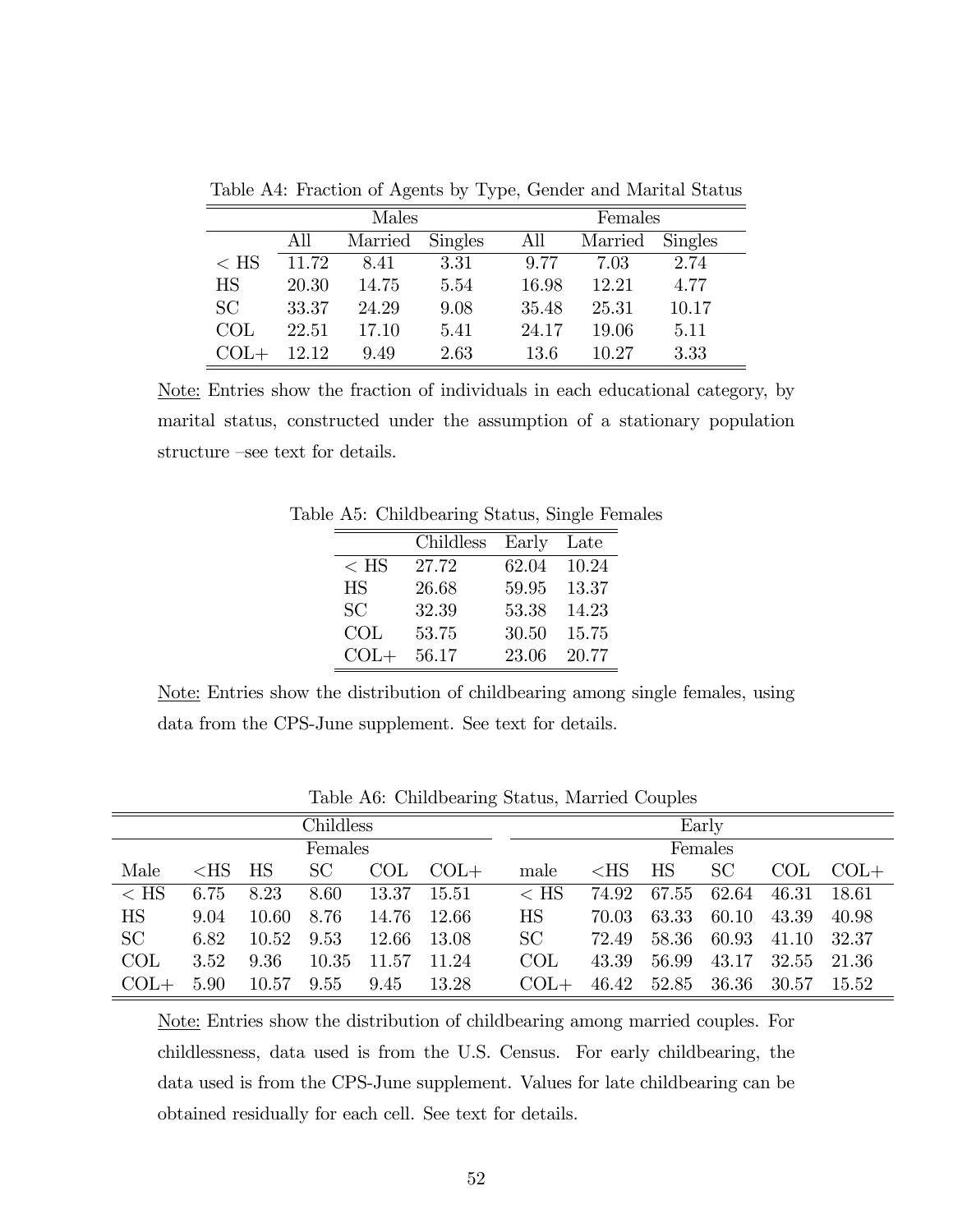|            | Females |      |      |        |        |  |  |
|------------|---------|------|------|--------|--------|--|--|
| Males      | $<$ HS  | HS . | SC.  | COL    | $COL+$ |  |  |
| $<$ HS     | 44.0    | 64.8 | 71.3 | 76.9   | 79.2   |  |  |
| <b>HS</b>  | 49.4    | 70.8 | 77.2 | 85.1   | 90.6   |  |  |
| <b>SC</b>  | 51.7    | 69.9 | 75.8 | 83.5   | 90.4   |  |  |
| <b>COL</b> | 47.1    | 64.0 | 68.6 | 73.0   | 82.9   |  |  |
| $COL+$     | 42.8    | 55.4 | 60.6 | 62.7   | 76.7   |  |  |
|            |         |      |      |        |        |  |  |
| Total      | 46.4    | 68.8 | 73.9 | - 74.9 | 81.9   |  |  |

Table A7: Labor Force Participation of Married Females, 25-54

Note: Each entry shows the labor force participation of married females ages 25 to 54, calculated from the 2008 U.S. Census. The outer row shows the weighted average for a fixed male or female type.

| <b>Singles</b> | Married  |                |        |         |      |      |        |
|----------------|----------|----------------|--------|---------|------|------|--------|
|                |          |                |        | Females |      |      |        |
|                |          | Male           | $<$ HS | ΗS      | SC   | COL  | $COL+$ |
| $\rm < HS$     | 2.72     | $\rm < HS$     | 2.74   | 2.52    | 2.27 | 1.97 | 2.08   |
| <b>HS</b>      | 2.19     | <b>HS</b>      | 2.73   | 2.27    | 2.15 | 2.10 | 1.97   |
| SC             | 2.00     | SC             | 2.68   | 2.27    | 2.23 | 2.07 | 1.89   |
| COL            | 1.84     | $\mathrm{COL}$ | 3.01   | 2.34    | 2.27 | 1.97 | 1.87   |
|                | $1.65\,$ |                | 2.22   | 2.26    | 2.43 | 2.18 | 1.90   |

Table A8: Fertility Differences

Note: Entries show, conditional on having children, the total number of children different types of households have by age 40-44. The authors' calculations from the 2008 CPS-June supplement. See text for details.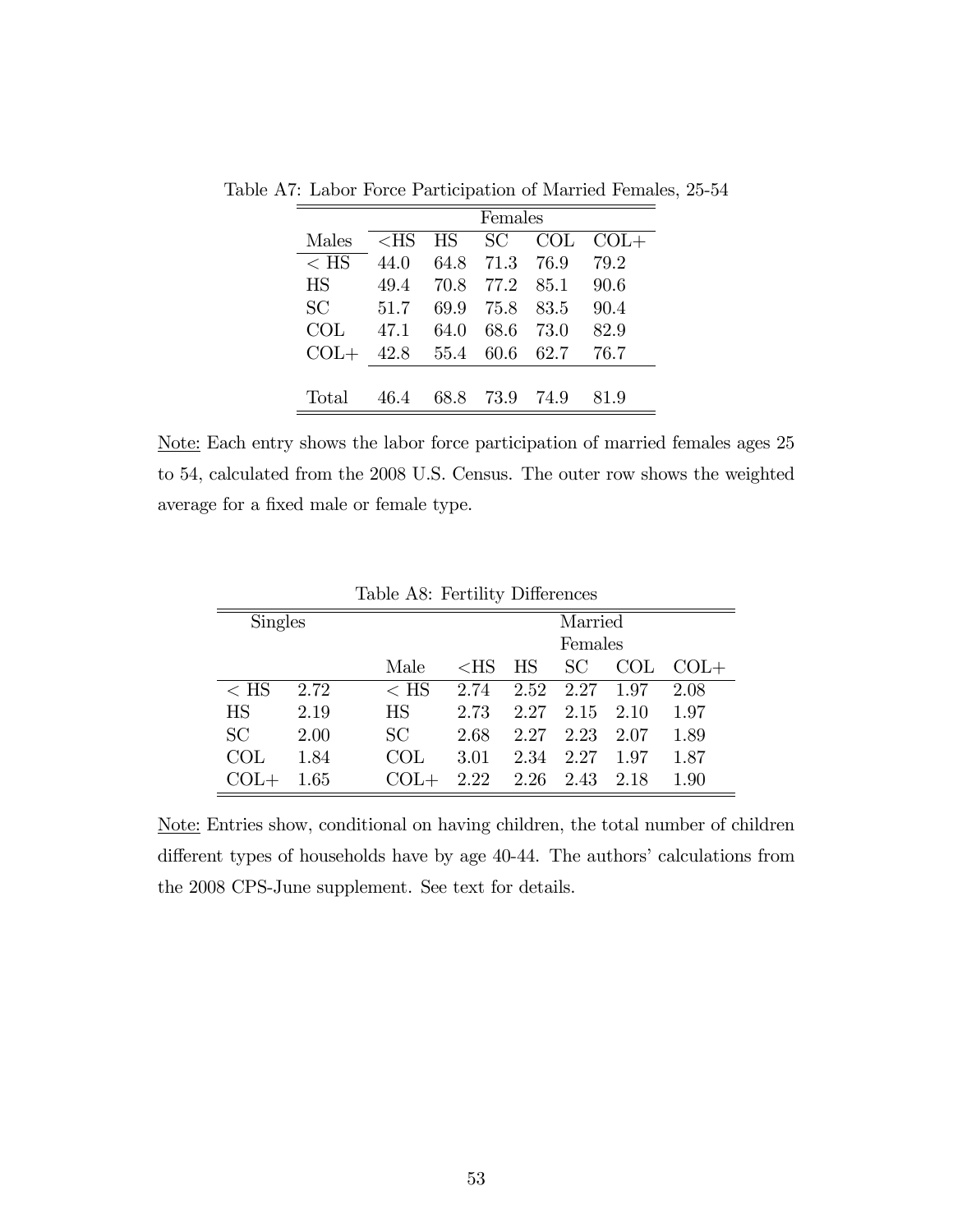|           |        | Young Children |            | Older Children |         |
|-----------|--------|----------------|------------|----------------|---------|
|           | Single | Married        |            | Single         | Married |
| $<$ HS    |        | 1.12           | $\rm < HS$ |                | 0.84    |
| <b>HS</b> | 1.20   | 1.41           | <b>HS</b>  | 1.29           | 1.27    |
| SC        | 1.58   | 1.22           | SC.        | 1.57           | 1.62    |
| COL.      | 1.58   | 1.55           | COL.       | 2.83           | 1.79    |
|           | 2.14   | 1.82           |            | 1.94           | 2.07    |

Table A9: Child Care Cost Differences by Education

Note: Entries show child care costs for young (0-4 years old) and older (5-14 years old) children, relative to a single female household with less than high school education, for different households. The authors' calculations from SIPP. See text for details.

|            |               | TODIO ITIO, TODI I GIRCOIOID |               |                |
|------------|---------------|------------------------------|---------------|----------------|
| Estimates  | Married       | Married                      | Single        | Single         |
|            | (no children) | (two children)               | (no children) | (two children) |
| $\eta_1$   | 0.096         | 0.073                        | 0.121         | 0.048          |
| $\eta_2$   | 0.054         | 0.067                        | 0.035         | 0.028          |
| St. Errors |               |                              |               |                |
| $\eta_1$   | 0.000         | 0.000                        | 0.000         | 0.001          |
| $\eta_2$   | 0.000         | 0.000                        | 0.000         | 0.001          |

Table A10: Tax Functions

Note: Entries show the parameter estimates for the postulated tax function. These result from regressing effective average tax rates against household income, using 2000 micro data from the U.S. Internal Revenue Service. For singles with two children, the data used pertains to the 'Head of Household' category  $$ see text for details.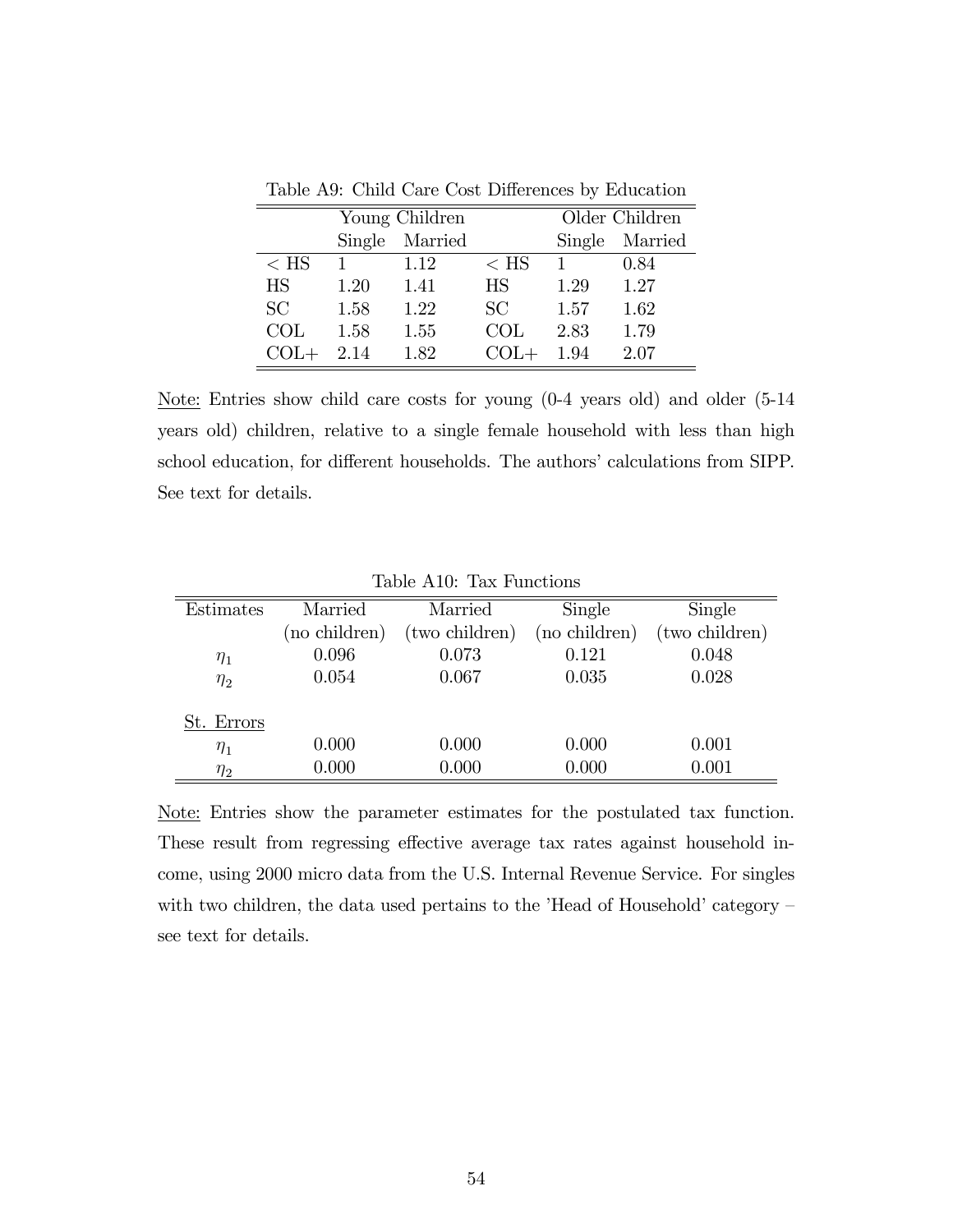Table A11: Social Security Benefits, Singles

|           | <b>Males</b> | Females |
|-----------|--------------|---------|
| $<$ HS    | T            | 0.858   |
| <b>HS</b> | 1.126        | 0.999   |
| SC        | 1.184        | 1.050   |
| COL       | 1.274        | 1.063   |
| $COL+$    | 1.282        | 1.122   |

Note: Entries show Social Security benefits, normalized by the mean Social Security income of the lowest type male, using data from the 2008 U.S. Census. See text for details.

|            |                                      |         |  |                               | able A12. Social Security Defielits, Married Couple |  |  |  |  |
|------------|--------------------------------------|---------|--|-------------------------------|-----------------------------------------------------|--|--|--|--|
|            |                                      | Females |  |                               |                                                     |  |  |  |  |
| Males      |                                      |         |  |                               | $\langle$ HS HS SC COL COL+                         |  |  |  |  |
| $<$ HS     |                                      |         |  | 1.708 1.873 1.904 1.890 1.911 |                                                     |  |  |  |  |
| HS         |                                      |         |  | 1.870 1.989 2.042 2.065 2.095 |                                                     |  |  |  |  |
| SC         |                                      |         |  | 1.887 2.018 2.040 2.101 2.249 |                                                     |  |  |  |  |
| <b>COL</b> |                                      |         |  | 1.912 2.140 2.196 2.224 2.321 |                                                     |  |  |  |  |
|            | $COL+ 2.091 2.149 2.234 2.300 2.365$ |         |  |                               |                                                     |  |  |  |  |

Table A12: Social Security Benefits, Married Couples

Note: Entries show the Social Security income, normalized by the Social Security income of the single lowest type male, using data from the 2008 U.S. Census. See text for details.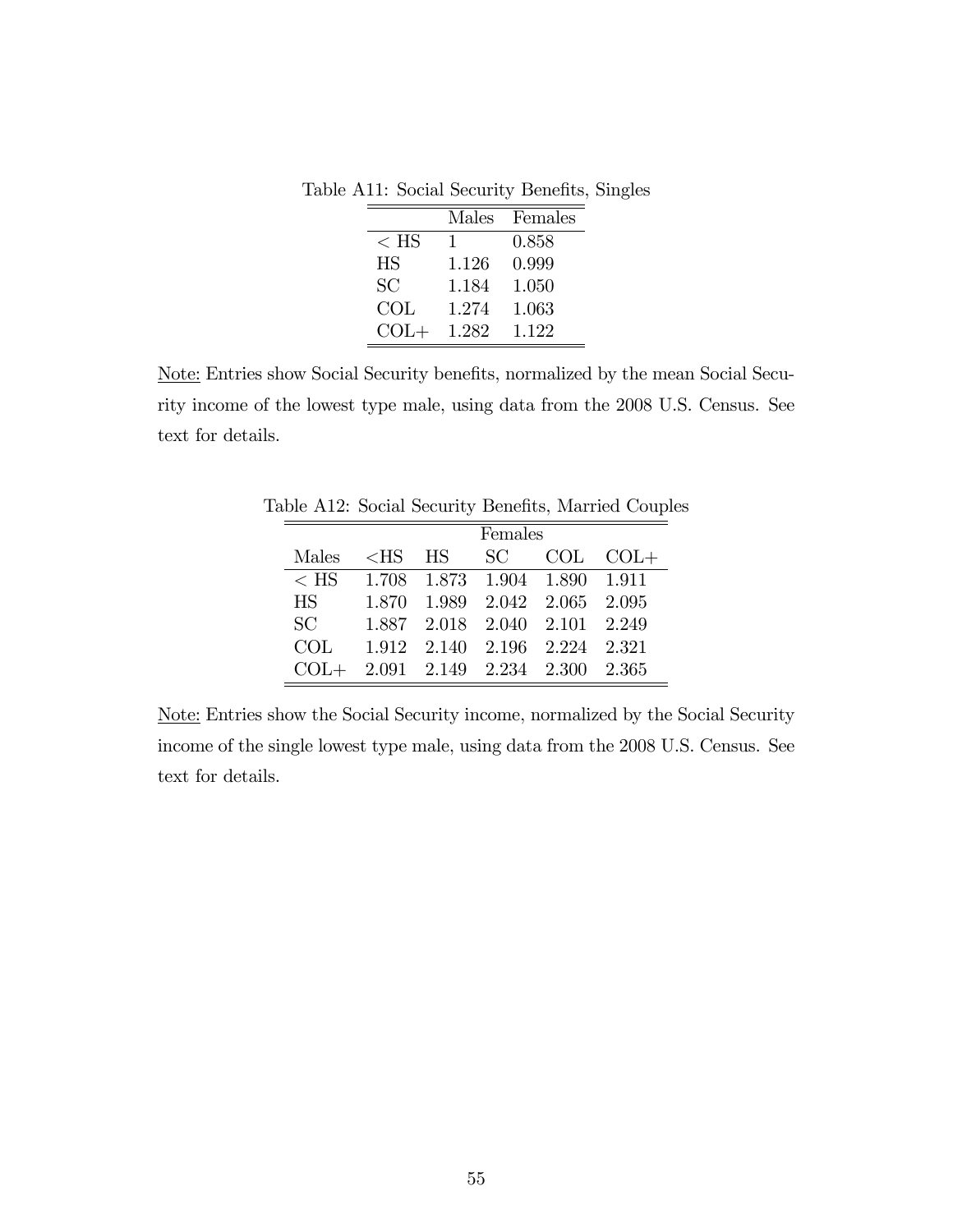